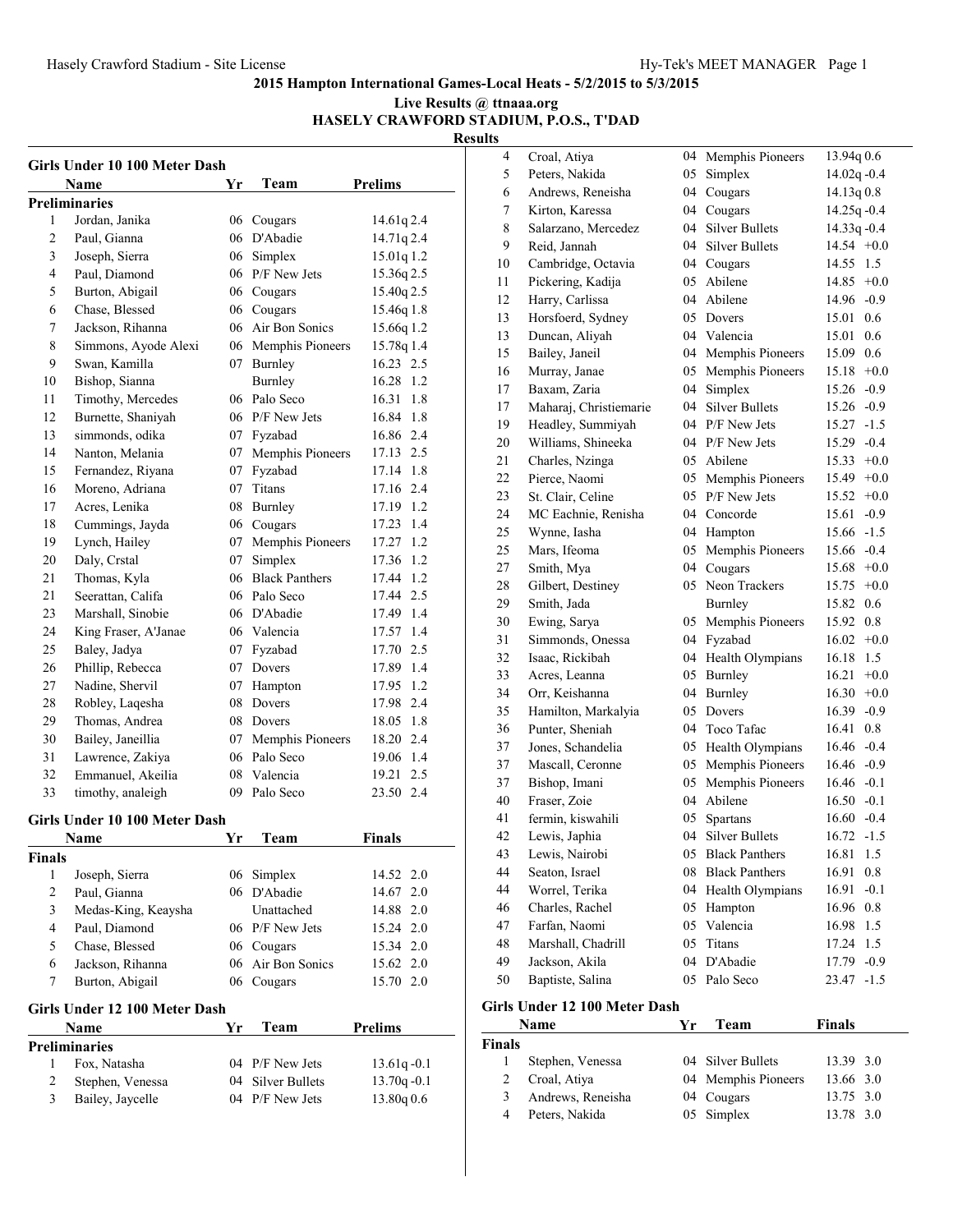#### **2015 Hampton International Games-Local Heats - 5/2/2015 to 5/3/2015 Live Results @ ttnaaa.org**

**HASELY CRAWFORD STADIUM, P.O.S., T'DAD**

| Finals         | (Girls Under 12 100 Meter Dash)<br>Name | Yr | Team                              | <b>Finals</b>  |
|----------------|-----------------------------------------|----|-----------------------------------|----------------|
| 5              | Cambridge, Octavia                      |    | 04 Cougars                        | 14.23 3.0      |
| 6              | Kirton, Karessa                         |    | 04 Cougars                        | 14.32 3.0      |
|                |                                         |    |                                   |                |
|                | Girls Under 14 100 Meter Dash           |    |                                   |                |
|                | Name                                    | Yr | Team                              | <b>Prelims</b> |
|                | <b>Preliminaries</b>                    |    |                                   |                |
| 1              | Wallace, Caliyah                        |    | 02 Cougars                        | 12.59q-0.2     |
| 2              | Richards, Patrice                       |    | 02 Neon Trackers                  | 12.83q0.5      |
| 3              | Bascombe, Shaniqua                      |    | 03 Cougars                        | $13.08q - 0.7$ |
| $\overline{4}$ | Francis, Kurlecia                       |    | 03 Simplex                        | $13.11q - 0.7$ |
| 5              | Walters, Gabriella                      |    | 02 Simplex                        | $13.14q - 1.2$ |
| 6              | Pesnell, Nicola                         |    | 02 Memphis Pioneers               | $13.35q - 0.2$ |
| 7              | Serville, Rae Anne                      |    | 02 Memphis Pioneers               | $13.45q - 1.2$ |
| 8              | Williams, Jayda                         |    | 02 Memphis Pioneers               | $13.54q - 0.2$ |
| 9              | Gordon, Shania                          |    | 02 Abilene                        | 13.54 -0.2     |
| 10             | Coutain, Malika                         |    | 03 P/F New Jets                   | $13.62 -0.7$   |
| 11             | Acres, Lyn-Marie                        |    | 02 Burnley                        | $14.08 - 0.7$  |
| 12             | Bertete, Jayda                          |    | 02 Cougars                        | $14.15 - 1.5$  |
| 13             | Lucio, Arianne                          |    | 03 Memphis Pioneers               | $14.28 - 1.5$  |
| 14             | Als, Kadeisha                           |    | 02 East. Flyers                   | 14.39 -1.5     |
| 15             | Smith, Rayana                           |    | 02 ZC                             | 14.48 -0.7     |
| 15             | Rudder, Hadassah                        |    | 02 Memphis Pioneers               | $14.48 - 1.2$  |
| 17             | Lewis, Afrika                           |    | 03 Black Panthers                 | $14.52 - 1.2$  |
| 18             | Salvary, Faith                          |    | 03 Cougars                        | 14.66 0.5      |
| 19             | Francis, Geshawna                       |    | 03 P/F New Jets                   | 14.77 0.5      |
| 20             | Marshall, Salisha                       |    | 04 D'Abadie                       | 14.82 0.5      |
| 21             | Todd, Katura                            |    | 02 P/F New Jets                   | $15.02 -1.5$   |
| 22             | Vidale, Keizel                          |    | 02 Hampton                        | $15.06 - 1.2$  |
| 23             | Joseph, Amanda                          |    | 02 Valencia                       | 15.09 0.5      |
| 24             | Donatien, Makela                        |    | 02 Dovers                         | 15.38 -1.5     |
| 24             | Welsh, Melonie                          |    | 03 Toco Tafac                     | $15.38 - 0.2$  |
| 26             | Jackson, Akasha                         |    | 02 D'Abadie                       | $15.42 -0.7$   |
| 27             | Nelson, Aisha                           |    | 03 Simplex                        | $15.43 -0.2$   |
| 28             | Dean, Faith                             |    | 03 Silver Bullets                 | $15.64 - 0.2$  |
| 29             | Johnson, Fayann                         |    | 03 Valencia                       | 15.75 0.5      |
| 30             | Hassan, Imani                           |    | 03 Toco Tafac                     | $16.25 - 1.2$  |
| 31             | Lawrence, Jade                          |    | 03 Newtown                        | 17.29 -1.5     |
|                |                                         |    |                                   |                |
|                | Girls Under 14 100 Meter Dash<br>Name   | Yr | Team                              | <b>Finals</b>  |
|                |                                         |    |                                   |                |
| Finals<br>1    | Richards, Patrice                       |    | 02 Neon Trackers                  | 12.61 0.2      |
| $\mathbf{1}$   | Wallace, Caliyah                        |    |                                   | 12.61 0.2      |
| 3              | Serville, Rae Anne                      |    | 02 Cougars<br>02 Memphis Pioneers | 13.13 0.2      |
| 4              | Walters, Gabriella                      |    | 02 Simplex                        | 13.19 0.2      |
|                |                                         |    |                                   |                |

 Bascombe, Shaniqua 03 Cougars 13.31 0.2 Pesnell, Nicola 02 Memphis Pioneers 13.48 0.2 Francis, Kurlecia 03 Simplex 13.65 0.2 Webber, Andola 03 Roots/Antigua 15.12 0.2

**Girls Under 16 100 Meter Dash Name Yr Team Prelims Preliminaries** Browne, J'Da 01 Memphis Pioneers 12.71q 2.5 Lewis, Akilah 00 Concorde 12.74q 1.6 Charles, Deleth 01 Memphis Pioneers 12.95q -2.5 Rogers, Joanna 01 Cougars 13.10q -2.5 Boxhill, Melissa 01 Cougars 13.10q -0.8 Smith, Aleisha 00 Abilene 13.14q 1.6 Farley, Kaffiah 01 Simplex 13.29q 2.5 Wyke-Cooke, Safiya 00 Concorde 13.35q 2.5 Patrick, Jalisa 00 Burnley 13.38 0.2 Licorish, Shantel 00 East. Flyers 13.46 1.6 Lucas, Afeisha 01 Abilene 13.52 2.5 Banswell, Olufemi 01 Concorde 13.54 0.2 Sampson, Aisha 01 Dovers 13.60 -0.8 Clarke, Jada 00 D'Abadie 13.93 1.6 Baptiste, Lejae 00 Dovers 14.04 0.2 Crosby, Shakira 01 QRC 14.09 -2.5 Lambert, Safiya 00 Memphis Pioneers 14.15 1.6 Moses, Myalee 01 Dovers 14.20 2.5 Williams, Sherene 00 Concorde 14.54 -0.8 Williams, Arianna 06 Alpha 14.79 -0.8 Donatien, Makela 02 Dovers 15.14 0.2 Daniel, Tiffarell 01 Dovers 15.25 -2.5 Pollard, Najade 01 Arima Dynamics 15.43 -0.8 **Girls Under 16 100 Meter Dash Name Yr Team Finals Finals** Charles, Deleth 01 Memphis Pioneers 12.26 +0.0 Lewis, Akilah 00 Concorde 12.28 +0.0 Phillip, Kenneisha 01 Guyana 12.38 +0.0 Mathias, Daria 00 ST Vincent 12.64 +0.0 Browne, J'Da 01 Memphis Pioneers 12.70 +0.0 Rogers, Joanna 01 Cougars 12.86 +0.0 Boxhill, Melissa 01 Cougars 12.95 +0.0 Smith, Aleisha 00 Abilene 13.09 +0.0 **Girls Under 18 100 Meter Dash Name Yr Team Prelims Preliminaries** Noel, Jendayi 99 Speed Factory 12.19q 0.8 Walcott, Skikyla 98 Simplex 12.45q 0.8 Esdelle, Akeera 99 P/F New Jets 12.49q 0.8 MC Carter, Shania 99 Memphis Pioneers 12.54q 1.6 Douglas, Mercedes 99 Dovers 12.57q 1.6 Thomas, Karista 98 Speed Factory 12.61q 0.2 Jahra, Tai 99 Memphis Pioneers 12.78q 0.8 Neils, Michaela 98 Concorde 12.80q 0.2 Linton, Rayann 98 Memphis Pioneers 12.97 1.6 Honore, Tia 99 Abilene 13.11 0.2 edwards, nickia 99 Spartans 13.24 1.6 Francis, Alana 95 P/F New Jets 13.27 0.2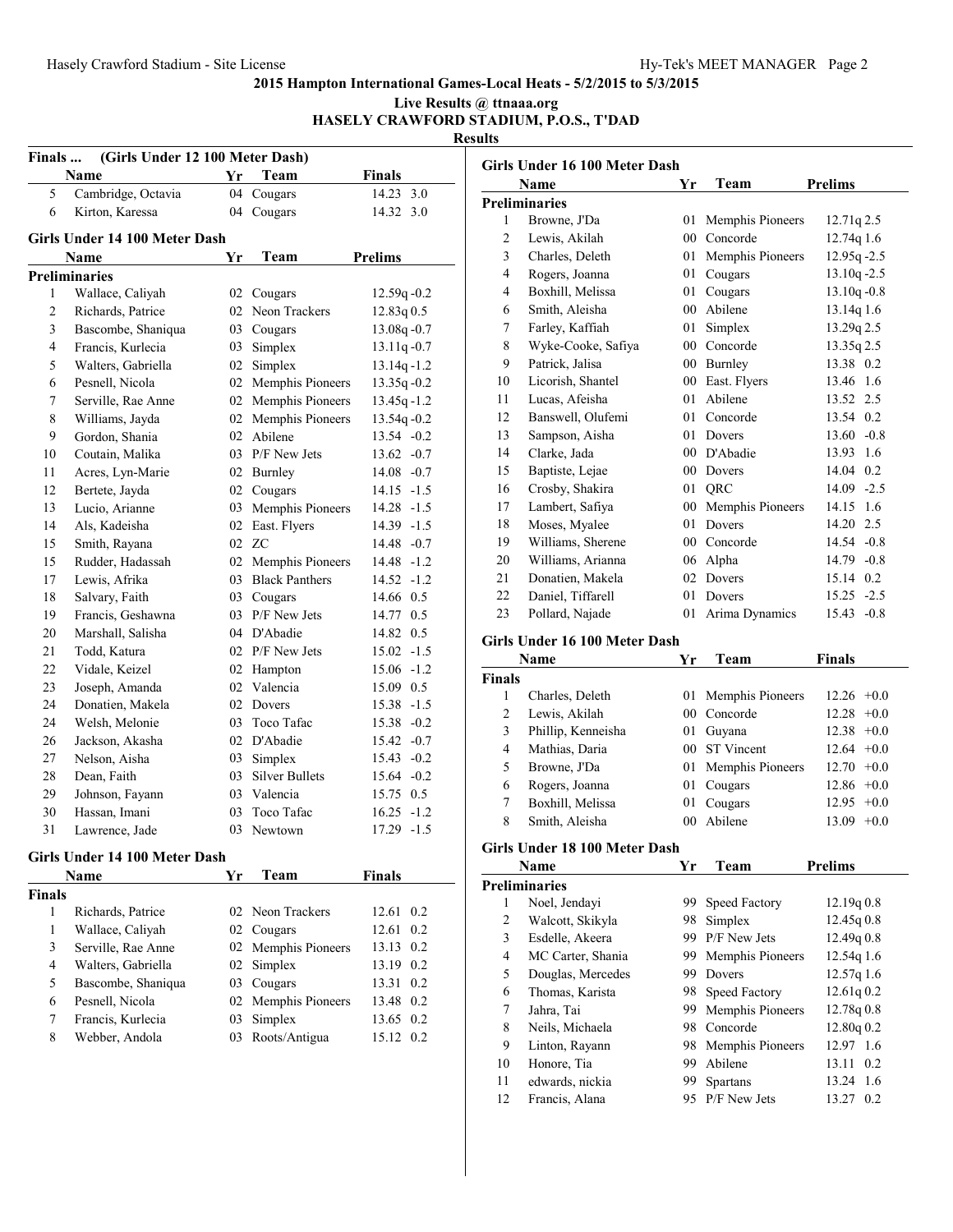|                  |                               |    |                                 |                | Live Results @ ttnaaa.org<br><b>Results</b> | HASELY CRAWFORD STADIUM, P.O.S., T'DAD |
|------------------|-------------------------------|----|---------------------------------|----------------|---------------------------------------------|----------------------------------------|
|                  | Preliminaries                 |    | (Girls Under 18 100 Meter Dash) |                | 6                                           | Paul, Diamond                          |
|                  | Name                          | Yr | Team                            | <b>Prelims</b> | $\tau$                                      | Chase, Blessed                         |
| 12               | Joseph, Naomi                 |    | 99 Penal                        | 13.27 1.6      | 8                                           | Timothy, Mercedes                      |
| 14               | Hackshaw, Ariel               |    | 98 Alpha                        | 13.46 1.6      | 9                                           | Bishop, Sianna                         |
| 15               | MC Kenzie, Garcelle           |    | 99 Dovers                       | 13.51 0.8      | 10                                          | Burnette, Shaniyah                     |
| 16               | Charles, Shania               |    | 98 Concorde                     | 13.77 0.8      | 11                                          | Swan, Kamilla                          |
| 17               | Jack, Tamika                  | 99 | Memphis Pioneers                | 14.18 0.2      | 12                                          | Acres, Lenika                          |
| 18               | Moreno, Celine                |    | 98 S/Grande Sec                 | 16.14 0.2      | 13                                          | Thomas, Kyla                           |
|                  |                               |    |                                 |                | 14                                          | Nanton, Melania                        |
|                  | Girls Under 18 100 Meter Dash |    |                                 |                | 15                                          | Cummings, Jayda                        |
|                  | Name                          | Yr | Team                            | <b>Finals</b>  | 16                                          | Daly, Crstal                           |
| <b>Finals</b>    |                               |    |                                 |                | 17                                          | Moreno, Adriana                        |
| $\mathbf{1}$     | Noel, Jendayi                 |    | 99 Speed Factory                | 12.11 1.6      | 18                                          | Robley, Laqesha                        |
| $\sqrt{2}$       | Walcott, Skikyla              |    | 98 Simplex                      | 12.20 1.6      | 19                                          | King Fraser, A'Janae                   |
| $\mathfrak{Z}$   | Bourguignon, Naelle           |    | France                          | 12.25 1.6      | 20                                          | Phillip, Rebecca                       |
| $\overline{4}$   | Esdelle, Akeera               |    | 99 P/F New Jets                 | 12.28 1.6      | 21                                          | Seerattan, Califa                      |
| $\sqrt{5}$       | Selbonne, Naelle              |    | France                          | 12.38 1.6      | 21                                          | Nadine, Shervil                        |
| 6                | Douglas, Mercedes             |    | 99 Dovers                       | 12.41 1.6      | 23                                          | Hamlet, Talibah                        |
| $\boldsymbol{7}$ | MC Carter, Shania             |    | 99 Memphis Pioneers             | 12.55 1.6      | 24                                          | Lynch, Hailey                          |
| $\,$ 8 $\,$      | Pearson, Eurica               |    | 98 Roots/Antigua                | 13.84 1.6      | 25                                          | Bailey, Janeillia                      |
|                  | Girls Under 20 100 Meter Dash |    |                                 |                | 26                                          | Lawrence, Zakiya                       |
|                  | Name                          | Yr | Team                            | <b>Prelims</b> | 27                                          | Emmanuel, Akeilia                      |
|                  | <b>Preliminaries</b>          |    |                                 |                |                                             | Girls Under 10 150 Meter               |
| 1                | Fergusson, Jael               |    | 97 Abilene                      | 12.36q1.8      |                                             | Name                                   |
| $\overline{2}$   | Maxime, Jeunice               | 97 | Memphis Pioneers                | 12.67q1.8      | <b>Finals</b>                               |                                        |
| $\mathfrak{Z}$   | Prescott, Kadesha             |    | 97 Concorde                     | $12.72q - 2.3$ | 1                                           | Joseph, Sierra                         |
| $\overline{4}$   | Barker, Jada                  |    | 97 Cougars                      | $12.77q - 2.3$ | $\overline{2}$                              | Medas-King, Keaysha                    |
| 5                | ifill, zoe                    |    | 96 Memphis Pioneers             | 12.81q 1.8     | 3                                           | Paul, Diamond                          |
| 6                | Hassett, Ana-Lise             |    | 96 Concorde                     | 12.93q 1.8     | $\overline{4}$                              | Jordan, Janika                         |
| $\tau$           | King, Jessica                 |    | 96 Abilene                      | $13.01q - 2.3$ | 5                                           | Simmons, Ayode Ale                     |
| $\,$ 8 $\,$      | Phillip, Kia-Marie            |    | 96 Abilene                      | 13.18q 1.8     | 6                                           | Jackson, Rihanna                       |
| 9                | Mark, Avian                   |    | 96 Genesis                      | $13.21 - 2.3$  | $\boldsymbol{7}$                            | Chase, Blessed                         |
| 10               | ifill, asia                   |    | 97 Memphis Pioneers             | $13.34 - 2.3$  | 8                                           | Burton, Abigail                        |
|                  | Girls Under 20 100 Meter Dash |    |                                 |                |                                             | Girls Under 12 200 Meter               |
|                  | Name                          | Yr | Team                            | <b>Finals</b>  |                                             | <b>Name</b>                            |
| <b>Finals</b>    |                               |    |                                 |                |                                             | <b>Preliminaries</b>                   |
| 1                | Fergusson, Jael               |    | 97 Abilene                      | 12.03 2.0      | 1                                           | Fox, Natasha                           |
| $\overline{c}$   | Powley, Aniquah               |    | 96 Guyana D/Force               | 12.27 2.0      | $\overline{c}$                              | Croal, Atiya                           |
| 3                | Maxime, Jeunice               | 97 | Memphis Pioneers                | 12.33 2.0      | $\mathfrak{Z}$                              | Stephen, Venessa                       |
| $\overline{4}$   | ifill, zoe                    | 96 | Memphis Pioneers                | 12.43 2.0      | $\overline{4}$                              | Andrews, Reneisha                      |
| 5                | Hassett, Ana-Lise             |    | 96 Concorde                     | 12.56 2.0      | 5                                           | Peters, Nakida                         |
| 6                | King, Jessica                 |    | 96 Abilene                      | 12.61 2.0      | 6                                           | Bailey, Jaycelle                       |
| 7                | Prescott, Kadesha             |    | 97 Concorde                     | 12.63 2.0      | $\boldsymbol{7}$                            | Salarzano, Mercedez                    |
| ---              | Barker, Jada                  |    | 97 Cougars                      | FS 2.0         | $\,$ 8 $\,$                                 | Bruce, Xea                             |
|                  | Girls Under 10 150 Meter Dash |    |                                 |                | 9                                           | Kirton, Karessa                        |
|                  | Name                          | Yr | Team                            | <b>Prelims</b> | 10                                          | Reid, Jannah                           |
|                  | <b>Preliminaries</b>          |    |                                 |                | 11                                          | Cambridge, Octavia                     |
| 1                | Jordan, Janika                |    | 06 Cougars                      | $22.55q + 0.0$ | 12                                          | Pickering, Kadija                      |
| $\overline{c}$   | Joseph, Sierra                | 06 | Simplex                         | $23.05q + 0.0$ | 13                                          | Maharaj, Christiemari                  |
| 3                | Jackson, Rihanna              | 06 | Air Bon Sonics                  | 23.78q 3.2     | 14                                          | Horsfoerd, Sydney                      |
| $\overline{4}$   | Burton, Abigail               |    | 06 Cougars                      | 23.88q 0.1     | 15                                          | Headley, Summiyah                      |
| 5                | Simmons, Ayode Alexi          |    | 06 Memphis Pioneers             | 23.96q 0.1     | 16                                          | Bailey, Janeil                         |
|                  |                               |    |                                 |                | 17                                          | Baxam, Zaria                           |

| ۰J |                      |    |                       |                 |
|----|----------------------|----|-----------------------|-----------------|
| 6  | Paul, Diamond        | 06 | P/F New Jets          | $23.98q - 1.2$  |
| 7  | Chase, Blessed       | 06 | Cougars               | $24.11q - 1.2$  |
| 8  | Timothy, Mercedes    | 06 | Palo Seco             | 25.19g 3.2      |
| 9  | Bishop, Sianna       |    | Burnley               | 25.74 3.2       |
| 10 | Burnette, Shaniyah   | 06 | P/F New Jets          | 25.88 0.1       |
| 11 | Swan, Kamilla        | 07 | Burnley               | $25.89 +0.0$    |
| 12 | Acres, Lenika        | 08 | Burnley               | 26.15 3.2       |
| 13 | Thomas, Kyla         | 06 | <b>Black Panthers</b> | 26.43 0.1       |
| 14 | Nanton, Melania      | 07 | Memphis Pioneers      | 26.48 0.1       |
| 15 | Cummings, Jayda      | 06 | Cougars               | 26.68 3.2       |
| 16 | Daly, Crstal         | 07 | Simplex               | $-1.2$<br>27.17 |
| 17 | Moreno, Adriana      | 07 | Titans                | $+0.0$<br>27.19 |
| 18 | Robley, Laqesha      | 08 | Dovers                | 27.20 3.2       |
| 19 | King Fraser, A'Janae | 06 | Valencia              | 27.50 0.1       |
| 20 | Phillip, Rebecca     | 07 | Dovers                | 27.66<br>0.1    |
| 21 | Seerattan, Califa    | 06 | Palo Seco             | 27.81<br>$+0.0$ |
| 21 | Nadine, Shervil      | 07 | Hampton               | $+0.0$<br>27.81 |
| 23 | Hamlet, Talibah      | 06 | Memphis Pioneers      | 27.90 3.2       |
| 24 | Lynch, Hailey        | 07 | Memphis Pioneers      | $+0.0$<br>28.18 |
| 25 | Bailey, Janeillia    | 07 | Memphis Pioneers      | 29.27<br>$-1.2$ |
| 26 | Lawrence, Zakiya     | 06 | Palo Seco             | $29.99 - 1.2$   |
| 27 | Emmanuel, Akeilia    | 08 | Valencia              | 30.56 3.2       |
|    |                      |    |                       |                 |

#### **Girls Under 10 150 Meter Dash**

|                | Name                 | Yг | Team                | <b>Finals</b> |  |
|----------------|----------------------|----|---------------------|---------------|--|
| Finals         |                      |    |                     |               |  |
|                | Joseph, Sierra       |    | 06 Simplex          | 21.93 3.0     |  |
| $\overline{c}$ | Medas-King, Keaysha  |    | <b>Unattached</b>   | 22.44 3.0     |  |
| 3              | Paul, Diamond        |    | 06 P/F New Jets     | 22.58 3.0     |  |
| 4              | Jordan, Janika       |    | 06 Cougars          | 22.90 3.0     |  |
| 5              | Simmons, Ayode Alexi |    | 06 Memphis Pioneers | 23.51 3.0     |  |
| 6              | Jackson, Rihanna     |    | 06 Air Bon Sonics   | 23.83 3.0     |  |
|                | Chase, Blessed       |    | 06 Cougars          | 24.08 3.0     |  |
| 8              | Burton, Abigail      |    | 06 Cougars          | 24.56 3.0     |  |
|                |                      |    |                     |               |  |

#### **Girls Under 12 200 Meter Dash**

|    | Name                   | Yr | Team                  | <b>Prelims</b>  |
|----|------------------------|----|-----------------------|-----------------|
|    | Preliminaries          |    |                       |                 |
| 1  | Fox, Natasha           |    | 04 P/F New Jets       | 27.45q3.0       |
| 2  | Croal, Atiya           | 04 | Memphis Pioneers      | 28.63q3.2       |
| 3  | Stephen, Venessa       | 04 | Silver Bullets        | $28.75q - 1.3$  |
| 4  | Andrews, Reneisha      | 04 | Cougars               | 28.87q0.1       |
| 5  | Peters, Nakida         | 05 | Simplex               | 28.89q 3.0      |
| 6  | Bailey, Jaycelle       | 04 | P/F New Jets          | $29.05q - 2.4$  |
| 7  | Salarzano, Mercedez    | 04 | Silver Bullets        | 29.12q3.2       |
| 8  | Bruce, Xea             | 04 | Titans                | 29.17q0.1       |
| 9  | Kirton, Karessa        | 04 | Cougars               | 29.25 3.0       |
| 10 | Reid, Jannah           | 04 | <b>Silver Bullets</b> | 29.60 0.1       |
| 11 | Cambridge, Octavia     | 04 | Cougars               | $30.48 - 2.4$   |
| 12 | Pickering, Kadija      | 05 | Abilene               | 30.56 0.1       |
| 13 | Maharaj, Christiemarie | 04 | <b>Silver Bullets</b> | $30.63 - 2.4$   |
| 14 | Horsfoerd, Sydney      | 05 | Dovers                | 30.68<br>$+0.0$ |
| 15 | Headley, Summiyah      | 04 | P/F New Jets          | 30.81<br>$+0.0$ |
| 16 | Bailey, Janeil         | 04 | Memphis Pioneers      | $31.02 +0.0$    |
| 17 | Baxam, Zaria           | 04 | Simplex               | 3.2<br>31.37    |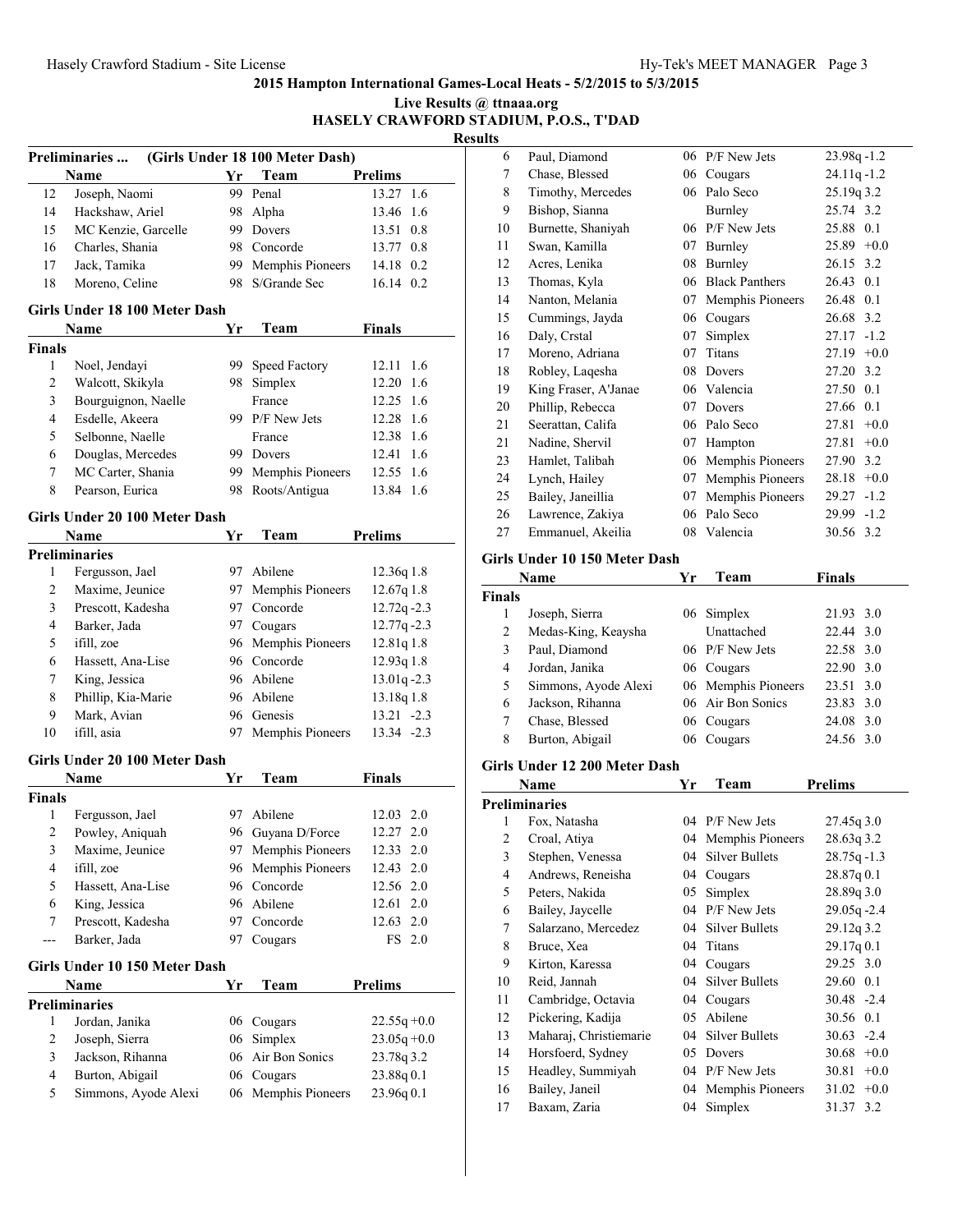#### **Live Results @ ttnaaa.org HASELY CRAWFORD STADIUM, P.O.S., T'DAD**

|                |                                        |          |                                            |                                | K      |
|----------------|----------------------------------------|----------|--------------------------------------------|--------------------------------|--------|
|                | <b>Preliminaries</b>                   |          | (Girls Under 12 200 Meter Dash)            |                                |        |
| 18             | Name                                   | Yr<br>04 | Team                                       | <b>Prelims</b><br>31.39 -0.9   |        |
| 19             | Wynne, Iasha<br>Murray, Janae          | 05       | Hampton<br>Memphis Pioneers                | $31.89 + 0.0$                  |        |
| 20             | Williams, Shineeka                     |          | 04 P/F New Jets                            | 32.10 3.2                      |        |
| 21             | Duncan, Aliyah                         |          | 04 Valencia                                | $32.12 -0.9$                   |        |
| 22             | Harry, Carlissa                        |          | 04 Abilene                                 | 32.23                          | 3.0    |
| 23             | St. Clair, Celine                      |          | 05 P/F New Jets                            | $32.56 - 1.3$                  |        |
| 24             | Charles, Nzinga                        |          | 05 Abilene                                 | 32.61                          | $+0.0$ |
| 25             | Mars, Ifeoma                           |          | 05 Memphis Pioneers                        | 32.86                          | 3.0    |
| 26             | Hamilton, Markalyia                    | 05       | Dovers                                     | 33.57 -2.4                     |        |
| 27             | Ewing, Sarya                           | 05       | Memphis Pioneers                           | 33.66 3.0                      |        |
| 28             | Orr, Keishanna                         | 04       | Burnley                                    | 33.68                          | $+0.0$ |
| 29             | Robinson, Zia                          | 04       | Titans                                     | $33.98 - 0.9$                  |        |
| 30             | Mascall, Ceronne                       |          |                                            | 34.13 0.1                      |        |
| 31             | Isaac, Rickibah                        |          | 05 Memphis Pioneers<br>04 Health Olympians | $34.14 +0.0$                   |        |
| 32             |                                        |          |                                            |                                |        |
| 33             | Acres, Leanna<br>Punter, Shirmieka     | 05       | 05 Burnley<br>Titans                       | $34.32 +0.0$<br>34.45 0.1      |        |
| 34             |                                        | 05       |                                            | $34.69 - 1.3$                  |        |
| 35             | fermin, kiswahili<br>Jones, Schandelia |          | Spartans                                   | 34.80 3.2                      |        |
| 36             |                                        |          | 05 Health Olympians                        | 34.89 -1.3                     |        |
| 37             | Worrel, Terika                         | 04<br>04 | Health Olympians<br><b>Silver Bullets</b>  |                                |        |
|                | Lewis, Japhia                          |          |                                            | $35.07 -0.9$                   |        |
| 38<br>39       | Punter, Sheniah                        | 04       | Toco Tafac                                 | $35.17 - 2.4$<br>$35.78 +0.0$  |        |
|                | Marshall, Chadrill                     | 05       | Titans                                     |                                |        |
| 40<br>41       | Wellington, Chelsea                    | 05       | <b>Burnley</b><br>04 D'Abadie              | $35.99 - 1.3$                  |        |
| 42             | Jackson, Akila                         |          |                                            | $36.21 - 0.9$                  |        |
| 42             | Charles, Rachel<br>Pierce, Naomi       |          | 05 Hampton                                 | $36.57 -2.4$                   |        |
| 44             | Fraser, Zoie                           | 05       | Memphis Pioneers<br>04 Abilene             | 36.57 3.0                      |        |
| 45             |                                        |          |                                            | $36.69 + 0.0$                  |        |
| 46             | Seaton, Israel                         |          | 08 Black Panthers<br>05 Valencia           | $36.84 + 0.0$<br>$38.24 - 1.3$ |        |
| 47             | Farfan, Naomi                          | 05       |                                            | 39.89 -2.4                     |        |
| 48             | Bishop, Imani<br>Baptiste, Salina      | 05       | Memphis Pioneers<br>Palo Seco              | 54.41                          | $+0.0$ |
|                |                                        |          |                                            |                                |        |
|                | Girls Under 12 200 Meter Dash          |          |                                            |                                |        |
|                | Name                                   | Yr       | Team                                       | <b>Finals</b>                  |        |
| Finals         |                                        |          |                                            |                                |        |
| 1              | Stephen, Venessa                       | 04       | <b>Silver Bullets</b>                      | 27.85                          | 0.1    |
| $\overline{c}$ | Croal, Atiya                           |          | 04 Memphis Pioneers                        | 28.14 0.1                      |        |
| 3              | Andrews, Reneisha                      | 04       | Cougars                                    | 28.58 0.1                      |        |
| 4              | Peters, Nakida                         | 05       | Simplex                                    | 28.60 0.1                      |        |
| 5              | Medas-King, Keaysha                    |          | Unattached                                 | 32.37 0.1                      |        |
|                | Girls Under 14 200 Meter Dash          |          |                                            |                                |        |
|                | Name                                   | Yr       | Team                                       | <b>Prelims</b>                 |        |
|                | <b>Preliminaries</b>                   |          |                                            |                                |        |
| 1              | Richards, Patrice                      | 02       | Neon Trackers                              | 25.59q 2.9                     |        |
| $\overline{c}$ | Wallace, Caliyah                       | 02       | Cougars                                    | 25.76q 1.8                     |        |
| 3              | Walters, Gabriella                     | 02       | Simplex                                    | 26.06q0.8                      |        |
| 4              | Bascombe, Shaniqua                     | 03       | Cougars                                    | 26.10q0.8                      |        |
| 5              | Serville, Rae Anne                     | 02       | Memphis Pioneers                           | $27.19q - 3.3$                 |        |
| 6              | Pesnell, Nicola                        | 02       | Memphis Pioneers                           | 27.38q-2.4                     |        |
| 7              | Francis, Kurlecia                      | 03       | Simplex                                    | 27.55q 2.9                     |        |
| 8              | Coutain, Malika                        | 03       | P/F New Jets                               | 27.69q 2.9                     |        |
| 9              | Gordon, Shania                         | 02       | Abilene                                    | 27.77 1.3                      |        |

| 10                      |                                      |          |                     |                               |
|-------------------------|--------------------------------------|----------|---------------------|-------------------------------|
|                         | Vidale, Kizzie                       |          | 02 Hampton          | 28.09 0.8                     |
| 11                      | Bertete, Jayda                       | 02       | Cougars             | 28.30 2.9                     |
| 12                      | Acres, Lyn-Marie                     |          | 02 Burnley          | $29.10 - 3.3$                 |
| 13                      | Rudder, Hadassah                     |          | 02 Memphis Pioneers | 29.53<br>1.8                  |
| 14                      | Salvary, Faith                       | 03       | Cougars             | 1.3<br>29.87                  |
| 15                      | King, Faith                          | 02       | Abilene             | $30.34 - 3.3$                 |
| 16                      | Francis, Geshawna                    |          | 03 P/F New Jets     | 30.38 1.3                     |
| 17                      | Smith, Rayana                        |          | 02 ZC               | 30.42 2.9                     |
| 18                      |                                      |          |                     | $30.80 - 2.4$                 |
|                         | Joseph, Azaria                       |          | Dovers              |                               |
| 19                      | LA Rode, Nathania                    | 02       | Dovers              | $30.81 - 2.4$                 |
| 20                      | Moses, Thandi                        |          | 03 Genesis          | 31.07 1.3                     |
| 21                      | Todd, Katura                         |          | 02 P/F New Jets     | $31.13 - 3.3$                 |
| 22                      | Lewis, Afrika                        |          | 03 Black Panthers   | $31.27 - 3.3$                 |
| 23                      | Marshall, Salisha                    |          | 04 D'Abadie         | 31.44 0.8                     |
| 24                      | Jackson, Akasha                      |          | 02 D'Abadie         | 31.73 1.3                     |
| 25                      | Dean, Faith                          |          | 03 Silver Bullets   | 31.80 1.8                     |
| 26                      | Joseph, Amanda                       |          | 02 Valencia         | $31.92 -2.4$                  |
| 27                      | Nelson, Aisha                        |          | 03 Simplex          | 32.94 1.3                     |
| 28                      | Vidale, Keizel                       |          | 02 Hampton          | $33.24 - 2.4$                 |
| 29                      | Hassan, Imani                        |          | 03 Toco Tafac       | 33.50 0.8                     |
| 30                      | Welsh, Melonie                       | 03       | Toco Tafac          | 33.90 2.9                     |
| 31                      | Lawrence, Jade                       | 03       | Newtown             | 35.79 2.9                     |
|                         |                                      |          |                     |                               |
|                         | Girls Under 14 200 Meter Dash        |          |                     |                               |
|                         | Name                                 | Yr       | Team                | <b>Finals</b>                 |
| <b>Finals</b>           |                                      |          |                     |                               |
| 1                       | Wallace, Caliyah                     |          | 02 Cougars          | $25.39 -0.5$                  |
| $\overline{2}$          | Richards, Patrice                    |          | 02 Neon Trackers    | $25.41 - 0.5$                 |
|                         |                                      |          |                     |                               |
| 3                       | Serville, Rae Anne                   |          | 02 Memphis Pioneers | $26.28 - 0.5$                 |
| $\overline{4}$          | Walters, Gabriella                   | 02       | Simplex             | $27.03 - 0.5$                 |
| 5                       | Bascombe, Shaniqua                   | 03       | Cougars             | $27.21 - 0.5$                 |
| 6                       | Pesnell, Nicola                      |          | 02 Memphis Pioneers | $27.60 - 0.5$                 |
| 7                       | Francis, Kurlecia                    | 03       | Simplex             | $27.64 - 0.5$                 |
| 8                       | Webber, Andola                       | 03       | Roots/Antigua       | $30.05 - 0.5$                 |
|                         |                                      |          |                     |                               |
|                         | Girls Under 16 200 Meter Dash        |          |                     |                               |
|                         | Name                                 | Yr       | Team                | <b>Prelims</b>                |
|                         | <b>Preliminaries</b>                 |          |                     |                               |
| 1                       | Charles, Deleth                      |          | 01 Memphis Pioneers | 25.64q-0.8                    |
| $\overline{\mathbf{c}}$ | Rogers, Joanna                       |          | 01 Cougars          | 25.70q-0.8                    |
| 3                       | Boxhill, Melissa                     |          | 01 Cougars          | 25.95q 2.2                    |
| $\overline{4}$          | Browne, J'Da                         | 01       | Memphis Pioneers    | 26.22q 2.2                    |
| 5                       | Morris, Jeneil                       | 01       | Memphis Pioneers    | $26.25q - 0.1$                |
| 6                       | Lewis, Akilah                        |          | 00 Concorde         | $26.30q - 0.8$                |
| 7                       | George, Alyssa                       | 01       | Simplex             | $26.31q + 0.0$                |
| 8                       | Lewis, Rochelle                      |          | 00 Abilene          | 27.08q-0.1                    |
| 9                       | Licorish, Shantel                    |          | 00 East. Flyers     | 27.42 2.2                     |
| 10                      | Lucas, Afeisha                       | 01       | Abilene             | 2.2<br>27.48                  |
| 11                      | Smith, Aleisha                       |          | 00 Abilene          | 27.61<br>$-0.8$               |
| 12                      |                                      | 01       | Dovers              | 2.2<br>27.69                  |
| 13                      | Sampson, Aisha                       |          |                     |                               |
|                         | Wyke-Cooke, Safiya                   |          | 00 Concorde         | $27.70 -0.1$                  |
| 14                      | Banswell, Olufemi                    | 01       | Concorde            | $27.80 +0.0$                  |
| 15                      | Patrick, Jalisa                      |          | 00 Burnley          | 27.85 -0.1                    |
| 16<br>17                | Farley, Kaffiah<br>Melville, Kadesha | 01<br>02 | Simplex<br>Abilene  | $28.06 - 0.8$<br>$28.26 -0.8$ |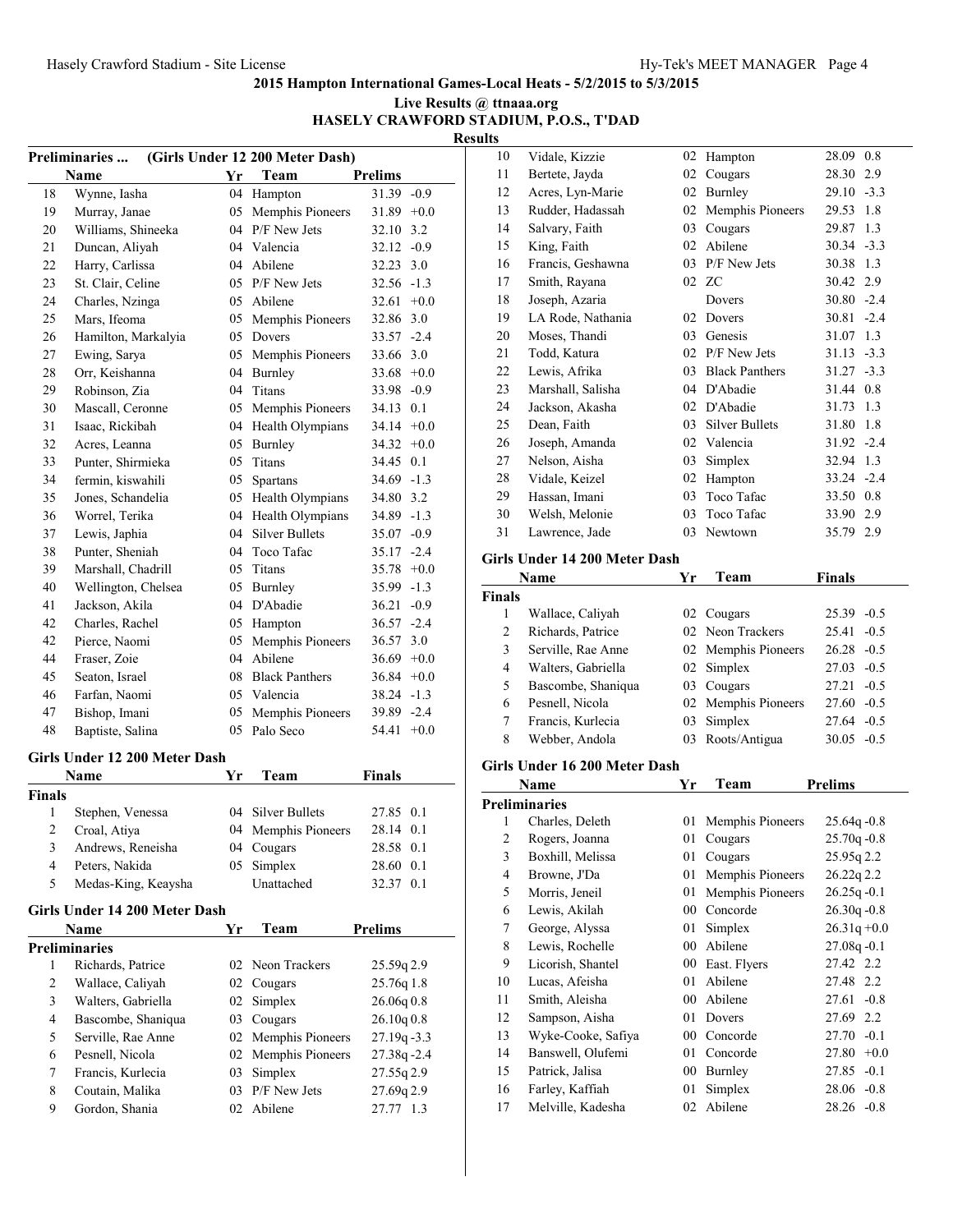**Live Results @ ttnaaa.org HASELY CRAWFORD STADIUM, P.O.S., T'DAD**

**Results**

|    | (Girls Under 16 200 Meter Dash)<br><b>Preliminaries</b> |                 |                  |                |  |  |
|----|---------------------------------------------------------|-----------------|------------------|----------------|--|--|
|    | Name                                                    | Yr              | Team             | <b>Prelims</b> |  |  |
| 18 | Wilson, Akina                                           | 01              | Cougars          | $28.62 + 0.0$  |  |  |
| 19 | Jones, Jamila                                           | 00 <sup>2</sup> | Dovers           | $28.64 - 0.8$  |  |  |
| 20 | Williams, Charlize                                      | 00              | Rebirth          | 28.74 2.2      |  |  |
| 21 | Caraballo, Arianne                                      | $00-$           | Arima Dynamics   | $28.75 - 0.1$  |  |  |
| 22 | Meloney, Caylon                                         | 00              | Valencia         | $28.86 + 0.0$  |  |  |
| 23 | Lambert, Safiya                                         | 00              | Memphis Pioneers | $28.97 - 0.1$  |  |  |
| 24 | Baptiste, Lejae                                         | 00              | Dovers           | 28.98 2.2      |  |  |
| 25 | Benjamin, Areyka                                        | 01              | Genesis          | $29.08 - 0.8$  |  |  |
| 26 | louis, zakevah                                          | 00              | <b>Spartans</b>  | $29.25 + 0.0$  |  |  |
| 27 | Sheppard, Destiny                                       | 01              | Genesis          | $29.30 - 0.1$  |  |  |
| 28 | Lewis, Kiara                                            | 01              | Arima Dynamics   | $30.35 - 0.8$  |  |  |
| 29 | Williams, Cyan                                          | 01              | Valencia         | $30.46 - 0.8$  |  |  |

#### **Girls Under 16 200 Meter Dash**

|               | Name               | Yr  | Team                | Finals            |
|---------------|--------------------|-----|---------------------|-------------------|
| <b>Finals</b> |                    |     |                     |                   |
|               | Phillip, Kenneisha | 01  | Guyana              | 24.49 4.0         |
| 2             | Charles, Deleth    |     | 01 Memphis Pioneers | 25.04 4.0         |
| 3             | Rogers, Joanna     | 01  | Cougars             | 25.33 4.0         |
| 4             | Morris, Jeneil     |     | 01 Memphis Pioneers | 25.58 4.0         |
| 5             | Myle, Zamesha      | 01. | <b>ST</b> Vincent   | 25.90 4.0         |
| 6             | Boxhill, Melissa   | 01  | Cougars             | 25.98 4.0         |
| 7             | France, Lafesha    | 00  | <b>ST</b> Vincent   | $26.10 \quad 4.0$ |
| 8             | Browne, J'Da       |     | 01 Memphis Pioneers | 26.40<br>4.0      |

## **Girls Under 18 200 Meter Dash**

|    | Name                | Yr | Team             | Prelims         |
|----|---------------------|----|------------------|-----------------|
|    | Preliminaries       |    |                  |                 |
| 1  | Noel, Jendayi       | 99 | Speed Factory    | 24.94q 1.0      |
| 2  | Walcott, Skikyla    | 98 | Simplex          | 25.05q2.2       |
| 3  | Wolfe, Anika        | 99 | Pet. P.A.P       | 25.08q 1.0      |
| 4  | Thomas, Karista     | 98 | Speed Factory    | 25.24q 2.2      |
| 5  | MC Carter, Shania   | 99 | Memphis Pioneers | $25.78q - 0.6$  |
| 6  | St. Louis, Aquilla  | 99 | D'Abadie         | 25.80q-0.6      |
| 7  | Neils, Michaela     | 98 | Concorde         | 26.09q 2.2      |
| 8  | MC Sween, Jodiah    | 99 | Abilene          | $26.10q - 0.6$  |
| 9  | Jahra, Tai          | 99 | Memphis Pioneers | 26.11 2.2       |
| 10 | Douglas, Mercedes   | 99 | Dovers           | 26.19 1.0       |
| 11 | Danzell, Cardiesha  | 99 | Alpha            | 26.86 2.2       |
| 12 | Linton, Rayann      | 98 | Memphis Pioneers | $27.28 - 0.6$   |
| 13 | St. Louis, Alisha   | 98 | D'Abadie         | 27.52<br>1.0    |
| 14 | Hackshaw, Ariel     | 98 | Alpha            | 27.55<br>$-0.6$ |
| 15 | MC Kenzie, Garcelle | 99 | Dovers           | 28.08<br>2.2    |
| 15 | Joseph, Naomi       | 99 | Penal            | 28.08<br>1.0    |
| 15 | Charles, Shania     | 98 | Concorde         | $28.08 - 0.6$   |
| 18 | Jack, Tamika        | 99 | Memphis Pioneers | 28.54<br>1.0    |
| 19 | Crooks, Kezia       | 98 | D'Abadie         | 28.56<br>2.2    |
| 20 | Gordon, Anna        | 99 | Palo Seco        | 1.0<br>29.28    |
| 21 | Richards, Hayley    | 99 | <b>Bishops</b>   | 1.0<br>30.36    |
| 22 | Moreno, Celine      | 98 | S/Grande Sec     | 34.01<br>2.2    |
|    |                     |    |                  |                 |

|                         | Girls Under 18 200 Meter Dash |     |                     |                |  |  |
|-------------------------|-------------------------------|-----|---------------------|----------------|--|--|
|                         | Name                          | Yr  | Team                | <b>Finals</b>  |  |  |
| Finals                  |                               |     |                     |                |  |  |
| 1                       | Noel, Jendayi                 | 99. | Speed Factory       | 24.79 0.8      |  |  |
| 2                       | Wolfe, Anika                  |     | 99 Pet. P.A.P       | 25.01<br>0.8   |  |  |
| 3                       | Selbonne, Naelle              |     | France              | 25.07<br>0.8   |  |  |
| 4                       | Bourguignon, Naelle           |     | France              | 25.15 0.8      |  |  |
| 5                       | Williams, Shantel             |     | 99 ST Vincent       | 25.31<br>0.8   |  |  |
| 6                       | Thomas, Karista               | 98. | Speed Factory       | 25.48 0.8      |  |  |
| 7                       | Pearson, Eurica               | 98. | Roots/Antigua       | 30.13 0.8      |  |  |
|                         | Girls Under 20 200 Meter Dash |     |                     |                |  |  |
|                         | Name                          | Yr  | Team                | <b>Prelims</b> |  |  |
|                         | <b>Preliminaries</b>          |     |                     |                |  |  |
| 1                       | Parris, Jeminise              | 97  | Memphis Pioneers    | 24.63q 2.4     |  |  |
| 2                       | Scott, Thyla-Marie            | 97  | Memphis Pioneers    | 24.78q 2.4     |  |  |
| 3                       | Ottley, Kafi                  | 96- | Memphis Pioneers    | 25.42q 0.1     |  |  |
| 4                       | ifill, zoe                    |     | 96 Memphis Pioneers | 26.05q 2.4     |  |  |
| 5                       | Maxime, Jeunice               | 97  | Memphis Pioneers    | 26.10q 0.1     |  |  |
| 6                       | Barker, Anthinise             | 97  | Rebirth             | 26.28q 2.4     |  |  |
| $\tau$                  | Mark, Avian                   |     | 96 Genesis          | 26.34q 2.4     |  |  |
| 8                       | Attale, Antonia               |     | 96 Unattached       | 27.30q 0.1     |  |  |
| 9                       | Lewis, Renelle                | 97  | Eastonians          | 29.07 0.1      |  |  |
|                         |                               |     |                     |                |  |  |
|                         | Girls Under 20 200 Meter Dash |     |                     |                |  |  |
|                         | Name                          | Yr  | Team                | <b>Finals</b>  |  |  |
| <b>Finals</b>           |                               |     |                     |                |  |  |
| 1                       | Peltier, Fanny                |     | France              | 23.78 1.3      |  |  |
| $\overline{c}$          | Carti, Sareena                |     | France              | 24.40 1.3      |  |  |
| 3                       | Parris, Jeminise              |     | 97 Memphis Pioneers | 24.70 1.3      |  |  |
| $\overline{4}$          | Ottley, Kafi                  | 96  | Memphis Pioneers    | 24.92 1.3      |  |  |
| 5                       | Powley, Aniquah               | 96  | Guyana D/Force      | 25.65 1.3      |  |  |
| 6                       | ifill, zoe                    | 96  | Memphis Pioneers    | 26.52<br>1.3   |  |  |
|                         | Girls Under 14 300 Meter Dash |     |                     |                |  |  |
|                         | Name                          | Yr  | Team                | <b>Prelims</b> |  |  |
|                         | <b>Preliminaries</b>          |     |                     |                |  |  |
| 1                       | Wallace, Caliyah              |     | 02 Cougars          | 42.14q         |  |  |
| 2                       | Serville, Rae Anne            |     | 02 Memphis Pioneers | 42.61q         |  |  |
| $\overline{\mathbf{3}}$ | Bascombe, Shaniqua            |     | 03 Cougars          | 43.98q         |  |  |
| 4                       | Coutain, Malika               |     | 03 P/F New Jets     | 44.59q         |  |  |
| 5                       | Als, Kadeisha                 | 02  | East. Flyers        | 44.85q         |  |  |
| 6                       | Vidale, Kizzie                | 02  | Hampton             | 46.80q         |  |  |
| $\tau$                  | Bruce, Xea                    | 04  | Titans              | 47.05q         |  |  |
| 8                       | Lucio, Arianne                | 03  | Memphis Pioneers    | 47.11q         |  |  |
| 9                       | Antoine, Claudine             | 03  | Neon Trackers       | 47.56          |  |  |
| 10                      | King, Faith                   | 02  | Abilene             | 48.08          |  |  |
| 11                      | Salvary, Faith                | 03  | Cougars             | 48.97          |  |  |
| 12                      | taylor, chevelle              | 02  | Palo Seco           | 49.34          |  |  |
| 13                      | Francis, Geshawna             | 03  | P/F New Jets        | 53.14          |  |  |
| 14                      | Johnson, Fayann               | 03  | Valencia            | 54.62          |  |  |
| 15                      | Andrews, Monifa               | 02  | Palo Seco           | 54.93          |  |  |
| 16                      | Robinson, Zia                 | 04  | Titans              | 54.94          |  |  |
| 17                      | Punter, Shirmieka             | 05  | Titans              | 56.15          |  |  |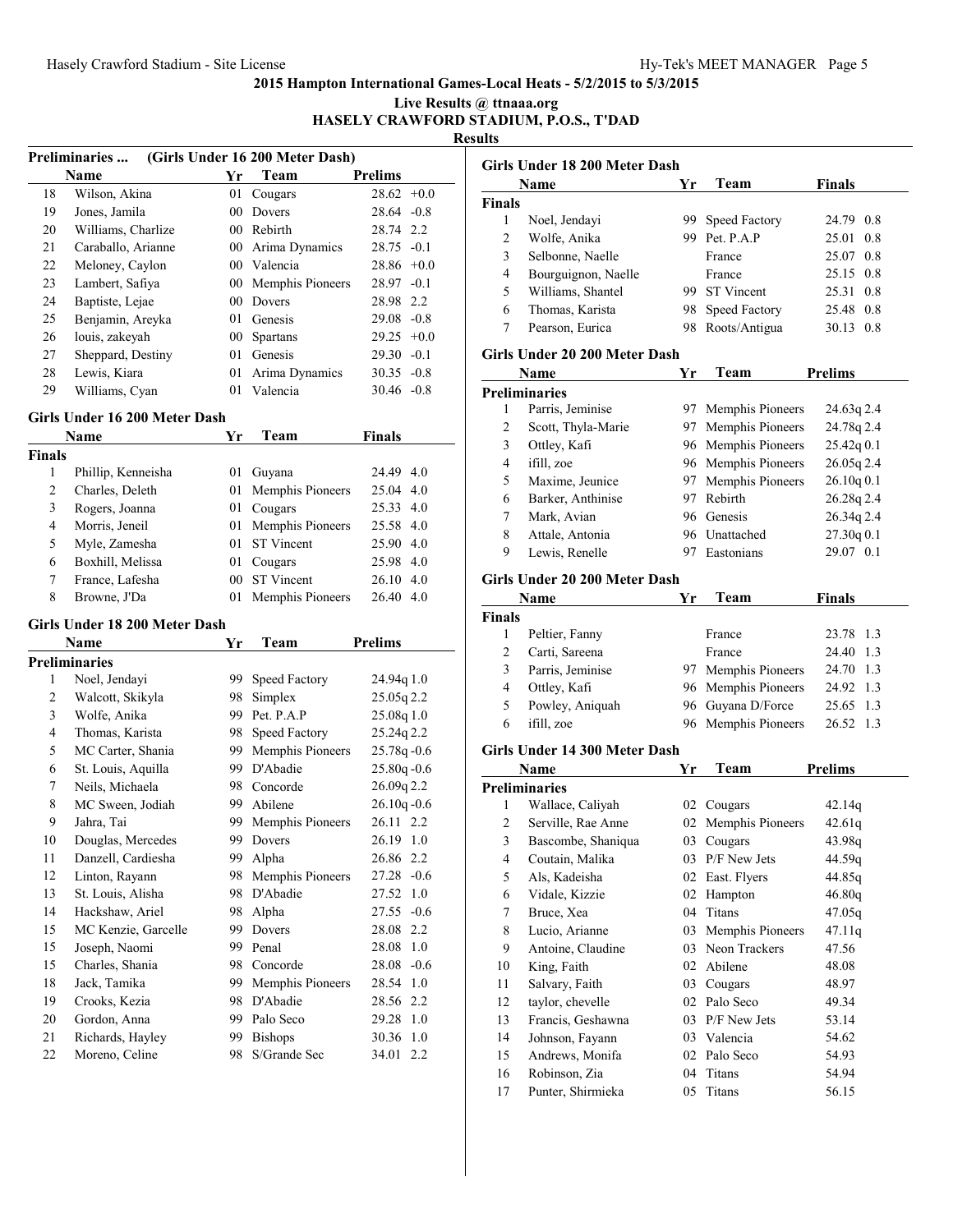|               | Preliminaries                              |        | (Girls Under 14 300 Meter Dash) |                    |
|---------------|--------------------------------------------|--------|---------------------------------|--------------------|
|               | Name                                       | Yr     | Team                            | <b>Prelims</b>     |
| 18            | Joseph, Elizabeth                          | 02     | Fyzabad                         | 56.20              |
| $---$         | Welsh, Melonie                             | 03     | Toco Tafac                      | <b>DNF</b>         |
|               | Girls Under 14 300 Meter Dash              |        |                                 |                    |
|               | Name                                       | Yr     | Team                            | <b>Finals</b>      |
| <b>Finals</b> |                                            |        |                                 |                    |
| 1             | Wallace, Caliyah                           |        | 02 Cougars                      | 40.79              |
| 2             | Serville, Rae Anne                         |        | 02 Memphis Pioneers             | 41.10              |
| 3             | Bascombe, Shaniqua                         |        | 03 Cougars                      | 42.91              |
| 4             | Als, Kadeisha                              |        | 02 East. Flyers                 | 43.00              |
| 5             | Coutain, Malika                            | 03     | P/F New Jets                    | 44.04              |
| 6             | Antoine, Claudine                          | 03     | Neon Trackers                   | 46.63              |
|               | Girls Under 16 400 Meter Dash              |        |                                 |                    |
|               | Name                                       | Yr     | Team                            | <b>Prelims</b>     |
| 1             | <b>Preliminaries</b><br>Phillip, Kenneisha | 01     | Guyana                          | 57.68q             |
| 2             | Mitchell, Aaliyah                          | 01     | Abilene                         | 58.86q             |
| 3             | Richards, Patrice                          |        | 02 Neon Trackers                |                    |
| 4             | France, Lafesha                            |        | 00 ST Vincent                   | 59.88q<br>1:00.83q |
| 5             | Rogers, Joanna                             | 01     | Cougars                         | 1:01.20q           |
| 6             | Phillip, Cheziah                           |        | 00 Titans                       | 1:01.98q           |
| 7             | Morris, Jeneil                             | 01     | Memphis Pioneers                | 1:02.70q           |
| 8             | Murray, Kelliean                           |        | 01 Mason Hall Pyc               | 1:02.89q           |
| 9             | George, Alyssa                             | 01     | Simplex                         | 1:03.12            |
| 10            | Lewis, Rochelle                            |        | 00 Abilene                      | 1:03.15            |
| 11            | Thomas, Brittany                           |        | 00 D'Abadie                     | 1:04.15            |
| 12            | Waldron, Kerneka                           |        | 00 Titans                       | 1:04.32            |
| 13            | Baptiste, Nikiela                          |        | 00 Dovers                       | 1:04.71            |
| 14            | Melville, Kadesha                          | 02     | Abilene                         | 1:05.06            |
| 15            | Wilson, Akina                              | 01     | Cougars                         | 1:06.53            |
| 16            | Acres, Lyn-Marie                           |        | 02 Burnley                      | 1:06.77            |
| 17            | Clarke, Jada                               |        | 00 D'Abadie                     | 1:06.84            |
| 18            | Benjamin, Areyka                           |        | 01 Genesis                      | 1:07.38            |
| 19            | Thomas, Danielle                           |        | 00 Rebirth                      | 1:07.66            |
| 20            | Patrick, Jalisa                            |        | 00 Burnley                      | 1:08.28            |
| 21            | Ramsaroop, Nailah                          |        | 01 Rebirth                      | 1:08.99            |
| 22            | louis, zakeyah                             | $00\,$ | Spartans                        | 1:10.03            |
| 23            | Meloney, Caylon                            |        | 00 Valencia                     | 1:10.29            |
| 24            | Caraballo, Arianne                         |        | 00 Arima Dynamics               | 1:11.96            |
| 25            | Williams, Cyan                             |        | 01 Valencia                     | 1:12.52            |
| 26            | Lewis, Kiara                               | 01     | Arima Dynamics                  | 1:13.89            |
| 27            | Sheppard, Destiny                          | 01     | Genesis                         | 1:14.45            |
| 28            | Myle, Zamesha                              | 01     | <b>ST Vincent</b>               | 1:14.66            |
| 29            | Davis, Karena                              | 01     | Arima Dynamics                  | 1:22.58            |
| 30            | jermmott, alexai                           | $00\,$ | Spartans                        | 1:38.75            |
| ---           | Boxhill, Melissa                           | 01     | Cougars                         | FS                 |
|               | Girls Under 16 400 Meter Dash              |        |                                 |                    |
|               | Name                                       | Yr     | Team                            | <b>Finals</b>      |
| <b>Finals</b> |                                            |        |                                 |                    |
| 1             | Phillip, Kenneisha                         | 01     | Guyana                          | 56.44              |
| 2             | Richards, Patrice                          |        | 02 Neon Trackers                | 56.50              |

| Live Results @ ttnaaa.org              |  |
|----------------------------------------|--|
| HASELY CRAWFORD STADIUM, P.O.S., T'DAD |  |

| 3                       | Mitchell, Aaliyah                  | 01     | Abilene             | 57.05          |
|-------------------------|------------------------------------|--------|---------------------|----------------|
| 4                       | Rogers, Joanna                     | 01     | Cougars             | 58.45          |
| 5                       | France, Lafesha                    | $00\,$ | <b>ST</b> Vincent   | 59.21          |
| 6                       | Morris, Jeneil                     | 01     | Memphis Pioneers    | 59.51          |
| 7                       | Phillip, Cheziah                   | 00     | Titans              | 59.53          |
| 8                       | Murray, Kelliean                   | 01     | Mason Hall Pyc      | 1:02.60        |
|                         |                                    |        |                     |                |
|                         | Girls Under 18 400 Meter Dash      |        |                     |                |
|                         | Name                               | Yr     | Team                | <b>Prelims</b> |
|                         | <b>Preliminaries</b>               |        |                     |                |
| 1                       | Wolfe, Anika                       |        | 99 Pet. P.A.P       | 57.37q         |
| $\overline{\mathbf{c}}$ | MC Intyre, Kershel                 |        | 99 Cougars          | 1:00.08q       |
| 3                       | LE Matrie, Shania                  |        | 99 Rebirth          | 1:02.10q       |
| $\overline{4}$          | Danzell, Cardiesha                 | 99.    | Alpha               | 1:04.08q       |
| 5                       | St. Louis, Aquilla                 |        | 99 D'Abadie         | 1:04.49q       |
| 6                       | Salvary, Theophany                 |        | 99 Cougars          | 1:05.59q       |
| $\tau$                  | Joseph, Kalifa                     |        | 98 Abilene          | 1:08.17q       |
| 8                       | Paul, Delisha                      |        | 99 D'Abadie         | 1:08.81q       |
| 9                       | Gordon, Anna                       |        | 99 Palo Seco        | 1:12.67        |
| 10                      | Richards, Hayley                   |        | 99 Bishops          | 1:13.38        |
|                         | Girls Under 18 400 Meter Dash      |        |                     |                |
|                         | Name                               | Yr     | Team                | <b>Finals</b>  |
| <b>Finals</b>           |                                    |        |                     |                |
| 1                       | Wolfe, Anika                       |        | 99 Pet. P.A.P       | 57.00          |
| $\overline{\mathbf{c}}$ | Williams, Shantel                  |        | 99 ST Vincent       | 59.99          |
| 3                       | St. Louis, Aquilla                 |        | 99 D'Abadie         | 1:02.05        |
| 4                       | Danzell, Cardiesha                 | 99.    | Alpha               | 1:02.82        |
| 5                       | LE Matrie, Shania                  |        | 99 Rebirth          | 1:02.97        |
| 6                       | Salvary, Theophany                 | 99.    | Cougars             | 1:05.29        |
| $\tau$                  | Gordon, Anna                       | 99.    | Palo Seco           | 1:08.20        |
|                         |                                    |        |                     |                |
|                         | Girls Under 20 400 Meter Dash      |        |                     |                |
|                         | Name                               | Yr     | Team                | <b>Prelims</b> |
|                         | <b>Preliminaries</b>               |        |                     |                |
| 1                       | Scott, Thyla-Marie                 |        | 97 Memphis Pioneers | 57.24q         |
| $\overline{\mathbf{c}}$ | Ottley, Kafi                       |        | 96 Memphis Pioneers | 57.53q         |
| 3                       | Parris, Jeminise                   |        | 97 Memphis Pioneers | 58.02q         |
| 4                       | James, Jerisa                      | 97     | Memphis Pioneers    | 59.45q         |
| 5                       | Clarke, Alena                      | 97     | P/F New Jets        | 59.81q         |
| 6                       | Francis, Ishawn                    |        | 96 Abilene          | 1:00.29q       |
| 7                       | Barker, Anthinise                  | 97     | Rebirth             | 1:03.64q       |
| 8                       | Williams, Michaelene               | 97     | Dovers              | 1:09.51q       |
|                         | Girls Under 20 400 Meter Dash      |        |                     |                |
|                         | Name                               | Yr     | Team                | <b>Finals</b>  |
| Finals                  |                                    |        |                     |                |
| 1                       |                                    |        | France              | 55.92          |
| $\overline{c}$          | Peltier, Fanny<br>Parris, Jeminise | 97     | Memphis Pioneers    | 56.71          |
| 3                       | Ottley, Kafi                       | 96     | Memphis Pioneers    | 57.25          |
| $\overline{4}$          | James, Jerisa                      | 97     | Memphis Pioneers    | 59.25          |
| 5                       | Clarke, Alena                      | 97     | P/F New Jets        | 1:00.40        |
| 6                       |                                    | 96     | Abilene             | 1:00.46        |
|                         | Francis, Ishawn                    |        |                     |                |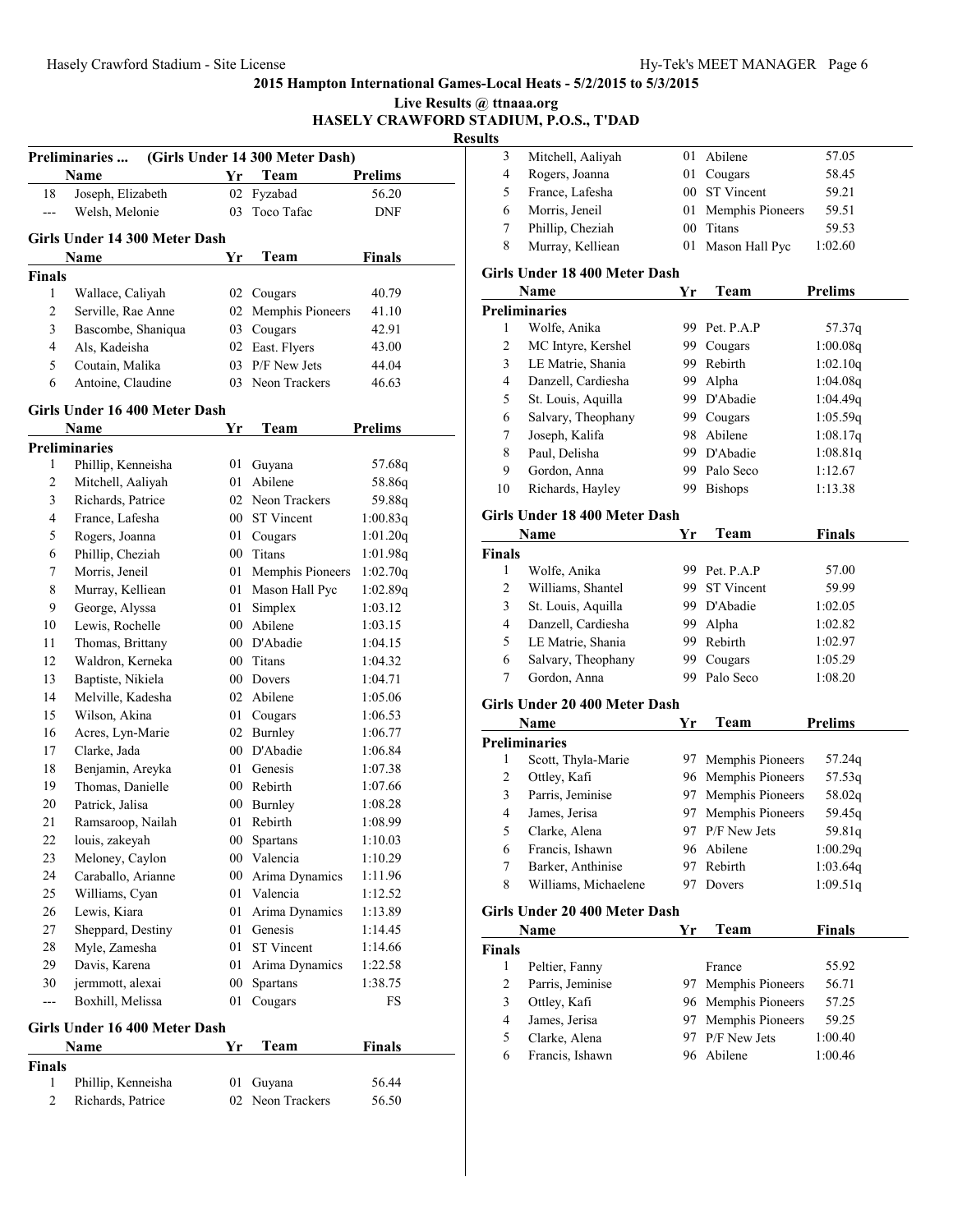#### **Live Results @ ttnaaa.org HASELY CRAWFORD STADIUM, P.O.S., T'DAD**

**Results**

|                | Girls Under 16 800 Meter Run  |     |                     |               |
|----------------|-------------------------------|-----|---------------------|---------------|
|                | Name                          | Yr  | Team                | <b>Finals</b> |
| <b>Finals</b>  |                               |     |                     |               |
| 1              | Mitchell, Aaliyah             | 01  | Abilene             | 2:25.78       |
| $\overline{c}$ | Woodley, Tamara               |     | 00 ST Vincent       | 2:28.36       |
| 3              | Waldron, Kerneka              |     | 00 Titans           | 2:32.58       |
| 4              | Vincent, Zita                 | 01  | <b>ST</b> Vincent   | 2:33.32       |
| 5              | Murray, Kelliean              |     | 01 Mason Hall Pyc   | 2:37.77       |
| 6              | Lewis, Camile                 |     | 01 Valencia         | 2:39.45       |
| 7              | MC Kenzie, Shanique           |     | 00 Mason Hall Pyc   | 2:40.21       |
| 8              | Acosta, Selini                |     | 00 Mason Hall Pyc   | 2:41.95       |
| 9              | Ramsaroop, Nailah             |     | 01 Rebirth          | 2:42.35       |
| 10             | Thomas, Danielle              |     | 00 Rebirth          | 2:46.20       |
| ---            | Olton, Shaquana               | 00  | Titans              | DNF           |
|                | Girls Under 18 800 Meter Run  |     |                     |               |
|                | Name                          | Yr  | Team                | <b>Finals</b> |
| Finals         |                               |     |                     |               |
| 1              | LE Matrie, Shania             |     | 99 Rebirth          | 2:34.38       |
| 2              | Charles, Renata               | 99. | Rebirth             | 2:36.59       |
| 3              | Paul, Delisha                 | 99. | D'Abadie            | 2:53.17       |
|                |                               |     |                     |               |
|                | Girls Under 20 800 Meter Run  |     |                     |               |
|                | Name                          | Yr  | Team                | <b>Finals</b> |
| <b>Finals</b>  |                               |     |                     |               |
| 1              | Francis, Ishawn               |     | 96 Abilene          | 2:23.17       |
| 2              | James, Jerisa                 |     | 97 Memphis Pioneers | 2:24.25       |
| 3              | Clarke, Alena                 |     | 97 P/F New Jets     | 2:29.96       |
| 4              | Antoine, Donicia              |     | 98 Titans           | 2:31.45       |
| 5              | Ottley, Mikayla               | 97  | Titans              | 2:35.32       |
|                | Girls Under 16 1500 Meter Run |     |                     |               |
|                | Name                          | Yr  | Team                | <b>Finals</b> |
| Finals         |                               |     |                     |               |
| 1              | Vincent, Zita                 |     | 01 ST Vincent       | 5:14.57       |
| 2              | Woodley, Tamara               |     | 00 ST Vincent       | 5:21.21       |
| 3              | Lewis, Camile                 |     | 01 Valencia         | 5:21.27       |
| $\overline{4}$ | Acosta, Selini                |     | 00 Mason Hall Pyc   | 6:00.78       |
| 5              | MC Kenzie, Shanique           |     | 00 Mason Hall Pyc   | 6:06.89       |
| ---            | Olton, Shaquana               | 00  | <b>Titans</b>       | DNF           |
|                | Girls Under 18 1500 Meter Run |     |                     |               |
|                | Name                          | Yr  | Team                | <b>Finals</b> |
| Finals         |                               |     |                     |               |
| 1              | Francis, Shania               |     | 98 Fyzabad          | 5:19.51       |
| 2              | Charles, Renata               |     | 99 Rebirth          | 5:32.00       |
| 3              | Gordon, Densier               |     | 99 Palo Seco        | 6:26.07       |
|                | Girls Under 20 1500 Meter Run |     |                     |               |
|                | Name                          | Yr  | Team                | <b>Finals</b> |
| <b>Finals</b>  |                               |     |                     |               |
| 1              | Nanton, Anna-Lise             | 97  | Rebirth             | 5:28.34       |
|                |                               |     |                     |               |

|        | Girls Under 10 4x50 Meter Relay<br>Team | Relay              | Finals                     |
|--------|-----------------------------------------|--------------------|----------------------------|
| Finals |                                         |                    |                            |
| 1      | Cougars Track & Field                   |                    | 31.80                      |
|        | 1) Burton, Abigail 06                   |                    | 2) Jordan, Janika 06       |
|        | 3) Chase, Blessed 06                    |                    | 4) Cummings, Jayda 06      |
| 2      | Memphis Pioneers                        |                    | 33.57                      |
|        |                                         |                    |                            |
|        | 1) Nanton, Melania 07                   |                    | 2) Simmons, Ayode Alexi 06 |
|        | 3) Bailey, Janeillia 07                 |                    | 4) Lynch, Hailey 07        |
| 2      | Burnley Athletic Club                   |                    | 33.57                      |
|        | 1) Edwards, Anna Lee 07                 | 2) Bishop, Sianna  |                            |
|        | 3) Acres, Lenika 08                     |                    | 4) Swan, Kamilla 07        |
| 4      | Palo Seco                               |                    | 40.11                      |
|        | 1) Seerattan, Califa 06                 |                    | 2) Nelson, Keva 06         |
|        | 3) timothy, analeigh 09                 |                    | 4) Lawrence, Zakiya 06     |
|        | Girls Under 12 4x100 Meter Relay        |                    |                            |
|        | Team                                    | Relay              | <b>Prelims</b>             |
|        | Preliminaries                           |                    |                            |
| 1      | <b>Silver Bullets</b>                   |                    | 56.11q                     |
|        | 1) Salarzano, Mercedez 04               | 2) Reid, Jannah 04 |                            |
|        | 3) Maharaj, Christiemarie 04            |                    | 4) Stephen, Venessa 04     |
| 2      | Cougars Track & Field                   |                    | 56.96q                     |
|        | 1) Kirton, Karessa 04                   |                    | 2) Andrews, Reneisha 04    |
|        | 3) Cambridge, Octavia 04                | 4) Smith, Mya 04   |                            |
| 3      | Point Fortin New Jets                   |                    | 57.98q                     |
|        | 1) Headley, Summiyah 04                 | 2) Fox, Natasha 04 |                            |
|        | 3) St. Clair, Celine 05                 |                    | 4) Bailey, Jaycelle 04     |
| 4      | Abilene                                 |                    | 1:04.05q                   |
|        | 1) Pickering, Kadija 05                 | 2) Fraser, Zoie 04 |                            |
|        | 3) Charles, Nzinga 05                   |                    | 4) Harry, Carlissa 04      |
| 5      | D'Abadie                                |                    | 1:04.19q                   |
|        | 1) Quamina, Adriana 06                  |                    | 2) Jackson, Akila 04       |
|        | 3) Springer, Aleski 04                  | 4) Paul, Gianna 06 |                            |
| 6      | <b>Burnley Athletic Club</b>            |                    | 1:05.03q                   |
|        | 1) Orr, Keishanna 04                    |                    | 2) Wellington, Chelsea 05  |
|        | 3) Smith, Jada                          |                    | 4) Acres, Leanna 05        |
| 7      | Memphis Pioneers                        |                    | 1:06.00q                   |
|        | 1) Mars, Ifeoma 05                      |                    | 2) Mascall, Ceronne 05     |
|        | 3) Bishop, Imani 05                     | 4) Ewing, Sarya 05 |                            |
| 8      | Valencia                                |                    | 1:12.77q                   |
|        | 1) Farfan, Naomi 05                     |                    | 2) Duncan, Aliyah 04       |
|        | 3) Emmanuel, Akeilia 08                 |                    | 4) King Fraser, A'Janae 06 |
|        | Girls Under 12 4x100 Meter Relay        |                    |                            |
|        | Team                                    | Relay              | <b>Finals</b>              |
| Finals |                                         |                    |                            |
| 1      | Silver Bullets                          |                    | 55.53                      |
|        | 1) Maharaj, Christiemarie 04            |                    | 2) Stephen, Venessa 04     |
|        | 3) Salarzano, Mercedez 04               | 4) Reid, Jannah 04 |                            |

| 3) Salarzano, Mercedez 04               | 4) Reid, Jannah 04      |
|-----------------------------------------|-------------------------|
| $\overline{2}$<br>Cougars Track & Field | 56.26                   |
| 1) Kirton, Karessa 04                   | 2) Andrews, Reneisha 04 |
|                                         |                         |

3) Cambridge, Octavia 04 4) Llewellyn, Kianna 05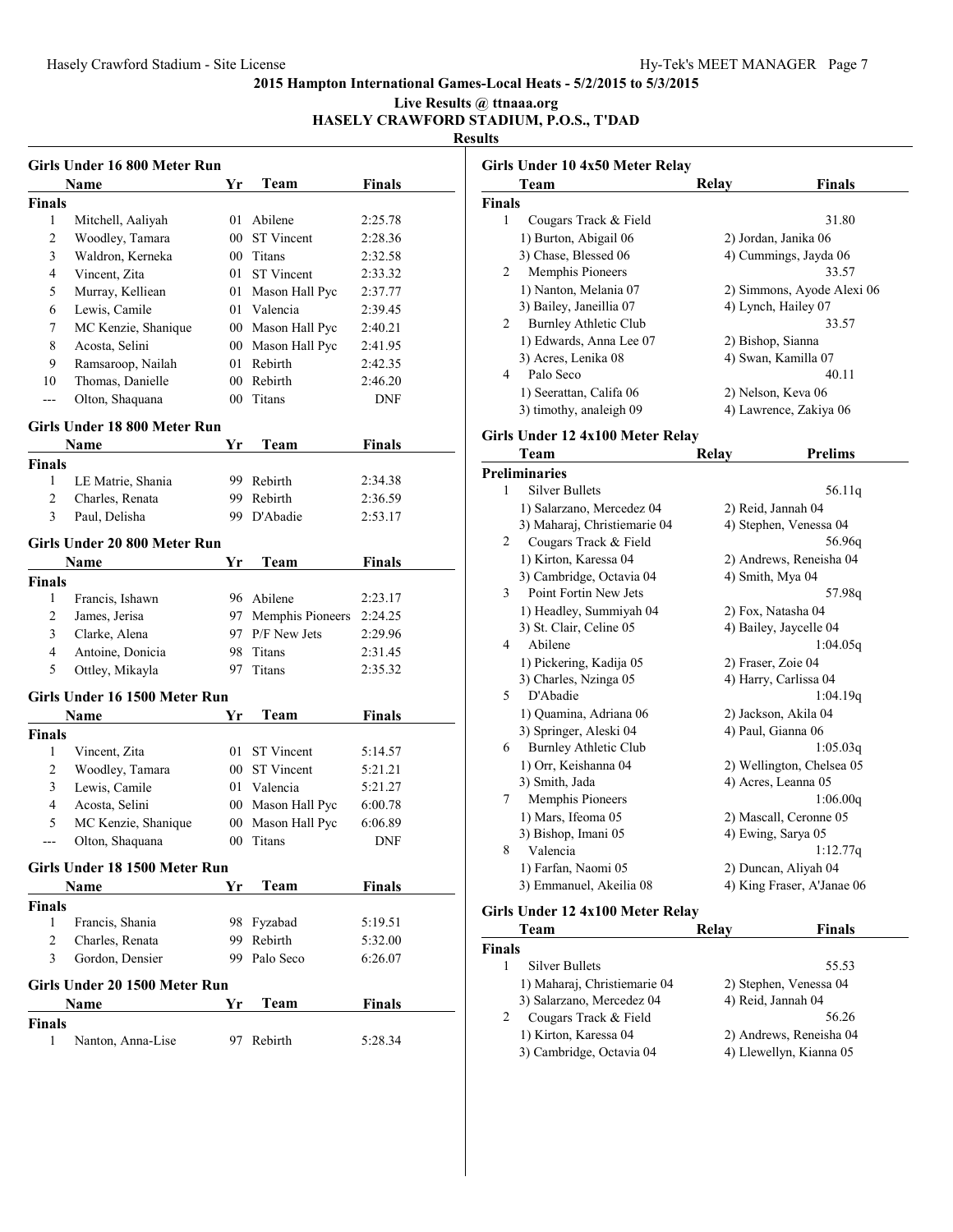|               |                                                  |                    |                                               | Live Results @ ttnaaa.org<br>HASELY CRAWFORD STADIUM, P.O.S., T'DAD |   |
|---------------|--------------------------------------------------|--------------------|-----------------------------------------------|---------------------------------------------------------------------|---|
|               |                                                  |                    |                                               | <b>Results</b>                                                      |   |
| Finals        | (Girls Under 12 4x100 Meter Relay)               |                    |                                               | Girls Under 16 4x100 Meter Relay                                    |   |
|               | Team                                             | Relay              | <b>Finals</b>                                 | Team                                                                | F |
| 3             | Memphis Pioneers                                 |                    | 57.84                                         | <b>Finals</b>                                                       |   |
|               | 1) Ewing, Sarya 05                               | 2) Croal, Atiya 04 |                                               | 1<br>Memphis Pioneers                                               |   |
| 4             | 3) Murray, Janae 05<br>D'Abadie                  | 4) Baley, Jadya 07 | 1:00.35                                       | 1) Browne, J'Da 01                                                  |   |
|               |                                                  |                    |                                               | 3) Serville, Rae Anne 02                                            |   |
|               | 1) Quamina, Adriana 06<br>3) Springer, Aleski 04 |                    | 2) Marshall, Salisha 04<br>4) Paul, Gianna 06 | Cougars Track & Field<br>2                                          |   |
| 5             | Abilene                                          |                    | 1:02.03                                       | 1) Boxhill, Melissa 01                                              |   |
|               | 1) Charles, Nzinga 05                            |                    | 2) Pickering, Kadija 05                       | 3) Rogers, Joanna 01                                                |   |
|               | 3) Fraser, Zoie 04                               |                    | 4) Harry, Carlissa 04                         | Abilene<br>3                                                        |   |
| 6             | <b>Burnley Athletic Club</b>                     |                    | 1:02.18                                       | 1) Smith, Aleisha 00                                                |   |
|               | 1) Wellington, Chelsea 05                        |                    | 2) Mendoza, Michal 05                         | 3) Mitchell, Aaliyah 01                                             |   |
|               | 3) Orr, Keishanna 04                             | 4) Smith, Jada     |                                               | Valencia<br>4                                                       |   |
|               |                                                  |                    |                                               | 1) Meloney, Caylon 00                                               |   |
|               | Girls Under 14 4x100 Meter Relay                 |                    |                                               | 3) Joseph, Amanda 02                                                |   |
|               | <b>Team</b>                                      | Relay              | <b>Finals</b>                                 |                                                                     |   |
| <b>Finals</b> |                                                  |                    |                                               | Girls Under 18 4x100 Meter Relay                                    |   |
| $\mathbf{1}$  | Cougars Track & Field                            |                    | 50.88                                         | Team                                                                | К |
|               | 1) Bertete, Jayda 02                             |                    | 2) Bascombe, Shaniqua 03                      | <b>Finals</b>                                                       |   |
|               | 3) Andrews, Reneisha 04                          |                    | 4) Wallace, Caliyah 02                        | <b>ST</b> Vincent<br>1                                              |   |
| 2             | Memphis Pioneers                                 |                    | 51.11                                         | 1) Mathias, Daria 00                                                |   |
|               | 1) Lucio, Arianne 03                             |                    | 2) Serville, Rae Anne 02                      | 3) Myle, Zamesha 01                                                 |   |
|               | 3) Williams, Jayda 02                            |                    | 4) Pesnell, Nicola 02                         | Memphis Pioneers<br>2                                               |   |
| 3             | Palo Seco                                        |                    | 1:08.80                                       | 1) Linton, Rayann 98                                                |   |
|               | 1) Seerattan, Califa 06                          |                    | 2) Lawrence, Zakiya 06                        | 3) Charles, Deleth 01                                               |   |
|               | 3) Nelson, Keva 06                               |                    | 4) taylor, chevelle 02                        | D'Abadie                                                            |   |
|               |                                                  |                    |                                               | 1) Clarke, Jada 00                                                  |   |
|               | Girls Under 16 4x100 Meter Relay                 |                    |                                               | 3) Thomas, Brittany 00                                              |   |
|               | Team                                             | Relay              | <b>Prelims</b>                                | Girls Under 20 4x100 Meter Relay                                    |   |
|               | <b>Preliminaries</b>                             |                    |                                               | Team                                                                | R |
| 1             | Memphis Pioneers                                 |                    | 48.86q                                        | <b>Finals</b>                                                       |   |
|               | 1) Browne, J'Da 01                               |                    | 2) Charles, Deleth 01                         | 1<br>Memphis Pioneers                                               |   |
|               | 3) Serville, Rae Anne 02                         |                    | 4) Morris, Jeneil 01                          | 1) Maxime, Jeunice 97                                               |   |
| 2             | Cougars Track & Field                            |                    | 49.16q                                        | 3) Ottley, Kafi 96                                                  |   |
|               | 1) Swift, Blossom 00                             |                    | 2) Boxhill, Melissa 01                        | Concorde<br>2                                                       |   |
|               | 3) Rogers, Joanna 01                             |                    | 4) Wallace, Caliyah 02                        | 1) Hassett, Ana-Lise 96                                             |   |
| 3             | Abilene                                          |                    | 50.51q                                        | 3) Neils, Michaela 98                                               |   |
|               | 1) Smith, Aleisha 00                             |                    | 2) Mitchell, Aaliyah 01                       | Abilene                                                             |   |
|               | 3) Lucas, Afeisha 01                             |                    | 4) Lewis, Rochelle 00                         | 1) King, Jessica 96                                                 |   |
| 4             | Concorde                                         |                    | 51.35g                                        | 3) Phillip, Kia-Marie 96                                            |   |
|               | 1) Wyke-Cooke, Safiya 00                         |                    | 2) Lewis, Akilah 00                           |                                                                     |   |
|               | 3) Banswell, Olufemi 01                          |                    | 4) Williams, Sherene 00                       | Girls Under 20 4x400 Meter Relay                                    |   |
| 5             | Dovers                                           |                    | 52.95g                                        | Team                                                                | R |
|               | 1) Moses, Myalee 01                              |                    | 2) Jones, Jamila 00                           | <b>Finals</b>                                                       |   |
|               | 3) Baptiste, Lejae 00                            |                    | 4) Sampson, Aisha 01                          | Memphis Pioneers<br>1                                               |   |
| 6             | Toco Titans                                      |                    | 53.38q                                        | 1) Parris, Jeminise 97                                              |   |
|               | 1) Bruce, Xea 04                                 |                    | 2) Phillip, Cheziah 00                        | 3) Ottley, Kafi 96                                                  |   |
|               | 3) Olton, Shaquana 00                            |                    | 4) Waldron, Kerneka 00                        | Abilene<br>2                                                        |   |
| 7             | Valencia                                         |                    | 56.41g                                        | 1) MC Sween, Jodiah 99                                              |   |
|               | 1) Meloney, Caylon 00                            |                    | 2) Williams, Cyan 01                          | 3) Lewis, Rochelle 00                                               |   |
|               | 3) Joseph, Amanda 02                             |                    | 4) Lewis, Camile 01                           | 3<br>Palo Seco                                                      |   |
| 8             | Arima Dynamics                                   |                    | 58.58q                                        | 1) John, Ayeola 01                                                  |   |
|               | 1) Pollard, Najade 01                            | 2) Lewis, Kiara 01 |                                               | 3) Gordon, Anna 99                                                  |   |
|               | 3) Davis, Karena 01                              |                    | 4) Caraballo, Arianne 00                      |                                                                     |   |
|               |                                                  |                    |                                               |                                                                     |   |

| נטו         |                                    |                  |                                              |
|-------------|------------------------------------|------------------|----------------------------------------------|
|             | Girls Under 16 4x100 Meter Relay   |                  |                                              |
|             | Team                               | <b>Relay</b>     | Finals                                       |
| Finals      |                                    |                  |                                              |
| 1           | Memphis Pioneers                   |                  | 48.35                                        |
|             | 1) Browne, J'Da 01                 |                  | 2) Charles, Deleth 01                        |
|             | 3) Serville, Rae Anne 02           |                  | 4) Morris, Jeneil 01                         |
| 2           | Cougars Track & Field              |                  | 49.06                                        |
|             | 1) Boxhill, Melissa 01             |                  | 2) Wallace, Caliyah 02                       |
|             | 3) Rogers, Joanna 01               |                  | 4) Swift, Blossom 00                         |
| 3           | Abilene                            |                  | 50.57                                        |
|             | 1) Smith, Aleisha 00               |                  | 2) Lewis, Rochelle 00                        |
|             | 3) Mitchell, Aaliyah 01            |                  | 4) Lucas, Afeisha 01                         |
| 4           | Valencia                           |                  | 55.94                                        |
|             | 1) Meloney, Caylon 00              |                  | 2) Williams, Cyan 01                         |
|             | 3) Joseph, Amanda 02               |                  | 4) Lewis, Camile 01                          |
|             | Girls Under 18 4x100 Meter Relay   |                  |                                              |
|             | Team                               | <b>Relay</b>     | Finals                                       |
| Finals<br>1 | <b>ST</b> Vincent                  |                  |                                              |
|             |                                    |                  | 49.38                                        |
|             | 1) Mathias, Daria 00               |                  | 2) Williams, Shantel 99                      |
|             | 3) Myle, Zamesha 01                |                  | 4) France, Lafesha 00                        |
| 2           | Memphis Pioneers                   |                  | 49.78                                        |
|             | 1) Linton, Rayann 98               |                  | 2) MC Carter, Shania 99                      |
|             | 3) Charles, Deleth 01              | 4) Jahra, Tai 99 |                                              |
|             | D'Abadie                           |                  | DQ                                           |
|             | 1) Clarke, Jada 00                 |                  | 2) St. Louis, Alisha 98                      |
|             | 3) Thomas, Brittany 00             |                  | 4) St. Louis, Aquilla 99                     |
|             | Girls Under 20 4x100 Meter Relay   |                  |                                              |
|             | Team                               | Relay            | Finals                                       |
| Finals      |                                    |                  |                                              |
| 1           | Memphis Pioneers                   |                  | 47.63                                        |
|             | 1) Maxime, Jeunice 97              |                  | 2) Parris, Jeminise 97                       |
|             | 3) Ottley, Kafi 96                 | 4) ifill, zoe 96 |                                              |
| 2           | Concorde                           |                  | 48.82                                        |
|             | 1) Hassett, Ana-Lise 96            |                  | 2) Prescott, Kadesha 97                      |
|             | 3) Neils, Michaela 98              |                  | 4) Charles, Shania 98                        |
|             | Abilene                            |                  | DNF                                          |
|             | 1) King, Jessica 96                |                  | 2) MC Sween, Jodiah 99                       |
|             | 3) Phillip, Kia-Marie 96           |                  | 4) Fergusson, Jael 97                        |
|             | Girls Under 20 4x400 Meter Relay   |                  |                                              |
|             | Team                               | Relay            | <b>Finals</b>                                |
| Finals<br>1 | Memphis Pioneers                   |                  | 3:52.20                                      |
|             |                                    |                  |                                              |
|             | 1) Parris, Jeminise 97             |                  | 2) James, Jerisa 97<br>4) Maxime, Jeunice 97 |
| 2           | 3) Ottley, Kafi 96<br>Abilene      |                  | 3:57.48                                      |
|             |                                    |                  | 2) Francis, Ishawn 96                        |
|             | 1) MC Sween, Jodiah 99             |                  |                                              |
| 3           | 3) Lewis, Rochelle 00<br>Palo Seco |                  | 4) Mitchell, Aaliyah 01<br>4:28.41           |
|             |                                    |                  |                                              |

2) Gordon, Densier 99 4) Hamilton, Dianne 01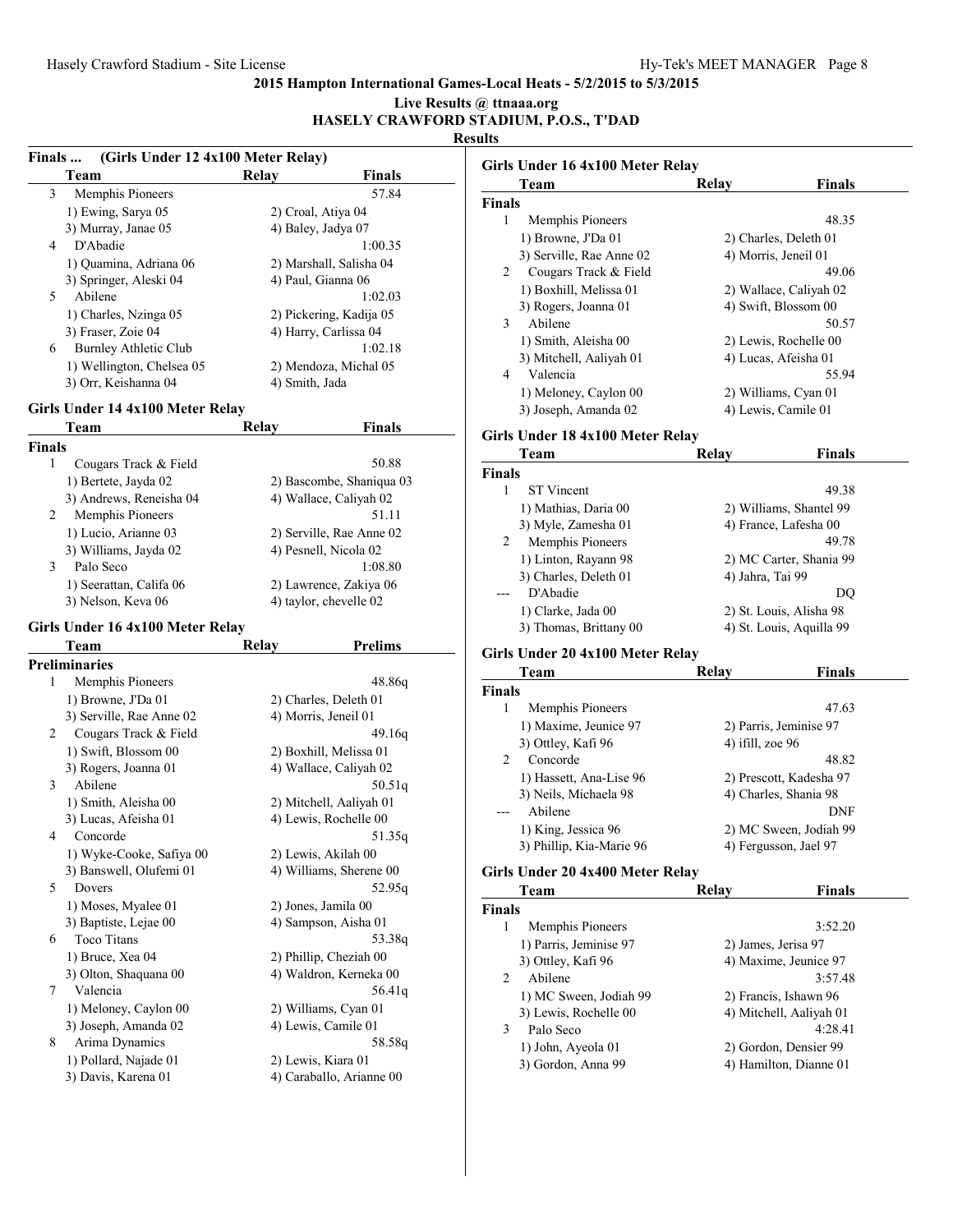**Live Results @ ttnaaa.org HASELY CRAWFORD STADIUM, P.O.S., T'DAD**

|        | Women 100 Meter Dash Masters      |    |                     |               |     |
|--------|-----------------------------------|----|---------------------|---------------|-----|
|        | Name                              | Yr | Team                | Finals        |     |
| Finals |                                   |    |                     |               |     |
| 1      | Mark-Baird, Marsha                |    | 74 Palo Seco        | 13.11         | 0.9 |
| 2      | Hospedales, Joan                  |    | 65 Masters          | 14.32 0.9     |     |
| 3      | Francis-Raymah, Krista            |    | 65 ZC               | 14.65 0.9     |     |
| 4      | alleyne-noreiga, nicole           |    | 72 Memphis Pioneers | 14.86 0.9     |     |
| 5      | Garcia, Suzan                     | 64 | <b>Masters</b>      | 14.95 0.9     |     |
|        | Women 100 Meter Dash Invitational |    |                     |               |     |
|        | Name                              | Yr | Team                | Finals        |     |
| Finals |                                   |    |                     |               |     |
| 1      | Durant, Kamaria                   | 91 | Simplex             | $11.54 + 0.0$ |     |
| 2      | Harrigan-Scott, Thesia            |    | Bvi                 | $11.59 + 0.0$ |     |
| 3      | Williams, Jodean                  |    | Jamaica             | $11.63 +0.0$  |     |
| 4      | Goujon, Sarah                     |    | France              | $11.67 + 0.0$ |     |
| 5      | Wickam, Lisa                      | 94 | Concorde            | $11.77 + 0.0$ |     |
|        |                                   |    |                     |               |     |
| 6      | King, Karene                      | 87 | Bvi                 | $11.79 + 0.0$ |     |

| <b>Finals</b>  |                                          |     |                         |               |        |
|----------------|------------------------------------------|-----|-------------------------|---------------|--------|
| 1              | Durant, Kamaria                          |     | 91 Simplex              | $11.54 +0.0$  |        |
| 2              | Harrigan-Scott, Thesia                   |     | Bvi                     | $11.59 +0.0$  |        |
| 3              | Williams, Jodean                         |     | Jamaica                 | $11.63 +0.0$  |        |
| $\overline{4}$ | Goujon, Sarah                            |     | France                  | $11.67 +0.0$  |        |
| 5              | Wickam, Lisa                             |     | 94 Concorde             | $11.77 + 0.0$ |        |
| 6              | King, Karene                             |     | 87 Bvi                  | $11.79 +0.0$  |        |
| 7              | Telesford, Aaliyah                       |     | 95 P/F New Jets         | 11.91         | $+0.0$ |
| 8              | Murray, Onika                            |     | 94 Simplex              | $12.17 +0.0$  |        |
|                | Women 100 Meter Dash                     |     |                         |               |        |
|                | Name                                     | Yr  | Team                    | Finals        |        |
| <b>Finals</b>  |                                          |     |                         |               |        |
| $\mathbf{1}$   | Mason, Shun-Shauna                       | 91. | Concorde                | 11.76 0.7     |        |
| 2              | Hutchinson, Ayanna                       |     | 78 Concorde             | 11.93 0.7     |        |
| 3              | prieto, mauricia                         |     | 95 P/F New Jets         | 11.98 0.7     |        |
| 4              | Sasha, Springer                          |     | 78 Concorde             | 12.44 0.7     |        |
| 5              | Stafford, Donelle                        |     | 79 Concorde             | 12.89 0.7     |        |
|                | <b>Women 200 Meter Dash Invitational</b> |     |                         |               |        |
|                | <b>Name</b>                              | Yr  | Team                    | Finals        |        |
| <b>Finals</b>  |                                          |     |                         |               |        |
| $\mathbf{1}$   | Durant, Kamaria                          | 91  | Simplex                 | 23.12 2.0     |        |
| 2              | Williams, Jodean                         |     | Jamaica                 | 23.71         | 2.0    |
| 3              | King, Karene                             |     | 87 Bvi                  | 23.78 2.0     |        |
| 4              | prieto, mauricia                         |     | 95 P/F New Jets         | 24.00 2.0     |        |
| 5              | Hooper, Natrena                          | 91  | Guyana D/Force          | 24.77 2.0     |        |
| ---            | Murray, Onika                            | 94  | Simplex                 |               | FS 2.0 |
|                | <b>Women 400 Meter Dash</b>              |     |                         |               |        |
|                | Name                                     | Yr  | Team                    | Finals        |        |
| <b>Finals</b>  |                                          |     |                         |               |        |
| 1              | MC Knight, Sparkle                       |     | <b>Memphis Pioneers</b> | 53.45         |        |
| $\overline{c}$ | Brooks, Alena                            |     | 91 Memphis Pioneers     | 54.78         |        |
| 3              | Carti, Sareena                           |     | France                  | 55.18         |        |
| $\overline{4}$ | David, Danielle                          |     | 94 P/F New Jets         | 57.64         |        |
| ---            | Douglas, Kechellle                       |     | 93 UTT                  | <b>DNF</b>    |        |
| ---            | Cummings, Ayoka                          |     | 95 UTT                  | DO            |        |
|                | Women 800 Meter Run                      |     |                         |               |        |
|                | <b>Name</b>                              | Yr  | Team                    | Finals        |        |
| <b>Finals</b>  |                                          |     |                         |               |        |
| 1              | Brooks, Alena                            | 91  | Memphis Pioneers        | 2:06.79       |        |
| $\overline{2}$ | Collymore, Dawnel                        | 93  | Memphis Pioneers        | 2:10.51       |        |

| 3                  | Foster, Andrea                      | 97  | Guyana D/Force                                 | 2:17.48       |  |
|--------------------|-------------------------------------|-----|------------------------------------------------|---------------|--|
| 4                  | David, Danielle                     |     | 94 P/F New Jets                                | 2:17.80       |  |
| 5                  | Hope, Karla                         |     | 87 Concorde                                    | 2:28.51       |  |
|                    | MC Knight, Sparkle                  |     | Memphis Pioneers                               | <b>DNF</b>    |  |
|                    | Women 1500 Meter Run                |     |                                                |               |  |
|                    | Name                                | Yr  | Team                                           | <b>Finals</b> |  |
| <b>Finals</b>      |                                     |     |                                                |               |  |
| 1                  | Collymore, Dawnel                   |     | 93 Memphis Pioneers                            | 4:41.59       |  |
| 2                  | Foster, Andrea                      |     | 97 Guyana D/Force                              | 4:46.21       |  |
| 3                  | Shukla, Samantha                    |     | 91 Unattached                                  | 4:48.56       |  |
| 4                  | Francis, April                      |     | 90 Abilene                                     | 5:24.25       |  |
| 5                  | Fields, Sherica                     |     | 93 UTT                                         | 5:29.28       |  |
| 6                  | Scott, Ashanti                      |     | 84 Guyana D/Force                              | 5:32.00       |  |
|                    |                                     |     |                                                |               |  |
|                    | Women 3000 Meter Run                |     |                                                |               |  |
|                    | Name                                | Yr  | Team                                           | <b>Finals</b> |  |
| <b>Finals</b>      |                                     |     |                                                |               |  |
| 1                  | Foster, Andrea                      | 97  | Guyana D/Force                                 | 11:05.68      |  |
| 2                  | Francis, April                      |     | 90 Abilene                                     | 11:44.36      |  |
| 3                  | Antoine, Donicia                    | 98  | Titans                                         | 11:49.70      |  |
| 4                  | Scott, Ashanti                      | 84  | Guyana D/Force                                 | 12:04.30      |  |
| 5                  | Fields, Sherica                     |     | 93 UTT                                         | 13:04.74      |  |
|                    | <b>Women 100 Meter Hurdles</b>      |     |                                                |               |  |
|                    | Name                                | Yr  | Team                                           | <b>Finals</b> |  |
| <b>Finals</b>      |                                     |     |                                                |               |  |
| 1                  | Doekoe, Edith                       |     | France                                         | 13.79 2.6     |  |
| 2                  | Mark-Baird, Marsha                  |     | 74 Palo Seco                                   | 14.41 2.6     |  |
| 3                  | Ovid, Jeanelle                      |     | 92 QRC                                         | 15.25 2.6     |  |
| 4                  | Doyle, Iyana                        |     | 99 East. Flyers                                | 15.72 0.6     |  |
| 5                  | Attale, Antonia                     |     | 96 Unattached                                  | 15.81 2.6     |  |
| 6                  | Thorne, Abyah                       |     | 95 Alpha                                       | 16.38 0.6     |  |
| 7                  | Isaac, Rickila                      |     | 98 Health Olympians                            | 16.58 0.6     |  |
| 8                  | Colthrust, Aiesha                   |     | 96 Neon Trackers                               | 17.18 0.6     |  |
| ---                | Danzell, Cardiesha                  | 99. | Alpha                                          | DNF 2.6       |  |
|                    | <b>Women 400 Meter Hurdles</b>      |     |                                                |               |  |
|                    | Name                                | Yr  | Team                                           | Finals        |  |
| Finals             |                                     |     |                                                |               |  |
|                    | 1 Phillip, Cheziah                  |     | 00 Titans                                      | 1:05.61       |  |
| 2                  | Thorne, Abyah                       | 95  | Alpha                                          | 1:09.33       |  |
| 3                  | Attale, Antonia                     |     | 96 Unattached                                  | 1:09.64       |  |
| $\overline{4}$     | Ottley, Mikayla                     | 97  | Titans                                         | 1:11.34       |  |
| 5                  | Ovid, Jeanelle                      | 92  | QRC                                            | 1:13.09       |  |
|                    |                                     |     |                                                |               |  |
|                    | Women 4x100 Meter Relay             |     |                                                |               |  |
|                    | Team                                |     | <b>Relay</b>                                   | <b>Finals</b> |  |
| <b>Finals</b><br>1 |                                     |     |                                                |               |  |
|                    | Concorde<br>1) Stafford, Donelle 79 |     |                                                | 46.26         |  |
|                    | 3) Hutchinson, Ayanna 78            |     | 2) Mason, Shun-Shauna 91<br>4) Wickam, Lisa 94 |               |  |
| 2                  | Point Fortin New Jets               |     |                                                | 46.65         |  |
|                    | 1) Telesford, Aaliyah 95            |     | 2) Esdelle, Akeera 99                          |               |  |
|                    | 3) Julien, Mykael-Ann 00            |     | 4) Joseph, Maurina 97                          |               |  |
|                    |                                     |     |                                                |               |  |
|                    |                                     |     |                                                |               |  |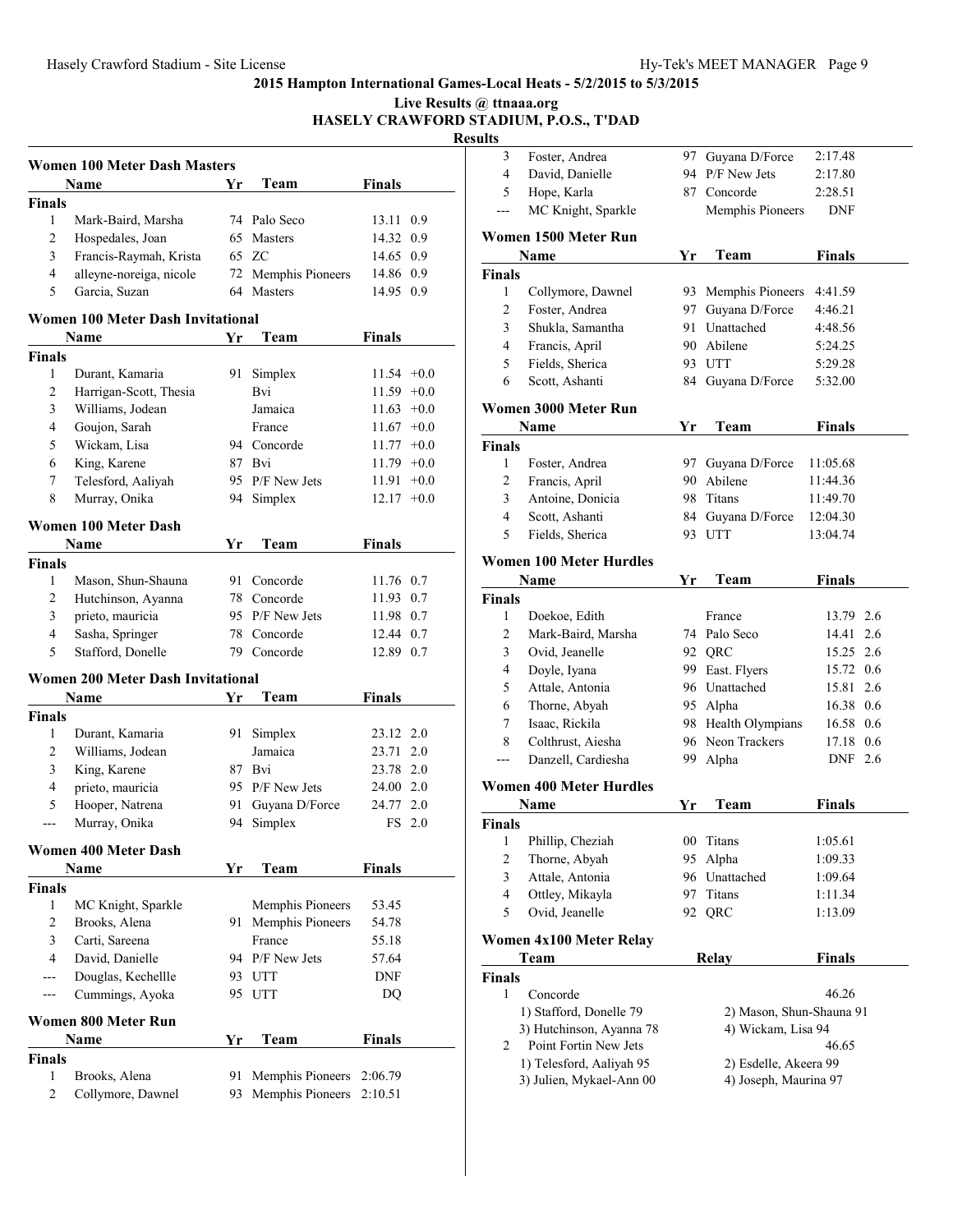## **Live Results @ ttnaaa.org**

#### **HASELY CRAWFORD STADIUM, P.O.S., T'DAD Results**

|                         | Women 4x400 Meter Relay  |     |                        |                   |  |  |  |
|-------------------------|--------------------------|-----|------------------------|-------------------|--|--|--|
|                         | Team                     |     | Relay                  | <b>Finals</b>     |  |  |  |
| <b>Finals</b>           |                          |     |                        |                   |  |  |  |
| 1                       | Point Fortin New Jets    |     |                        | 3:54.71           |  |  |  |
|                         | 1) Sealy, Antonia 01     |     | 2) prieto, mauricia 95 |                   |  |  |  |
|                         | 3) Clarke, Alena 97      |     | 4) David, Danielle 94  |                   |  |  |  |
| 2                       | Guyana                   |     |                        | 4:16.82           |  |  |  |
|                         | 1) Phillip, Kenneisha 01 |     | 2) Foster, Andrea 97   |                   |  |  |  |
|                         | 3) Scott, Ashanti 84     |     | 4) Hooper, Natrena 91  |                   |  |  |  |
|                         | <b>Women High Jump</b>   |     |                        |                   |  |  |  |
|                         | Name                     | Yr  | Team                   | <b>Finals</b>     |  |  |  |
| <b>Finals</b>           |                          |     |                        |                   |  |  |  |
| 1                       | Dacosta, Misha           |     | Jamaica                | 1.78m             |  |  |  |
| 2                       | Ovid, Jeanelle           |     | 92 QRC                 | 1.65m             |  |  |  |
| 3                       | Douglas, Kechellle       |     | 93 UTT                 | 1.60 <sub>m</sub> |  |  |  |
| 4                       | Glassgow, Ayana          | 97  | Toco Tafac             | 1.60 <sub>m</sub> |  |  |  |
| ---                     | Isaac, Rickila           |     | 98 Health Olympians    | NH                |  |  |  |
|                         |                          |     |                        |                   |  |  |  |
|                         | <b>Women Long Jump</b>   |     |                        |                   |  |  |  |
|                         | Name                     | Yr  | Team                   | <b>Finals</b>     |  |  |  |
| Finals                  |                          |     |                        |                   |  |  |  |
| 1                       | David, Yanis             |     | France                 | $6.12m$ 2.3       |  |  |  |
| 2                       | Pontoparia, Mia          |     | France                 | $6.03m$ 1.9       |  |  |  |
| 3                       | Joseph, Josanne          |     | 95 Concorde            | $5.87m +0.0$      |  |  |  |
| 4                       | Mark-Baird, Marsha       |     | 74 Palo Seco           | 5.75m 0.5         |  |  |  |
| 5                       | Gordon, Jamilee          |     | Jamaica                | 5.46m 2.9         |  |  |  |
| 6                       | Colthrust, Aiesha        |     | 96 Neon Trackers       | $5.10m +0.0$      |  |  |  |
| 7                       | Ovid, Jeanelle           |     | 92 QRC                 | $4.99m$ 0.8       |  |  |  |
| 8                       | Glassgow, Ayana          |     | 97 Toco Tafac          | $4.77m$ 0.6       |  |  |  |
| 9                       | Crosby, Shakira          | 01  | QRC                    | $4.52m -2.1$      |  |  |  |
| 10                      | Douglas, Kechellle       |     | 93 UTT                 | $4.41m$ 0.8       |  |  |  |
| 11                      | Lall Ragoo, Criselle     |     | 96 Dovers              | $4.20m - 2.2$     |  |  |  |
| 12                      | Williams, Jayda          |     | 02 Memphis Pioneers    | $4.03m - 3.2$     |  |  |  |
| ---                     | Parris, Johanna          |     | 00 Memphis Pioneers    | FOUL.             |  |  |  |
|                         | <b>Women Triple Jump</b> |     |                        |                   |  |  |  |
|                         | Name                     | Yr  | Team                   | <b>Finals</b>     |  |  |  |
| Finals                  |                          |     |                        |                   |  |  |  |
| 1                       | Thomas, Shanieka         |     | Jamaica                | 13.86m 1.9        |  |  |  |
| $\overline{\mathbf{c}}$ | David, Yanis             |     | France                 | 13.65m 1.0        |  |  |  |
| 3                       | Hooper, Natrena          | 91  | Guyana D/Force         | 12.65m 2.5        |  |  |  |
| 4                       | St. Louis, Alisha        | 98  | D'Abadie               | 11.67m 3.0        |  |  |  |
| 5                       | Colthrust, Aiesha        |     | 96 Neon Trackers       | 10.96m NWI        |  |  |  |
|                         | <b>Women Shot Put</b>    |     |                        |                   |  |  |  |
|                         | Name                     |     |                        |                   |  |  |  |
|                         |                          | Yr  | Team                   | <b>Finals</b>     |  |  |  |
| <b>Finals</b><br>1      | Warren, Portious         | 96  | Toco Tafac             | 14.56m            |  |  |  |
| $\overline{c}$          | Murray, Cherisse         | 94  | Toco Tafac             | 12.37m            |  |  |  |
| 3                       | Lewis, Darlene           | 91  | UWI                    | 12.36m            |  |  |  |
| $\overline{4}$          | Smith, Gwendolyn         | 71  | Palo Seco              | 11.41m            |  |  |  |
| 5                       | Douglas, Kechellle       |     | 93 UTT                 | 10.75m            |  |  |  |
| 6                       | Lewis, Jael              | 99- | <b>Black Panthers</b>  | 10.73m            |  |  |  |
| 7                       | Stewart, Peaches         | 99  | Falcons                | 10.29m            |  |  |  |
|                         |                          |     |                        |                   |  |  |  |

| πь             |                                 |          |                  |                                    |
|----------------|---------------------------------|----------|------------------|------------------------------------|
| 8              | Glassgow, Ayana                 |          | 97 Toco Tafac    | 9.89m                              |
|                | <b>Women Discus Throw</b>       |          |                  |                                    |
|                | Name                            | Yr       | Team             | <b>Finals</b>                      |
| Finals         |                                 |          |                  |                                    |
| 1              | George, Geraldine               |          | 73 Palo Seco     | 40.42m                             |
| $\overline{c}$ | Charles, Shaiann                |          | 97 D'Abadie      | 40.36m                             |
| 3              | Downey, Shauna                  |          | 94 UWI           | 39.45m                             |
| 4              | Mohan, Chantal                  |          | 95 UTT           | 32.06m                             |
| 5              | Stewart, Peaches                |          | 99 Falcons       | 28.67m                             |
|                |                                 |          |                  |                                    |
|                | Women Javelin Throw<br>Name     | Yr       | Team             | <b>Finals</b>                      |
| Finals         |                                 |          |                  |                                    |
| 1              | Mark-Baird, Marsha              |          | 74 Palo Seco     | 42.94m                             |
| $\overline{c}$ | George, Geraldine               |          | 73 Palo Seco     | 41.96m                             |
| 3              | Lewis, Darlene                  |          | 91 UWI           | 40.59m                             |
| 4              | Smith, Gwendolyn                |          | 71 Palo Seco     | 38.79m                             |
| 5              | Mohan, Chantal                  |          | 95 UTT           | 38.07m                             |
| 6              | Murray, Cherisse                |          | 94 Toco Tafac    | 37.45m                             |
| 7              | Glassgow, Ayana                 |          | 97 Toco Tafac    | 36.74m                             |
| 8              | Douglas, Kechellle              |          | 93 UTT           | 32.32m                             |
| 9              | Crosby, Shakira                 | 01       | QRC              | 18.72m                             |
|                |                                 |          |                  |                                    |
|                | Boys Under 10 100 Meter Dash    |          |                  |                                    |
|                | Name                            | Yr       | Team             | <b>Prelims</b>                     |
|                | <b>Preliminaries</b>            |          |                  |                                    |
| 1              | Springer, Tyrell                |          | 06 Cougars       | 14.56q 0.7                         |
| $\overline{c}$ | Danglade, Khaliff               |          | 06 Cougars       | 14.80q-0.8                         |
| 3              | Chinapoo, Hakeem                |          | 06 Simplex       | 14.84q-1.1                         |
| $\overline{4}$ | Smith, Antonio                  |          | 06 Abilene       | 14.91q-0.9                         |
| 5              | Ottaway, Mickell                |          | 06 P/F New Jets  | 15.04q-0.9                         |
| 6              | Bobb-Semple, Giovanni           |          | 07 Abilene       | $15.43q - 1.1$                     |
| $\tau$         | Voisin, Nicholi                 |          | 06 Titans        | 15.54q-2.4                         |
| 8              | Thomas, Jonathan                |          | 07 Cougars       | $15.65q - 0.3$                     |
| 9              | Gollop, Darnel                  |          | 07 LA Brea       | $15.79 - 0.9$                      |
| 10             | Charles, Matthyas               |          | 06 Toco Tafac    | $15.86 - 1.1$                      |
| 11             | Branche, Jabari                 |          | 06 Abilene       | 15.91<br>0.7                       |
| 12             | Khan, Akeim                     | 06.      | Air Bon Sonics   | $16.02 -0.3$                       |
| 13             | Cole, Daeshaun                  |          | 06 Abilene       | $16.03 - 2.3$                      |
| 14             | Moses, Jayden                   | 08<br>07 | Abilene          | 16.08<br>$-0.3$                    |
| 15<br>16       | Hamlet, Kyle<br>Wilson, Ezekiel | 06       | Cougars<br>ZC    | 16.14<br>$-0.9$<br>16.21<br>$-0.3$ |
| 16             | Stafford, T'Sitan               |          | 06 Valencia      | 16.21<br>$-0.3$                    |
| 18             | Woods, Makaelan                 | 08       | Cougars          | 16.26<br>$-1.1$                    |
| 19             | Stewart, Dontae                 | 07       | Titans           | $0.7\,$<br>16.34                   |
| 20             | Steele, Jeremiah                | 06       | Memphis Pioneers | $-2.4$<br>16.45                    |
| 21             | DE Gannes, Jaden                | 07       | Hampton          | 16.48<br>$-0.3$                    |
| 22             | Jackson, Jaheim                 | 06       | Palo Seco        | 16.51<br>$-0.3$                    |
| 23             | Cummings, Mekaeel               | 07       | P/F New Jets     | $-2.4$<br>16.65                    |
| 24             | Walcott, Judah                  | 06       | Dovers           | 16.70<br>$-2.3$                    |
| 25             | Nelson, Alex                    | 08       | Palo Seco        | 16.85<br>$-0.9$                    |
| 26             | Prince, Caleb                   | 07       | Memphis Pioneers | 16.91<br>$-0.3$                    |
| 27             | Innis, Alenjandro               | 06       | Memphis Pioneers | 16.94<br>$-0.3$                    |
| 27             | Jackson, Roshawn                | 08       | Air Bon Sonics   | 16.94<br>$-0.3$                    |
|                |                                 |          |                  |                                    |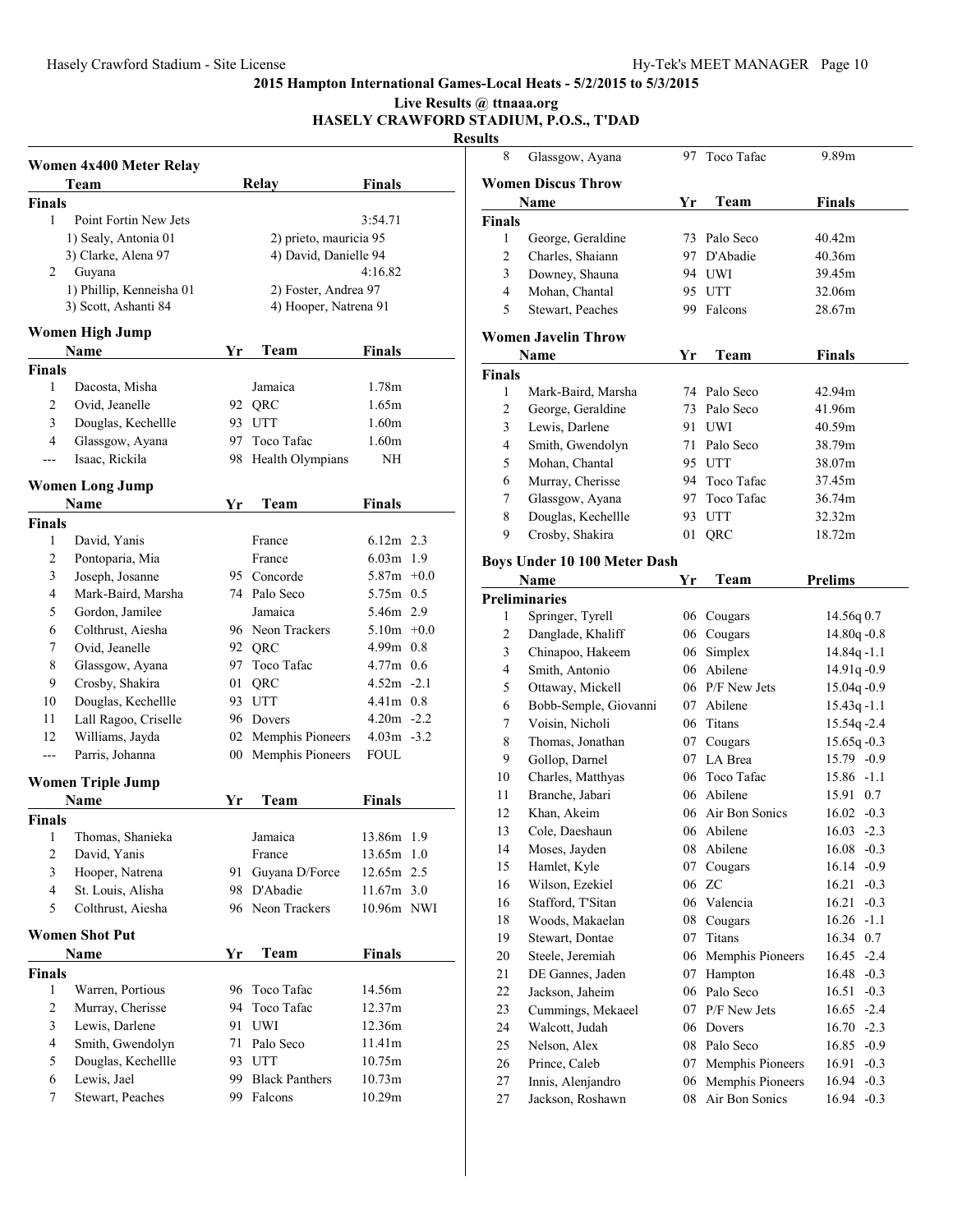| Live Results @ ttnaaa.org              |
|----------------------------------------|
| HASELY CRAWFORD STADIUM, P.O.S., T'DAD |
| <b>Results</b>                         |

|                                       | (Boys Under 10 100 Meter Dash)<br><b>Preliminaries </b> |          |                          |                           |  |
|---------------------------------------|---------------------------------------------------------|----------|--------------------------|---------------------------|--|
|                                       | Name                                                    | Yr       | Team                     | <b>Prelims</b>            |  |
| 29                                    | Smith, Akido                                            | 08       | Abilene                  | $17.12 -0.8$              |  |
| 30                                    | Harry, Carlon                                           | 07       | Abilene                  | $17.16 - 2.4$             |  |
| 31                                    | Swan, Joseph                                            |          | 06 Hampton               | $17.62 -1.1$              |  |
| 32                                    | Balfour, Dimitri                                        | 06       | Valencia                 | $17.85 - 1.1$             |  |
| 33                                    | Sam, Malique                                            | 06       | Toco Tafac               | 17.95 -2.3                |  |
| 34                                    | Cadette, Justin                                         |          | 08 Silver Bullets        | $18.01 - 0.9$             |  |
| 35                                    | Fernandez, Ricardo                                      |          | 08 Fyzabad               | 18.12 0.7                 |  |
| 36                                    | Munroe, Daniel                                          |          | 07 Valencia              | 18.58 0.7                 |  |
| 37                                    | Miller, Ishan                                           | 08       | Toco Tafac               | 18.88 -0.3                |  |
| 38                                    | antoine, zwede                                          |          | 08 Palo Seco             | 19.11<br>$-0.8$           |  |
| 39                                    | Phillip, Zayden                                         |          | 07 Newtown               | 19.22 -2.4                |  |
| 40                                    | James, Elijah                                           |          | 08 Newtown               | 19.58 -0.3                |  |
| 41                                    | Williams, Kezron                                        |          | 08 Valencia              | 19.77 -0.8                |  |
| 42                                    | ST Clair- Jack, Kheliche                                |          | 08 Health Olympians      | 19.84 -0.3                |  |
| 43                                    | Cummings, Caleb                                         |          | 08 Newtown               | $22.23 - 2.3$             |  |
| 44                                    | Alexander, Knyam                                        |          | Palo Seco                | $22.80 - 2.3$             |  |
| 45                                    | Seales, Kai                                             | 08       | Newtown                  | 23.13 0.7                 |  |
| 46                                    | Baboolal, Jamile                                        | 09       | Neon Trackers            | $25.95 -1.1$              |  |
|                                       |                                                         |          |                          |                           |  |
|                                       | Boys Under 10 100 Meter Dash                            |          |                          |                           |  |
|                                       | Name                                                    | Yr       | Team                     | <b>Finals</b>             |  |
| Finals                                |                                                         |          |                          |                           |  |
| 1                                     | Springer, Tyrell                                        |          | 06 Cougars               | 13.93 2.0                 |  |
| $\sqrt{2}$<br>$\overline{\mathbf{3}}$ | Chinapoo, Hakeem                                        |          | 06 Simplex               | 14.13 2.0                 |  |
| 4                                     | Danglade, Khaliff                                       |          | 06 Cougars<br>06 Abilene | 14.15 2.0                 |  |
| 5                                     | Smith, Antonio                                          |          | 06 P/F New Jets          | 14.72 2.0                 |  |
| 6                                     | Ottaway, Mickell                                        |          |                          | 14.99 2.0                 |  |
|                                       | Simmons, Najee                                          | 07       | Roots/Antigua            | 16.43 2.0                 |  |
|                                       | <b>Boys Under 12 100 Meter Dash</b>                     |          |                          |                           |  |
|                                       | Name                                                    | Yr       | Team                     | <b>Prelims</b>            |  |
|                                       | <b>Preliminaries</b>                                    |          |                          |                           |  |
| 1                                     | Westfield, Jorvan                                       |          | 04 Cougars               | 13.44q 3.9                |  |
| $\sqrt{2}$                            | Gilbert, Dantaye                                        | 04       | Simplex                  | 13.53q 2.5                |  |
| 3                                     | Bruce, Adriel                                           |          | 04 Simplex               | 13.55q 1.5                |  |
| $\overline{4}$                        | Joshua, Mascall                                         |          | 04 Fyzabad               | 13.71q 3.9                |  |
| 5                                     | George-Sharpe, Tehir                                    |          | 04 Abilene               | $13.73q + 0.0$            |  |
| 6                                     | Timothy, Andell                                         |          | 05 Memphis Pioneers      | $13.76q + 0.0$            |  |
| $\boldsymbol{7}$                      | Andrews, Reyshawn                                       | 05       | Memphis Pioneers         | $13.78q + 0.0$            |  |
| 8                                     | James, Tyreese                                          | 05       | <b>Silver Bullets</b>    | 13.84q - 0.7              |  |
| 9                                     | Thomas, Kyrell                                          | 05       | Cougars                  | 13.85 1.5                 |  |
| 10                                    | O' Brien, Theron                                        | 04       | Air Bon Sonics           | $-2.4$<br>13.88           |  |
| 11                                    | Chase, Keston                                           | 04       | Cougars                  | 13.90 0.2                 |  |
| 12                                    | Riley, Rekem                                            | 05       | Abilene                  | 3.9<br>13.93              |  |
| 13                                    | Gemon, Isaiah                                           | 04       | Cougars                  | 5.4<br>13.98              |  |
| 14                                    | Stafford, Tristan                                       | 04       | Valencia                 | 13.99<br>0.2              |  |
| 15                                    | Harewood, Akeem                                         | 05       | Dovers                   | 14.14 0.7                 |  |
| 16                                    | Frederick, Antwon                                       | 04       | Cougars                  | $0.2\,$<br>14.15          |  |
| 17                                    | Pierre, Keron                                           | 05       | Palo Seco                | 2.5<br>14.17              |  |
| 18                                    | Griffith, Anton<br>Dickson, Jeremiah                    | 04<br>04 | LA Brea                  | 14.20 0.2<br>1.5          |  |
| 19<br>20                              | Moore, Jayden                                           | 04       | Hampton<br>Genesis       | 14.21                     |  |
| 21                                    | Pajotte, Alex                                           | 05       | Memphis Pioneers         | 14.22<br>3.9<br>14.26 0.7 |  |
|                                       |                                                         |          |                          |                           |  |

| 21 | Frank, Dejon            | 04 | Cougars               | 14.26        | $-0.7$ |
|----|-------------------------|----|-----------------------|--------------|--------|
| 23 | John, Elijah            | 05 | Cougars               | 14.31        | 0.6    |
| 24 | Gonzales, Asiel         | 04 | Abilene               | 14.44        | $-0.7$ |
| 25 | Samuel, Emmanuel        | 04 | Memphis Pioneers      | 14.45 2.5    |        |
| 25 | Noel, Jordan            | 05 | Cougars               | 14.45        | $+0.0$ |
| 25 | Lewis, Travis           | 05 | Memphis Pioneers      | 14.45        | $+0.0$ |
| 28 | John, Keone             | 05 | Memphis Pioneers      | 14.51        | $-2.4$ |
| 29 | Boatswain, Jemell       | 04 | <b>Silver Bullets</b> | 14.58        | 0.2    |
| 30 | Cedeno, Daniel          | 04 | Dovers                | 14.63        | $-0.7$ |
| 31 | Burton, Jordan          | 04 | Cougars               | 14.66        | $-0.7$ |
| 32 | Edwards, Wayne          | 04 | Memphis Pioneers      | 14.74        | 1.5    |
| 33 | Bailey, Jaakwon         | 04 | Fyzabad               | 14.81        | 2.5    |
| 34 | Edwards, Nathaniel      | 05 | Memphis Pioneers      | 14.84        | 2.5    |
| 35 | Beam, Jariel            | 05 | Fyzabad               | 14.93        | 0.6    |
| 36 | Bramble, Josiah         | 04 | Palo Seco             | 14.94        | 0.2    |
| 37 | Miguel, Jahreef         | 05 | Simplex               | 14.95 -0.7   |        |
| 38 | Caesar, Teshawn         | 05 | Memphis Pioneers      | 14.97        | 1.5    |
| 39 | Hunte, Ethan            | 04 | Cougars               | 15.01        | $-2.4$ |
| 40 | Gloster, Jeremiah       | 04 | Cougars               | 15.02        | 2.5    |
| 41 | Woodlly, Jahfa          | 05 | Memphis Pioneers      | 15.11        | 1.5    |
| 42 | Joseph, Isaiah          | 04 | Toco Tafac            | 15.18        | 5.4    |
| 43 | Gumbs, Micah            | 05 | Memphis Pioneers      | 15.24        | 0.2    |
| 44 | Quintin, Francis        | 04 | Memphis Pioneers      | 15.25        | $-0.7$ |
| 45 | Pierre, Brandon         | 04 | <b>Black Panthers</b> | $15.27 -0.7$ |        |
| 46 | Hypolite, Abdul-Quddoos | 04 | Toco Tafac            | 15.28        | 0.2    |
| 47 | Laldeo, Johnathan       | 05 | Dovers                | 15.29        | 0.6    |
| 48 | Alexander, Josiah       | 05 | Fyzabad               | 15.39        | 5.4    |
| 49 | Fletcher, Cyan          | 06 | Newtown               | 15.41        | 3.9    |
| 50 | Phillip, Roshon         | 04 | Memphis Pioneers      | 15.50        | $-0.7$ |
| 51 | Brooks, Christopher     | 05 | Memphis Pioneers      | 15.54        | 0.7    |
| 52 | Waldron, Tafari         | 05 | Cougars               | 15.55        | 0.7    |
| 53 | Manswell, Mark          | 04 | Air Bon Sonics        | 15.56        | 5.4    |
| 54 | Frank, Xadrian          | 05 | Abilene               | 15.59        | $-2.4$ |
| 55 | Benjamin, Akeem         | 04 | Genesis               | $15.65 +0.0$ |        |
| 55 | Nelson, Naeem           | 04 | Simplex               | 15.65        | 0.2    |
| 57 | Wiggins, Darius         | 04 | Memphis Pioneers      | 15.66        | 0.7    |
| 58 | Nanton, Gabriel         | 04 | Memphis Pioneers      | 15.74        | 0.2    |
| 59 | Baptiste, Kadeem        | 05 | Simplex               | 15.78        | 0.6    |
| 60 | Quashie, Justin         | 05 | Hampton               | 15.81        | $+0.0$ |
| 61 | Locario, Jordan         | 05 | Titans                | 15.84        | 5.4    |
| 62 | Spears, Kareem          | 04 | Hampton               | 15.85        | 0.7    |
| 63 | Ali, Issa               | 05 | Newtown               | 15.97        | 0.6    |
| 64 | Joseph, Levi            | 05 | Toco Tafac            | 16.06        | 0.2    |
| 65 | Grant, Jeremiah         | 06 | Newtown               | 16.15        | 0.7    |
| 66 | Johnson, Jahruel        | 05 | Valencia              | 16.20        | 2.5    |
| 67 | Edwards, Elijah         | 05 | Memphis Pioneers      | 16.22        | $-0.7$ |
| 67 | Friday, Kaniel          | 05 | Dovers                | 16.22        | $-2.4$ |
| 69 | Nurse, Omari            | 05 | Palo Seco             | 16.27        | 0.2    |
| 70 | Charles, David          | 04 | Toco Tafac            | 16.42        | $-2.4$ |
| 71 | Edwards, Jordan         | 05 | Pet. P.A.P            | 16.73        | 0.2    |
| 72 | Ceballo, Edincel        | 05 | Fyzabad               | 16.75        | 1.5    |
| 73 | Jackman, Jellion        | 06 | Newtown               | 17.17        | $-2.4$ |
| 74 | Pichery, Zackary        | 05 | Newtown               | 17.63        | $-0.7$ |
| 75 | Rogers, Michael         | 05 | Toco Tafac            | 17.75        | 0.6    |
| 76 | Atiba, Khidr            | 05 | Toco Tafac            | 17.94        | 1.5    |
|    |                         |    |                       |              |        |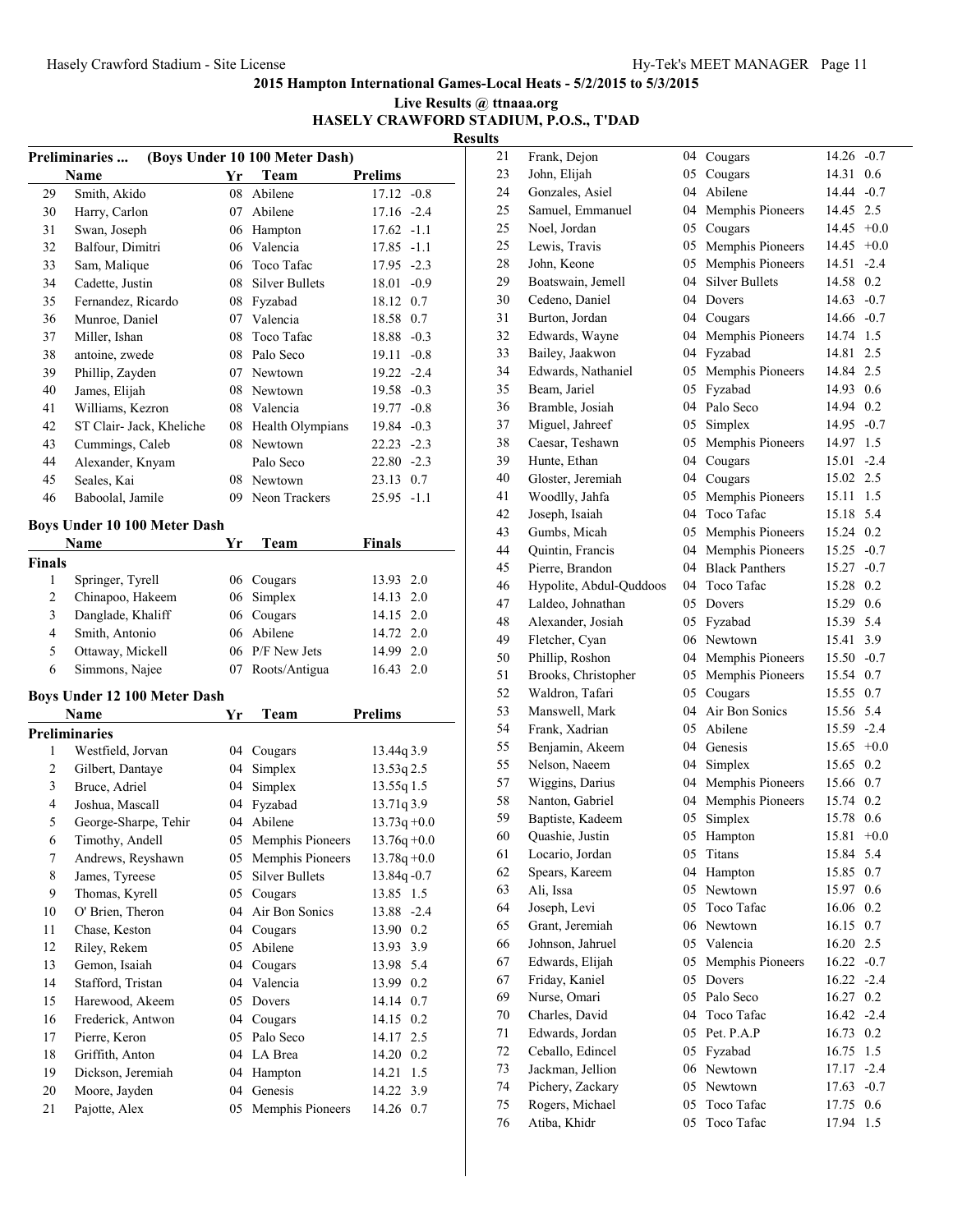|                | <b>Preliminaries</b>                  |    | (Boys Under 12 100 Meter Dash) |                                  | <b>Results</b><br>4 | Kerr, Ariel                    |
|----------------|---------------------------------------|----|--------------------------------|----------------------------------|---------------------|--------------------------------|
|                | Name                                  | Yr | Team                           | <b>Prelims</b>                   | 5                   | Cedenio, Kern                  |
| ---            | Parks, Nkosi                          |    | 04 Hampton                     | DNF 0.2                          | 6                   | de gannes, kyle                |
|                | Boys Under 12 100 Meter Dash          |    |                                |                                  |                     | <b>Boys Under 16 100 Meter</b> |
|                | Name                                  | Yr | Team                           | <b>Finals</b>                    |                     | Name                           |
| <b>Finals</b>  |                                       |    |                                |                                  |                     | Preliminaries                  |
| $\mathbf{1}$   | Westfield, Jorvan                     |    | 04 Cougars                     | 13.16 1.1                        | 1                   | Edwards, Josiah                |
| $\sqrt{2}$     | Bruce, Adriel                         |    | 04 Simplex                     | 13.39 1.1                        | $\overline{c}$      | Monsegeue, Brandon             |
| $\mathfrak{Z}$ | George-Sharpe, Tehir                  |    | 04 Abilene                     | 13.46 1.1                        | 3                   | Frederick, Timothy             |
| $\overline{4}$ | Gilbert, Dantaye                      |    | 04 Simplex                     | 13.55 1.1                        | 4                   | Flatts, Kirvon                 |
| 5              | Thomas, Kyrell                        |    | 05 Cougars                     | 13.56 1.1                        | 4                   | John, Shakeel                  |
| 6              | Andrews, Reyshawn                     |    | 05 Memphis Pioneers            | 13.69 1.1                        | 6                   | Margot, Kyelon                 |
| $\tau$         | Timothy, Andell                       |    | 05 Memphis Pioneers            | 14.22 1.1                        | 7                   | MC Eachnie, Renaldo            |
| 8              | Joshua, Mascall                       |    | 04 Fyzabad                     | 14.26 1.1                        | 8                   | Cole, Dominic                  |
|                | Boys Under 14 100 Meter Dash          |    |                                |                                  | 9                   | Frank, Derron                  |
|                | Name                                  |    | Team                           | <b>Prelims</b>                   | 10                  | Charles, Nathanael             |
|                |                                       | Yr |                                |                                  | 11                  | Charles, Remy                  |
| 1              | <b>Preliminaries</b><br>Joseph, Ayele |    | 02 Max. Athletics              |                                  | 12                  | Montano, Hakeem                |
| $\overline{c}$ | Forde, Ethan                          |    | 02 Cougars                     | $12.10q - 1.5$<br>$12.28q - 0.5$ | 13                  | Hamilton, Mark                 |
| $\mathfrak{Z}$ | Richards, Kester                      |    | 02 P/F New Jets                | $12.40q + 0.0$                   | 13                  | Philbert, Daniel               |
| $\overline{4}$ |                                       |    |                                |                                  | 15                  | Khadaroo, Rhys                 |
| 5              | Kerr, Ariel<br>Cedenio, Kern          |    | 02 Cougars<br>03 Fyzabad       | $12.45q\,0.6$<br>12.77q 2.3      | 16                  | Trotman, Tyrese                |
| 6              | Baptiste, Shaquan                     |    | 02 Memphis Pioneers            | $12.81q - 0.5$                   | 17                  | Atwell, Trent                  |
| $\overline{7}$ | Forde, Kaleel                         |    | 02 Neon Trackers               | $13.10q + 0.0$                   | 17                  | Mc Carthy, Aerion              |
| $\,$ 8 $\,$    | Grant, Emmanuel                       |    | Hampton                        | $13.12q + 0.0$                   | 19                  | Dinzey, Nicholas               |
| 9              | de gannes, kyle                       |    | 02 Fyzabad                     | $13.18 + 0.0$                    | 20                  | James, Elton                   |
| 10             | Brisbane, Curtis                      |    | 02 Dovers                      | 13.50 2.3                        | 21                  | Acres, Lincoln                 |
| 11             | Lynch, Jamali                         |    | 03 Memphis Pioneers            | $13.59 +0.0$                     | 22                  | Lewis, Omari                   |
| 12             | Singuineau, Kyle                      |    | 02 Abilene                     | $13.62 - 1.5$                    | 23                  | Francis, Kjaro                 |
| 13             | Gabaro, Kendel                        |    | 03 Palo Seco                   | 13.92 2.3                        | 24                  | Moses, Levi                    |
| 14             | Simmons, Elijah                       |    | 03 Simplex                     | $13.93 - 0.5$                    | 24                  | Baxam, Tyrese                  |
| 15             | Beckles, Kyle                         | 03 | Memphis Pioneers               | 13.94 - 0.5                      | 26                  | Hart, Darius                   |
| 16             | Lockhart, Raheem                      |    | 03 Silver Bullets              | $13.99 - 0.5$                    | 27                  | Lewis, Micah                   |
| 17             | Moore, Rinaldo                        |    | 03 Memphis Pioneers            | $14.13 +0.0$                     | 28                  | Williams, Luis                 |
| 18             | simmonds, omari                       |    | 03 Fyzabad                     | $14.15 - 0.5$                    | 29                  | Holder, Antonio                |
| 19             | Pierre, Christian                     |    | 02 Black Panthers              | $14.24 +0.0$                     | 30                  | Lawrence, Josh                 |
| 20             | Belgrave, Timothy                     |    | 02 Newtown                     | 14.26 0.6                        |                     | <b>Boys Under 16 100 Meter</b> |
| 21             | Canning, Gregory                      |    | 02 Silver Bullets              | 14.44 0.6                        |                     | Name                           |
| 22             | Thomas, Nickyle                       |    | 02 Black Panthers              | 14.58 2.3                        | <b>Finals</b>       |                                |
| 23             | Reid, Zenric                          |    | 02 Burnley                     | 14.63 2.3                        | $\mathbf{1}$        | Clarke, Matthew                |
| 24             | Seaton, Daniel                        |    | 02 Black Panthers              | 14.74 -1.5                       | $\overline{c}$      | Frederick, Timothy             |
| 25             | Alexander, Tyrese                     |    | 03 Fyzabad                     | 14.87 -0.5                       | 3                   | Monsegeue, Brandon             |
| 26             | Raymond, Micah                        |    | 02 Newtown                     | $14.91 - 0.5$                    | 4                   | Cole, Dominic                  |
| 27             | Nelson, Aaron                         |    | 02 Palo Seco                   | $15.18 - 1.5$                    | 5                   | John, Shakeel                  |
| $28\,$         | Joseph, Joshua                        |    | 03 Fyzabad                     | $16.38 - 1.5$                    | 6                   | Flatts, Kirvon                 |
| 29             | Seaton, Ezekiel                       |    | 03 Black Panthers              | 17.02 0.6                        | 7                   | Walker Miller, Jamee           |
|                |                                       |    |                                |                                  | 8                   | Roberts, Elzra                 |
|                | Boys Under 14 100 Meter Dash          |    |                                |                                  |                     |                                |
|                | Name                                  | Yr | Team                           | Finals                           |                     | <b>Boys Under 18 100 Meter</b> |
| <b>Finals</b>  |                                       |    |                                |                                  |                     | Name                           |
| $\mathbf{1}$   | Joseph, Ayele                         |    | 02 Max. Athletics              | 11.48 2.0                        |                     | <b>Preliminaries</b>           |
| $\overline{c}$ | Forde, Ethan                          |    | 02 Cougars                     | 11.89 2.0                        | 1                   | Edwards, Tyrel                 |
| $\overline{3}$ | Richards, Kester                      |    | 02 P/F New Jets                | 12.31 2.0                        | 2                   | Elcock, Jerod                  |

| ılts                     |                                     |        |                     |                 |
|--------------------------|-------------------------------------|--------|---------------------|-----------------|
| 4                        | Kerr, Ariel                         |        | 02 Cougars          | 12.57 2.0       |
| 5                        | Cedenio, Kern                       | 03     | Fyzabad             | 12.90 2.0       |
| 6                        | de gannes, kyle                     | 02     | Fyzabad             | 13.09 2.0       |
|                          | <b>Boys Under 16 100 Meter Dash</b> |        |                     |                 |
|                          | Name                                | Yr     | Team                | <b>Prelims</b>  |
|                          | <b>Preliminaries</b>                |        |                     |                 |
| 1                        | Edwards, Josiah                     | 00     | Air Bon Sonics      | 11.59q 2.7      |
| $\overline{c}$           | Monsegeue, Brandon                  |        | 00 P/F New Jets     | 11.61q 2.7      |
| $\overline{\mathbf{3}}$  | Frederick, Timothy                  |        | 01 P/F New Jets     | $11.65q + 0.0$  |
| $\overline{4}$           | Flatts, Kirvon                      |        | 00 Memphis Pioneers | $11.92q - 1.7$  |
| 4                        | John, Shakeel                       |        | 01 Concorde         | $11.92q - 1.7$  |
| 6                        | Margot, Kyelon                      |        | 00 Memphis Pioneers | $11.93q + 0.0$  |
| $\tau$                   | MC Eachnie, Renaldo                 |        | 01 Concorde         | 12.01q0.9       |
| 8                        | Cole, Dominic                       |        | 01 Abilene          | $12.02q - 1.7$  |
| 9                        | Frank, Derron                       |        | 00 Cougars          | $12.13 - 1.7$   |
| 10                       | Charles, Nathanael                  |        | 00 S/Grande Sec     | 12.30 0.9       |
| 11                       | Charles, Remy                       |        | 01 P/F New Jets     | $12.46 - 1.7$   |
| 12                       | Montano, Hakeem                     |        | 01 P/F New Jets     | $12.47 - 1.7$   |
| 13                       | Hamilton, Mark                      |        | 01 Dovers           | $12.53 - 1.7$   |
| 13                       | Philbert, Daniel                    |        | 01 Silver Bullets   | $12.53 +0.0$    |
| 15                       | Khadaroo, Rhys                      |        | 00 Dovers           | $12.54 - 1.7$   |
| 16                       | Trotman, Tyrese                     |        | 00 S/Grande Sec     | 12.62 2.7       |
| 17                       | Atwell, Trent                       |        | 00 Pet. P.A.P       | 12.67 0.9       |
| 17                       | Mc Carthy, Aerion                   |        | 01 Simplex          | $12.67 + 0.0$   |
| 19                       | Dinzey, Nicholas                    | 01     | Cougars             | 12.73<br>$+0.0$ |
| 20                       | James, Elton                        |        | 00 S/Grande Sec     | $12.79 +0.0$    |
| 21                       | Acres, Lincoln                      |        | 00 Burnley          | 12.83<br>$-1.7$ |
| 22                       | Lewis, Omari                        | 01     | Concorde            | 13.31<br>$+0.0$ |
| 23                       | Francis, Kjaro                      |        | 00 Genesis          | 13.34 -1.7      |
| 24                       | Moses, Levi                         |        | 01 Newtown          | 13.46 -1.7      |
| 24                       | Baxam, Tyrese                       |        | 01 Simplex          | 13.46 -1.7      |
| 26                       | Hart, Darius                        |        | 01 Palo Seco        | $14.19 + 0.0$   |
| 27                       | Lewis, Micah                        |        | 01 Silver Bullets   | 14.37 2.7       |
| 28                       | Williams, Luis                      |        | 01 ZC               | 14.46 0.9       |
| 29                       | Holder, Antonio                     | 01     | <b>Burnley</b>      | $14.52 - 1.7$   |
| 30                       | Lawrence, Josh                      | $00\,$ | Newtown             | 14.70 0.9       |
|                          | <b>Boys Under 16 100 Meter Dash</b> |        |                     |                 |
|                          | Name                                | Yr     | Team                | Finals          |
| <b>Finals</b>            |                                     |        |                     |                 |
| 1                        | Clarke, Matthew                     | 00     | <b>Barbados</b>     | 10.90 3.2       |
| $\overline{c}$           | Frederick, Timothy                  | 01     | P/F New Jets        | 3.2<br>11.01    |
| 3                        | Monsegeue, Brandon                  | $00\,$ | P/F New Jets        | 11.38 3.2       |
| $\overline{\mathcal{L}}$ | Cole, Dominic                       | 01     | Abilene             | 11.42 3.2       |
| 5                        | John, Shakeel                       | 01     | Concorde            | 11.57 3.2       |
| 6                        | Flatts, Kirvon                      | 00     | Memphis Pioneers    | 11.58 3.2       |
| 7                        | Walker Miller, Jameel               | 00     | Barbados            | 11.80 3.2       |
| 8                        | Roberts, Elzra                      | 00     | Roots/Antigua       | 13.27 3.2       |
|                          |                                     |        |                     |                 |
|                          | <b>Boys Under 18 100 Meter Dash</b> |        |                     |                 |
|                          | Name                                | Yr     | Team                | <b>Prelims</b>  |
|                          | Preliminaries                       |        |                     |                 |
| 1                        | Edwards, Tyrel                      | 99     | Titans              | 11.03q1.9       |
| $\overline{c}$           | Elcock, Jerod                       | 98     | Abilene             | 11.08q 1.8      |
|                          |                                     |        |                     |                 |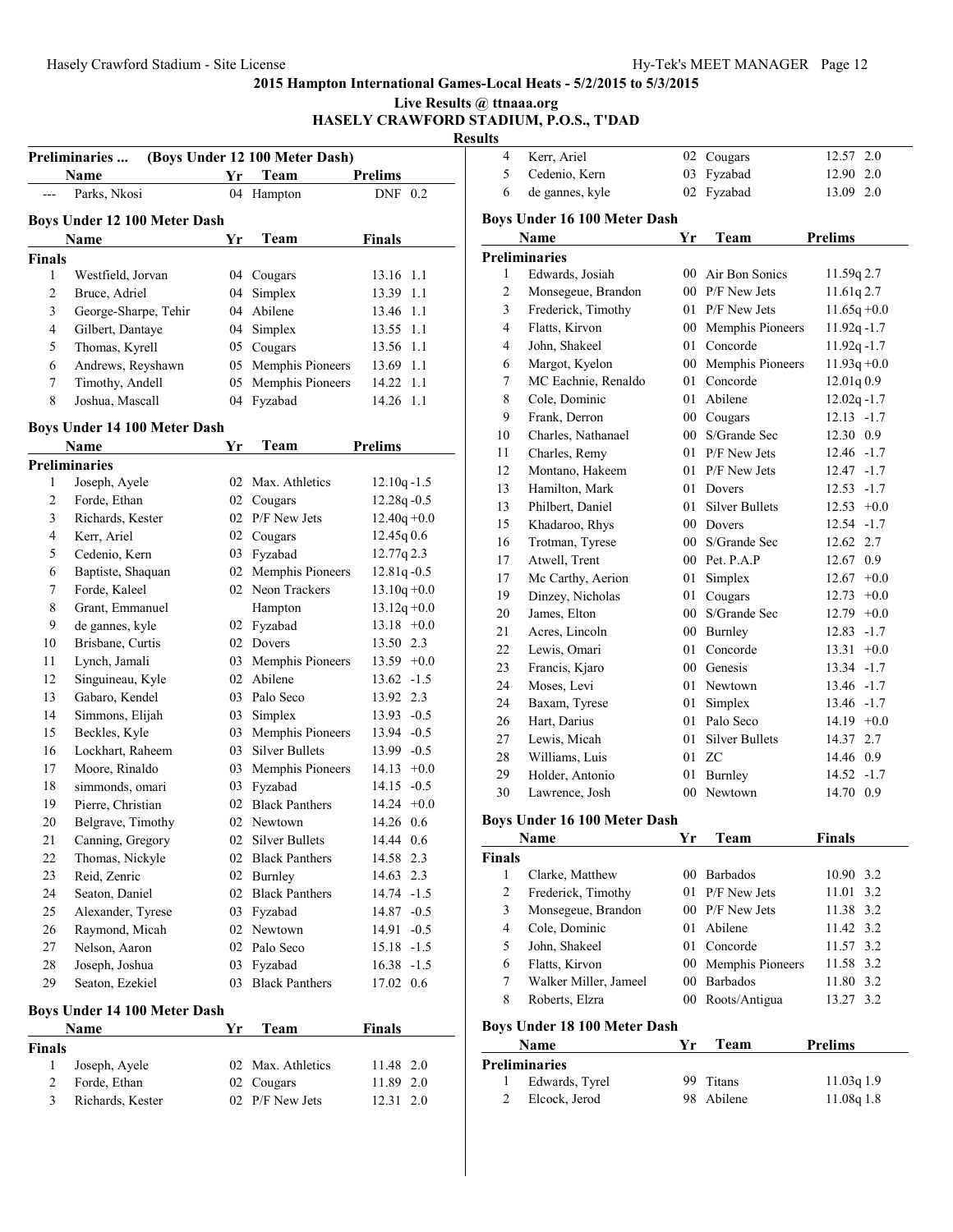| Live Results @ ttnaaa.org              |  |
|----------------------------------------|--|
| HASELY CRAWFORD STADIUM, P.O.S., T'DAD |  |

| ı | ш |  |
|---|---|--|
|   |   |  |

|                | (Boys Under 18 100 Meter Dash)<br><b>Preliminaries</b> |     |                       |                |  |  |  |
|----------------|--------------------------------------------------------|-----|-----------------------|----------------|--|--|--|
|                | Name                                                   | Yr  | Team                  | <b>Prelims</b> |  |  |  |
| 3              | Campbell, Clement                                      | 99  | Memphis Pioneers      | 11.10q 1.8     |  |  |  |
| 4              | Purcell, Jalen                                         | 98  | Simplex               | 11.15q 1.9     |  |  |  |
| 5              | John, Christopher                                      |     | 98 LA Brea            | 11.17q 1.5     |  |  |  |
| 6              | Andrews, Jamaul                                        |     | 99 Simplex            | 11.18q 1.8     |  |  |  |
| 7              | Bailey, Karl Johan                                     |     | 98 Abilene            | 11.24q 1.9     |  |  |  |
| 8              | Gordon, Bevon                                          |     | 98 Memphis Pioneers   | $11.29q - 1.3$ |  |  |  |
| 9              | Allyene -noreiga, Renaldo                              | 99. | Memphis Pioneers      | 11.30 1.5      |  |  |  |
| 9              | Thomas, Joshua                                         | 98  | Simplex               | 11.30 4.8      |  |  |  |
| 11             | Moore, Ronaldo                                         | 99  | Abilene               | 11.34 1.5      |  |  |  |
| 12             | Bernard, Dillon                                        | 98. | Concorde              | $11.37 - 1.2$  |  |  |  |
| 13             | Brown, Joshua                                          | 99. | Alpha                 | 11.40 4.8      |  |  |  |
| 14             | Joseph, Dale                                           | 99  | Simplex               | $11.47 - 1.2$  |  |  |  |
| 15             | Rock, Jadel                                            | 99  | Abilene               | $11.55 - 1.3$  |  |  |  |
| 16             | Graham, Matthew                                        |     | 99 Air Bon Sonics     | 1.9<br>11.61   |  |  |  |
| 16             | King, Shurland                                         |     | 98 Simplex            | $11.61 - 1.3$  |  |  |  |
| 18             | Fredrick, Kyle                                         |     | 98 Air Bon Sonics     | 11.72 4.8      |  |  |  |
| 19             | Ellis, Javier                                          | 99. | Abilene               | 11.73 4.8      |  |  |  |
| 19             | Solomon, Adrian                                        |     | 98 Abilene            | $11.73 - 1.2$  |  |  |  |
| 21             | Matthews, Alvin                                        |     | 98 Max. Athletics     | $11.75 - 1.3$  |  |  |  |
| 22             | yearwood, adrian                                       | 98. | Memphis Pioneers      | 11.79 -1.2     |  |  |  |
| 23             | Paul, Terrel                                           | 98  | Titans                | $11.87 - 1.3$  |  |  |  |
| 24             | Roberts, Akanni                                        |     | 98 QRC                | $12.08 - 1.3$  |  |  |  |
| 25             | Farfan, Adrian                                         |     | 99 LA Brea            | 12.09 1.8      |  |  |  |
| 25             | David, Nkosi                                           |     | 99 Dovers             | 12.09 4.8      |  |  |  |
| 27             | Francis, Keston                                        |     | 98 Pet. P.A.P         | 12.29 1.5      |  |  |  |
| 28             | Campbell, Malique                                      |     | 99 Alpha              | $13.14 - 1.2$  |  |  |  |
| 29             | Orosco, Samuel                                         |     | 99 Health Olympians   | 13.40 1.9      |  |  |  |
| 29             | George, Omari                                          |     | 98 Health Olympians   | 13.40 4.8      |  |  |  |
| 31             | Paul, Wookeil                                          | 99  | <b>Silver Bullets</b> | 13.55 1.8      |  |  |  |
| 32             | Clarke, Antonio                                        | 99  | S/Grande Sec          | 1.5<br>14.18   |  |  |  |
|                | <b>Boys Under 18 100 Meter Dash</b>                    |     |                       |                |  |  |  |
|                | Name                                                   | Yr  | Team                  | <b>Finals</b>  |  |  |  |
| <b>Finals</b>  |                                                        |     |                       |                |  |  |  |
| 1              | Hoyte, Jaquone                                         |     | 98 Barbados           | 10.65 3.7      |  |  |  |
| $\overline{c}$ | Edwards, Tyrel                                         | 99  | Titans                | 10.78 3.7      |  |  |  |
| 3              | Purcell, Jalen                                         | 98  | Simplex               | 10.82 3.7      |  |  |  |
| 4              | Campbell, Clement                                      | 99- | Memphis Pioneers      | 10.91<br>3.7   |  |  |  |
| 5              | Elcock, Jerod                                          | 98  | Abilene               | 11.14<br>3.7   |  |  |  |
| 6              | Griffith, Rico                                         | 98  | <b>Barbados</b>       | 11.39 3.7      |  |  |  |
| 7              | Hunte, Javon                                           | 98  | <b>Barbados</b>       | 11.40<br>3.7   |  |  |  |
|                |                                                        |     |                       |                |  |  |  |
|                | <b>Boys Under 20 100 Meter Dash</b>                    |     |                       |                |  |  |  |
|                | Name                                                   | Yr  | Team                  | <b>Prelims</b> |  |  |  |
|                | <b>Preliminaries</b>                                   |     |                       |                |  |  |  |
| 1              | Cumberbatch, Kemar                                     |     | 96 Barbados           | $10.70q$ 1.5   |  |  |  |
| 2              | Hebreu, Yanis                                          |     | France                | 10.77q 1.5     |  |  |  |
| 3              | Huggins, Joash                                         | 97  | Dovers                | 10.86q 1.1     |  |  |  |
| 4              | Garraway, Tevin                                        | 96- | Guyana                | 10.97q 1.5     |  |  |  |
| 5              | Perch, Kareem                                          | 96  | Guyana                | 10.97q 1.5     |  |  |  |
| 6              | Mulugata, Xavier                                       | 97  | Memphis Pioneers      | 11.06q-1.4     |  |  |  |
| 6              | Richards, Chad                                         | 97  | Penal                 | 11.06q 1.1     |  |  |  |
| 8              | Stewart, Corey                                         | 97  | Abilene               | $11.13q - 1.2$ |  |  |  |

| 9  | Wickham, Keston  |     | 96 Concorde      | $11.22 - 1.2$ |        |
|----|------------------|-----|------------------|---------------|--------|
| 10 | John, Shomari    |     | 96 Concorde      | 11.29         | 1.1    |
| 11 | Ford, Gervais    |     | 96 Abilene       | 11.31         | $-1.4$ |
| 12 | Brewster, Aaron  |     | 96 Dovers        | $11.32 - 1.4$ |        |
| 13 | Nicholas, Alexei | 96. | Memphis Pioneers | $11.36 - 1.2$ |        |
| 14 | Black, Keston    | 96  | Dovers           | $11.41 - 1.4$ |        |
| 15 | Joefield, Kwame  |     | 96 Abilene       | 11.48 1.1     |        |
| 16 | Winchester, Earl |     | 97 ZC            | $11.54 - 1.4$ |        |
| 17 | Scott, Trevon    | 97  | Simplex          | 11.55 1.1     |        |
| 18 | Williams, Andy   | 96. | Arima Dynamics   | 11.60 1.1     |        |
| 19 | West, Ian        | 97  | P/F New Jets     | $11.68 - 1.4$ |        |
| 20 | Joachim, Kushaun | 96  | Dovers           | $11.73 - 1.2$ |        |
| 21 | Cyrus, Joshua    | 97. | Health Olympians | 11.81         | 1.1    |
| 22 | Baird, Kobe      | 97  | Arima Dynamics   | 12.01         | $-1.4$ |
| 23 | Charles, Alexei  | 97  | Concorde         | $12.06 - 1.4$ |        |
| 24 | Badof, Mathieu   |     | France           | 12.08         | 1.5    |
| 25 | Blecourt, Keny   |     | Guadloupe        | 43.49         | 1.5    |
|    |                  |     |                  |               |        |

# **Boys Under 20 100 Meter Dash**

| Name          |                    | Үr | Team                | <b>Finals</b>     |     |
|---------------|--------------------|----|---------------------|-------------------|-----|
| <b>Finals</b> |                    |    |                     |                   |     |
|               | Mulugata, Xavier   |    | 97 Memphis Pioneers | 10.67 1.0         |     |
| 2             | Cumberbatch, Kemar |    | 96 Barbados         | 10.70             | 1.0 |
| 3             | Huggins, Joash     |    | Dovers              | $10.79 \quad 1.0$ |     |
| 4             | Stewart, Corey     | 97 | Abilene             | 10.85 1.0         |     |
| 5             | Hebreu, Yanis      |    | France              | 10.90             | 1.0 |
| 6             | Garraway, Tevin    | 96 | Guvana              | 10.99             | 1.0 |
| 7             | Wickham, Keston    |    | 96 Concorde         | $11.05 \pm 1.0$   |     |
| 8             | Richards, Chad     |    | Penal               | 11.15             | 10  |

# **Boys Under 10 150 Meter Dash**

| Name |                       | Yr | Team             | <b>Prelims</b>  |
|------|-----------------------|----|------------------|-----------------|
|      | <b>Preliminaries</b>  |    |                  |                 |
| 1    | Chinapoo, Hakeem      | 06 | Simplex          | 21.57q3.0       |
| 2    | Bobb-Semple, Giovanni | 07 | Abilene          | 22.43q 1.7      |
| 3    | Henry, Al-Kalifh      | 05 | Hampton          | 22.45g 2.9      |
| 4    | Springer, Tyrell      | 06 | Cougars          | $22.49q + 0.0$  |
| 5    | Ottaway, Mickell      | 06 | P/F New Jets     | 22.53q 2.9      |
| 6    | Smith, Antonio        | 06 | Abilene          | $22.73q + 0.0$  |
| 7    | Danglade, Khaliff     | 06 | Cougars          | 22.74q 0.2      |
| 8    | Voisin, Nicholi       | 06 | Titans           | 22.87q 3.0      |
| 9    | Thomas, Jonathan      | 07 | Cougars          | 23.45 1.7       |
| 10   | Charles, Matthyas     | 06 | Toco Tafac       | 23.62 0.6       |
| 11   | Khan, Akeim           | 06 | Air Bon Sonics   | 23.70<br>1.7    |
| 12   | Cole, Daeshaun        | 06 | Abilene          | 23.87 3.0       |
| 13   | St. Clair, Antonio    | 06 | P/F New Jets     | 23.95<br>0.2    |
| 14   | Maynard, Nkosi        | 05 | Memphis Pioneers | 24.01<br>1.9    |
| 15   | Wilson, Ezekiel       |    | 06 ZC            | 24.15<br>1.7    |
| 16   | Woods, Makaelan       | 08 | Cougars          | 24.37<br>0.6    |
| 17   | Stewart, Dontae       | 07 | Titans           | 24.40<br>1.9    |
| 18   | Moses, Jayden         | 08 | Abilene          | 24.53 2.9       |
| 19   | Jackson, Jaheim       | 06 | Palo Seco        | 24.56<br>$+0.0$ |
| 20   | Walcott, Judah        | 06 | Dovers           | 24.72<br>$+0.0$ |
| 21   | Hamlet, Kyle          | 07 | Cougars          | 1.9<br>25.15    |
| 22   | Steele, Jeremiah      | 06 | Memphis Pioneers | 25.17<br>1.7    |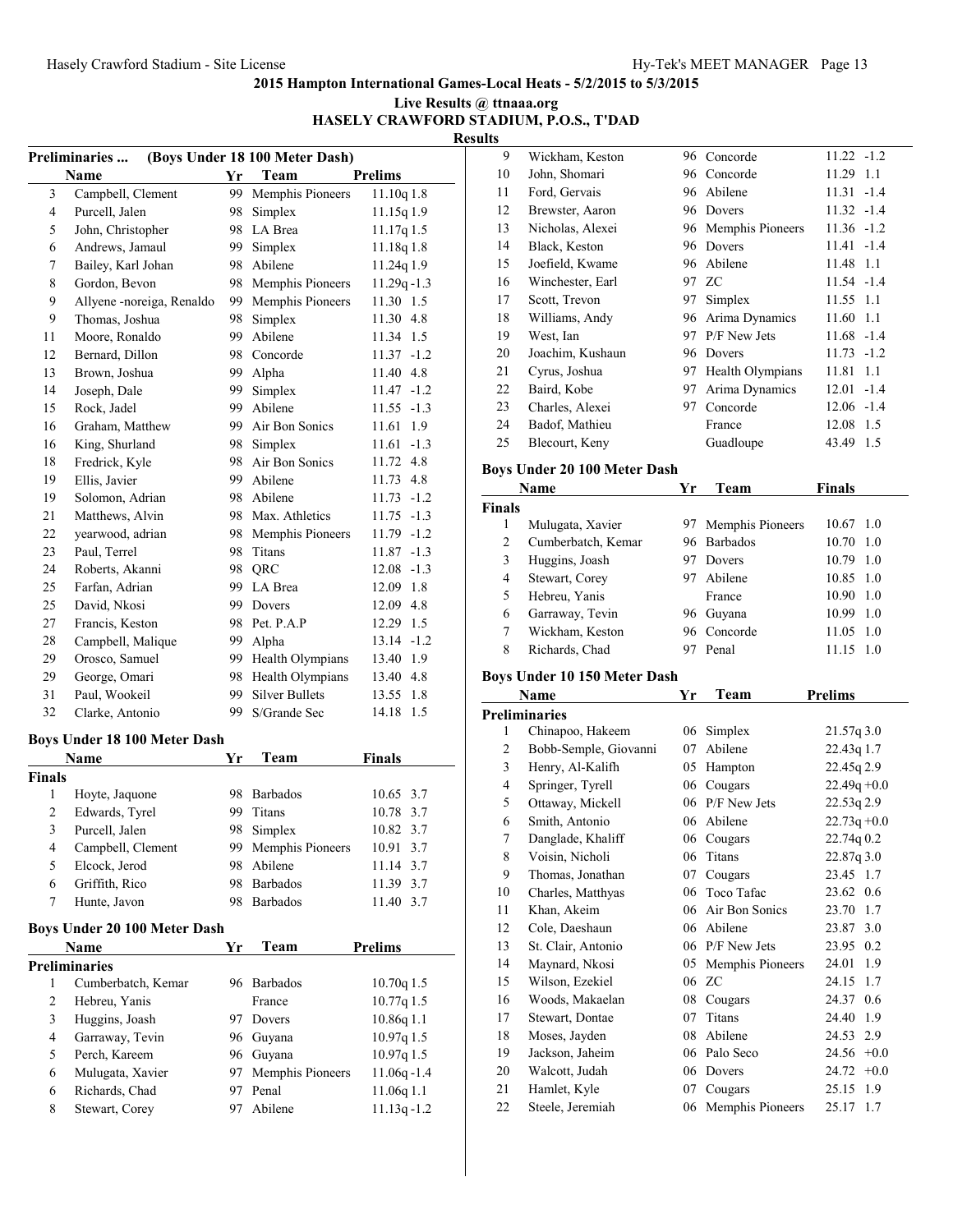| Live Results @ ttnaaa.org              |
|----------------------------------------|
| HASELY CRAWFORD STADIUM, P.O.S., T'DAD |
| <b>Results</b>                         |

| (Boys Under 10 150 Meter Dash)<br>Preliminaries |                                      |          |                             |                        |  |  |  |
|-------------------------------------------------|--------------------------------------|----------|-----------------------------|------------------------|--|--|--|
|                                                 | Name                                 | Yr       | Team                        | <b>Prelims</b>         |  |  |  |
| 23                                              | Cummings, Mekaeel                    |          | 07 P/F New Jets             | 25.21<br>1.9           |  |  |  |
| 24                                              | Stafford, T'Sitan                    |          | 06 Valencia                 | 25.31<br>2.9           |  |  |  |
| 24                                              | Jackson, Roshawn                     |          | 08 Air Bon Sonics           | 25.31<br>3.0           |  |  |  |
| 26                                              | DE Gannes, Jaden                     | 07       | Hampton                     | 25.39 1.9              |  |  |  |
| 27                                              | Robinson, Isaiah                     | 06       | Titans                      | 25.55 0.2              |  |  |  |
| 28                                              | Smith, Akido                         |          | 08 Abilene                  | 25.90 0.6              |  |  |  |
| 29                                              | Nelson, Alex                         |          | 08 Palo Seco                | 26.05 0.6              |  |  |  |
| 30                                              | Swan, Joseph                         |          | 06 Hampton                  | 26.16 0.6              |  |  |  |
| 31                                              | Sam, Malique                         |          | 06 Toco Tafac               | 26.27 0.2              |  |  |  |
| 32                                              | Bates, Jovano                        | 07       | Memphis Pioneers            | 26.47 1.9              |  |  |  |
| 33                                              | Harry, Carlon                        |          | 07 Abilene                  | 26.56 1.7              |  |  |  |
| 34                                              | Innis, Alenjandro                    |          | 06 Memphis Pioneers         | 27.37 0.2              |  |  |  |
| 35                                              | Balfour, Dimitri                     |          | 06 Valencia                 | 27.87 1.9              |  |  |  |
| 36                                              | Cadette, Justin                      |          | 08 Silver Bullets           | 28.25 0.6              |  |  |  |
| 37                                              | Miller, Ishan                        | 08       | Toco Tafac                  | 29.06 2.9              |  |  |  |
| 38                                              | antoine, zwede                       |          | 08 Palo Seco                | 29.12 2.9              |  |  |  |
| 39                                              | James, Elijah                        |          | 08 Newtown                  | 29.75 3.0              |  |  |  |
| 40                                              | Phillip, Zayden                      |          | 07 Newtown                  | 30.52 1.7              |  |  |  |
| 41                                              | Munroe, Daniel                       |          | 07 Valencia                 | 31.97 0.2              |  |  |  |
| 42                                              | ST Clair- Jack, Kheliche             |          | 08 Health Olympians         | 33.64 $+0.0$           |  |  |  |
| 43                                              | Alexander, Knyam                     |          | Palo Seco                   | 33.69 2.9              |  |  |  |
| 44                                              | Williams, Kezron                     |          | 08 Valencia                 | 34.43 1.7              |  |  |  |
| 45                                              | Cummings, Caleb                      | 08       | Newtown                     | $35.06 + 0.0$          |  |  |  |
| 46                                              | Seales, Kai                          | 08       | Newtown                     | 37.09 0.6              |  |  |  |
|                                                 |                                      |          |                             |                        |  |  |  |
|                                                 | <b>Boys Under 10 150 Meter Dash</b>  |          |                             |                        |  |  |  |
|                                                 | Name                                 | Yr       | Team                        | <b>Finals</b>          |  |  |  |
| Finals<br>1                                     |                                      |          |                             | 21.11<br>$+0.0$        |  |  |  |
| $\overline{\mathbf{c}}$                         | Springer, Tyrell<br>Chinapoo, Hakeem | 06       | 06 Cougars<br>Simplex       | 21.18<br>$+0.0$        |  |  |  |
| 3                                               | Danglade, Khaliff                    |          | 06 Cougars                  | $21.58 + 0.0$          |  |  |  |
| $\overline{4}$                                  |                                      |          | 06 Abilene                  |                        |  |  |  |
|                                                 | Smith, Antonio                       |          |                             | $22.28 + 0.0$          |  |  |  |
| 5                                               | Ottaway, Mickell                     |          | 06 P/F New Jets             | $22.29 +0.0$           |  |  |  |
| 6                                               | Bobb-Semple, Giovanni                | 07       | Abilene                     | $23.75 +0.0$           |  |  |  |
| 7                                               | Simmons, Najee                       | 07       | Roots/Antigua               | $26.68 + 0.0$          |  |  |  |
|                                                 | <b>Boys Under 12 200 Meter Dash</b>  |          |                             |                        |  |  |  |
|                                                 | <b>Name</b>                          | Yr       | Team                        | Prelims                |  |  |  |
|                                                 | <b>Preliminaries</b>                 |          |                             |                        |  |  |  |
| 1                                               | Westfield, Jorvan                    | 04       | Cougars                     | 27.44q 2.9             |  |  |  |
| $\overline{\mathbf{c}}$                         | James, Tyreese                       | 05       | <b>Silver Bullets</b>       | $27.78q - 0.8$         |  |  |  |
| 3                                               | Chase, Keston                        | 04       | Cougars                     | 27.91q 2.8             |  |  |  |
| 4                                               | Bruce, Adriel                        | 04       | Simplex                     | 28.12q 1.5             |  |  |  |
| 5                                               | O' Brien, Theron                     | 04       | Air Bon Sonics              | 28.13q 1.0             |  |  |  |
| 6                                               | Riley, Rekem                         |          | 05 Abilene                  | 28.16q 2.8             |  |  |  |
| 7                                               | Frederick, Antwon                    | 04       | Cougars                     | 28.25q 2.3             |  |  |  |
| 8                                               | George-Sharpe, Tehir                 | 04       | Abilene                     | $28.29q - 0.1$         |  |  |  |
| 9                                               | Andrews, Reyshawn                    | 05       | Memphis Pioneers            | 28.48 -0.8             |  |  |  |
| 10                                              | Gilbert, Dantaye                     | 04       | Simplex                     | 28.55 2.3              |  |  |  |
| 11                                              | Timothy, Andell                      | 05       | Memphis Pioneers            | 28.57 2.3              |  |  |  |
| 12                                              | Stafford, Tristan                    |          | 04 Valencia                 | 28.94 2.5              |  |  |  |
|                                                 |                                      |          |                             |                        |  |  |  |
|                                                 |                                      |          |                             |                        |  |  |  |
| 13<br>14                                        | Gonzales, Asiel<br>John, Keone       | 04<br>05 | Abilene<br>Memphis Pioneers | 28.99 1.0<br>29.17 2.8 |  |  |  |

| 15 | Frank, Dejon                     | 04 | Cougars                 | 29.24          | 2.5        |
|----|----------------------------------|----|-------------------------|----------------|------------|
| 16 | Pajotte, Alex                    | 05 | Memphis Pioneers        | 29.25          | 2.5        |
| 17 | Thomas, Kyrell                   | 05 | Cougars                 | 29.34          | $-0.1$     |
| 18 | Griffith, Anton                  | 04 | LA Brea                 | 29.49          | 3.4        |
| 19 | Boatswain, Jemell                | 04 | Silver Bullets          | 29.56          | 1.0        |
| 20 | Gemon, Isaiah                    | 04 | Cougars                 | 29.59          | $-2.3$     |
| 21 | Dickson, Jeremiah                | 04 | Hampton                 | 29.60          | 2.9        |
| 22 | Quintin, Francis                 | 04 | Memphis Pioneers        | 29.64          | 1.5        |
| 23 | Lewis, Travis                    | 05 | Memphis Pioneers        | 29.65          | $-0.1$     |
| 24 | Cedeno, Daniel                   | 04 | Dovers                  | 29.77          | 2.8        |
| 25 | Edwards, Wayne                   | 04 | Memphis Pioneers        | 29.93          | 3.1        |
| 26 | Samuel, Emmanuel                 | 04 | Memphis Pioneers        | 29.96          | 2.8        |
| 27 | Woodlly, Jahfa                   | 05 | Memphis Pioneers        | 30.35          | $-0.8$     |
| 28 | Harewood, Akeem                  | 05 | Dovers                  | 30.42          | $-2.3$     |
| 29 | Miguel, Jahreef                  | 05 | Simplex                 | 30.44          | 1.0        |
| 30 | Caesar, Teshawn                  | 05 | <b>Memphis Pioneers</b> | 30.59          | 3.4        |
| 31 | Hunte, Ethan                     | 04 | Cougars                 | 30.68          | 3.4        |
| 32 | Noel, Jordan                     | 05 | Cougars                 | 30.69          | 1.5        |
| 33 | Pierre, Keron                    | 05 | Palo Seco               | 30.75          | 1.0        |
| 34 | Beam, Jariel                     | 05 | Fyzabad                 | 30.78          | $-0.1$     |
| 35 | John, Elijah                     | 05 | Cougars                 | 30.86          | 1.0        |
| 36 | Gloster, Jeremiah                | 04 | Cougars                 | 30.92          | 3.1        |
| 37 | Moore, Jayden                    | 04 | Genesis                 | 30.98          | 2.8        |
| 38 | Alexander, Josiah                | 05 | Fyzabad                 | 31.05          | 2.3        |
| 39 | Gumbs, Micah                     | 05 | Memphis Pioneers        | 31.14          | 3.4        |
| 40 | Edwards, Nathaniel               | 05 | Memphis Pioneers        | 31.15          | $-0.1$     |
| 41 | Wiggins, Darius                  | 04 | Memphis Pioneers        | 31.23          | 1.5        |
| 42 | Pierre, Brandon                  | 04 | <b>Black Panthers</b>   | 31.25          | $-0.1$     |
| 43 | Bailey, Jaakwon                  | 04 | Fyzabad                 | 31.30          | $-0.8$     |
| 44 | Laldeo, Johnathan                | 05 | Dovers                  | 31.34          | 2.5        |
| 45 | Nelson, Naeem                    | 04 | Simplex                 | 31.44          | 2.9        |
| 46 | Campbell, Daniel                 | 04 | Eastonians              | 31.51          | $-2.3$     |
| 47 | Quashie, Justin                  | 05 | Hampton                 | 31.74          | 1.0        |
| 48 | Phillip, Roshon                  | 04 | Memphis Pioneers        | 31.77          | 1.5        |
| 49 | Charles, Dajarn                  | 04 | Eastonians              | 31.83          | 2.5        |
| 50 | Spears, Kareem                   | 04 | Hampton                 | 31.86          | 2.5        |
| 51 | Benjamin, Akeem                  | 04 | Genesis                 | 31.89          | 1.0        |
| 52 | Baptiste, Kadeem                 | 05 | Simplex                 | 31.95          | 2.5        |
| 53 | Brooks, Christopher              | 05 | Memphis Pioneers        | 32.13          | 1.0        |
| 54 | Nanton, Gabriel                  | 04 | Memphis Pioneers        |                | 2.8        |
| 55 |                                  | 05 | Abilene                 | 32.18          |            |
| 56 | Frank, Xadrian<br>Joseph, Isaiah | 04 | Toco Tafac              | 32.26<br>32.32 | 1.0<br>2.9 |
| 57 | Charles, David                   | 04 | Toco Tafac              |                |            |
|    |                                  |    | Palo Seco               | 32.36          | $-2.3$     |
| 58 | Bramble, Josiah                  | 04 |                         | 32.53          | $-2.3$     |
| 59 | Fletcher, Cyan                   | 06 | Newtown                 | 32.58          | 2.9        |
| 60 | Locario, Jordan                  | 05 | Titans                  | 32.72          | $-0.8$     |
| 61 | Summer, Cyril                    | 04 | Memphis Pioneers        | 32.93          | 3.1        |
| 62 | Manswell, Mark                   | 04 | Air Bon Sonics          | 33.10          | 2.9        |
| 63 | Burton, Jordan                   | 04 | Cougars                 | 33.29          | $-0.8$     |
| 64 | Ceballo, Edincel                 | 05 | Fyzabad                 | 34.16          | 3.4        |
| 65 | Friday, Kaniel                   | 05 | Dovers                  | 34.50          | 2.3        |
| 66 | Joseph, Levi                     | 05 | Toco Tafac              | 34.71          | 3.1        |
| 67 | Grant, Jeremiah                  | 06 | Newtown                 | 35.65          | 1.0        |
| 68 | Ali, Issa                        | 05 | Newtown                 | 36.21          | $-2.3$     |
| 69 | Nurse, Omari                     | 05 | Palo Seco               | 36.83          | 2.3        |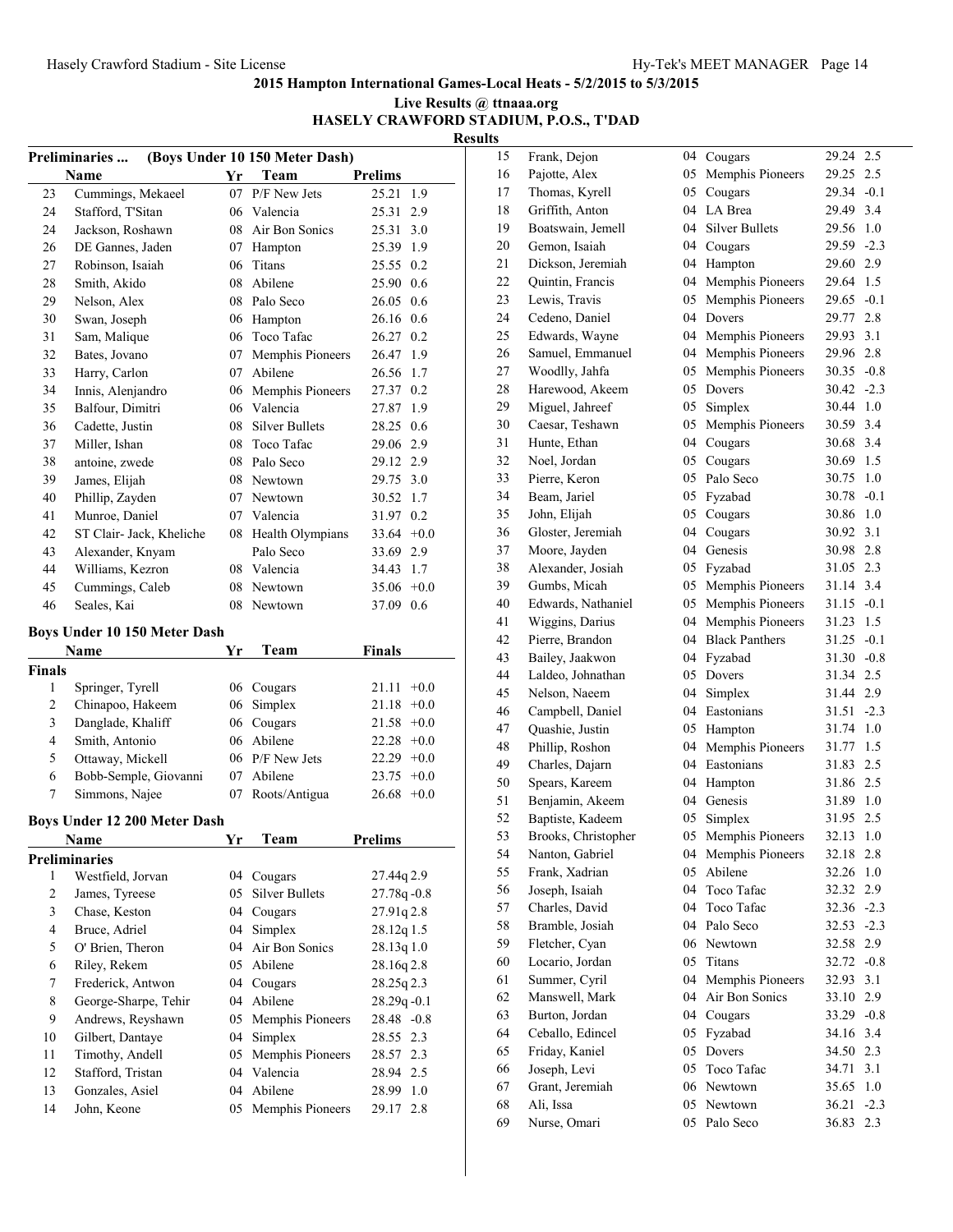|                  |                              |    |                                        |                               | Live Results @ ttnaaa.org | HASELY CRAWFORD STADIUM, P.O.S., T'DAD |
|------------------|------------------------------|----|----------------------------------------|-------------------------------|---------------------------|----------------------------------------|
|                  |                              |    |                                        |                               | <b>Results</b><br>33      | Pickering, Justin                      |
|                  | Preliminaries<br>Name        | Yr | (Boys Under 12 200 Meter Dash)<br>Team | <b>Prelims</b>                | 34                        | Seaton, Daniel                         |
| 70               | Johnson, Jahruel             |    | 05 Valencia                            | 36.86 1.0                     | 35                        | Pierre, Joshua                         |
| 71               | Jackman, Jellion             |    | 06 Newtown                             | 36.92 2.3                     |                           |                                        |
| 72               | Rogers, Michael              |    | 05 Toco Tafac                          |                               |                           | <b>Boys Under 14 200 Meter</b>         |
| 73               | Pichery, Zackary             |    | 05 Newtown                             | 37.17 1.0<br>37.71 3.1        |                           | Name                                   |
| 74               |                              |    | 05 Toco Tafac                          | 39.69 1.5                     | <b>Finals</b>             |                                        |
|                  | Atiba, Khidr                 |    |                                        |                               | 1                         | Joseph, Ayele                          |
|                  | Boys Under 12 200 Meter Dash |    |                                        |                               | $\overline{c}$            | Smith, Avindale                        |
|                  | Name                         | Yr | Team                                   | <b>Finals</b>                 | 3                         | Forde, Ethan                           |
| Finals           |                              |    |                                        |                               | 4                         | Pope, Jordan                           |
| $\mathbf{1}$     | Westfield, Jorvan            |    | 04 Cougars                             | $26.97 -0.3$                  | 5                         | Kerr, Ariel                            |
| 2                | James, Tyreese               |    | 05 Silver Bullets                      | $27.00 -0.3$                  | 6                         | Baptiste, Shaquan                      |
| 3                | Bruce, Adriel                | 04 | Simplex                                | 27.45 -0.3                    | 7                         | Cedenio, Kern                          |
| 4                | George-Sharpe, Tehir         |    | 04 Abilene                             | $27.68 - 0.3$                 |                           |                                        |
| 5                | Frederick, Antwon            | 04 | Cougars                                | $27.81 - 0.3$                 |                           | <b>Boys Under 16 200 Meter</b>         |
| 6                | Chase, Keston                | 04 | Cougars                                | $27.82 -0.3$                  |                           | Name                                   |
| $\tau$           | O' Brien, Theron             | 04 | Air Bon Sonics                         | $27.99 - 0.3$                 |                           | <b>Preliminaries</b>                   |
| 8                | Riley, Rekem                 |    | 05 Abilene                             | $28.33 - 0.3$                 | 1                         | Frederick, Timothy                     |
|                  |                              |    |                                        |                               | $\overline{c}$            | Edwards, Josiah                        |
|                  | Boys Under 14 200 Meter Dash |    |                                        |                               | 3                         | Thomson, Kaylon                        |
|                  | Name                         | Yr | Team                                   | <b>Prelims</b>                | $\overline{4}$            | Flatts, Kirvon                         |
|                  | <b>Preliminaries</b>         |    |                                        |                               | 5                         | Margot, Kyelon                         |
| 1                | Joseph, Ayele                |    | 02 Max. Athletics                      | 23.23q3.9                     | 6                         | Monsegeue, Brandon                     |
| 2                | Smith, Avindale              |    | 02 Abilene                             | 23.93q 1.6                    | $\tau$                    | John, Shakeel                          |
| 3                | Forde, Ethan                 |    | 02 Cougars                             | 24.11q 3.9                    | 8                         | Frank, Derron                          |
| 4                | Baptiste, Shaquan            |    | 02 Memphis Pioneers                    | $25.47q - 0.6$                | 9                         | Osouna, Jarion                         |
| 5                | Kerr, Ariel                  |    | 02 Cougars                             | 25.74q 1.6                    | 10                        | Cardinez, Aaron                        |
| 6                | Pope, Jordan                 |    | 03 Cougars                             | $25.81q - 0.6$                | 10                        | MC Eachnie, Renaldo                    |
| $\boldsymbol{7}$ | Cedenio, Kern                |    | 03 Fyzabad                             | $26.03q$ 4.1                  | 12                        | Clarke, Matthew                        |
| 8                | Forde, Kaleel                |    | 02 Neon Trackers                       | 26.17q 3.9                    | 12                        | Hamilton, Mark                         |
| 9                | Haywood, Malachi             |    | 02 P/F New Jets                        | 26.18 1.6                     | 14                        | Cole, Dominic                          |
| 10               | Richards, Kester             |    | 02 P/F New Jets                        | $26.41 - 0.5$                 | 15                        | Charles, Nathanael                     |
| 11               | Grant, Emmanuel              |    | Hampton                                | 26.56 4.1                     | 16                        | Charles, Remy                          |
| 12               | de gannes, kyle              |    | 02 Fyzabad                             | $27.08 - 0.5$                 | 17                        | Mc Carthy, Aerion                      |
| 13               | Lockhart, Raheem             |    | 03 Silver Bullets                      | 27.46 3.9                     | 18                        | Walker Miller, Jamee                   |
| 14               | Baptiste, Nikel              |    | 02 Dovers                              | 27.78 1.6                     | 19                        | Small, Arista                          |
| 15               | Moore, Rinaldo               |    | 03 Memphis Pioneers                    | 28.13 3.9                     | 20                        | Acres, Lincoln                         |
| 16               | Brisbane, Curtis             | 02 | Dovers                                 | 28.14 3.9                     | 21                        | Dinzey, Nicholas                       |
| 17               | simmonds, omari              | 03 | Fyzabad                                | 28.40 1.6                     | 22                        | Atwell, Trent                          |
| 18               | Lynch, Jamali                | 03 | Memphis Pioneers                       | $28.54 -0.5$                  | 23                        | Trotman, Tyrese                        |
| 19               | Beckles, Kyle                | 03 | Memphis Pioneers                       | $28.59 - 0.5$                 | 24                        | Alexander, Chazz                       |
| $20\,$           | Pierre, Christian            | 02 | <b>Black Panthers</b>                  | 28.84 1.6                     | 25                        | Khadaroo, Rhys                         |
| 21               | Simmons, Elijah              | 03 | Simplex                                | $28.95 -0.6$                  | 26                        | Taitt Best, Raheem                     |
| 22               | Gomez, Jahiem                | 03 | Unattached                             | 29.11 4.1                     | 27                        | James, Elton                           |
| 23               | Alexander, Tyrese            | 03 | Fyzabad                                | 29.38 1.6                     | 28                        | Richards, Justin                       |
| 24               | Watkins, Nicholas            |    | 02 Abilene                             | 29.44 4.1                     | 29                        | Roberts, Jamilon                       |
| 25               | Canning, Gregory             | 02 | <b>Silver Bullets</b>                  |                               | 30                        | Swamber, Kwame                         |
| 26               |                              |    |                                        | $29.66 - 0.5$<br>$29.72 -0.5$ | 31                        | Francis, Kjaro                         |
|                  | Jones, Obataiye              | 03 | Genesis<br>Palo Seco                   |                               | 32                        | Campbell, Brennan                      |
| 27               | Gabaro, Kendel               | 03 |                                        | 29.89 1.6                     | 33                        | Lewis, Omari                           |
| 28               | Singuineau, Kyle             |    | 02 Abilene                             | $30.19 - 0.6$                 | 34                        |                                        |
| 29               | Thomas, Nickyle              |    | 02 Black Panthers                      | 30.51 1.6                     |                           | Baxam, Tyrese                          |
| 30               | Raymond, Micah               |    | 02 Newtown                             | 30.66 1.6                     | 35                        | Roberts, Justin                        |
| 31               | Reid, Zenric                 |    | 02 Burnley                             | 30.97 4.1                     | 35                        | Roberts, Elzra                         |
| 32               | Nelson, Aaron                |    | 02 Palo Seco                           | $31.18 - 0.5$                 | 37                        | Lewis, Micah                           |
|                  |                              |    |                                        |                               |                           |                                        |

| படல            |                              |             |                            |                 |
|----------------|------------------------------|-------------|----------------------------|-----------------|
| 33             | Pickering, Justin            | 02          | Abilene                    | 31.48<br>$-0.5$ |
| 34             | Seaton, Daniel               | 02          | <b>Black Panthers</b>      | 31.91<br>4.1    |
| 35             | Pierre, Joshua               | 03          | Hampton                    | 1.6<br>33.77    |
|                |                              |             |                            |                 |
|                | Boys Under 14 200 Meter Dash | Yr          | Team                       | <b>Finals</b>   |
| Finals         | Name                         |             |                            |                 |
| 1              | Joseph, Ayele                | 02          | Max. Athletics             | $22.90 -0.8$    |
| $\overline{c}$ | Smith, Avindale              | 02          | Abilene                    | 23.47<br>$-0.8$ |
| 3              | Forde, Ethan                 | 02          | Cougars                    | 24.33<br>$-0.8$ |
| $\overline{4}$ | Pope, Jordan                 | 03          | Cougars                    | 25.31<br>$-0.8$ |
| 5              | Kerr, Ariel                  |             | 02 Cougars                 | $25.42 -0.8$    |
| 6              | Baptiste, Shaquan            | 02          | Memphis Pioneers           | $25.66 - 0.8$   |
| 7              | Cedenio, Kern                | 03          | Fyzabad                    | $26.10 -0.8$    |
|                |                              |             |                            |                 |
|                | Boys Under 16 200 Meter Dash |             |                            |                 |
|                | Name                         | Yr          | Team                       | <b>Prelims</b>  |
|                | Preliminaries                |             |                            |                 |
| 1              | Frederick, Timothy           | 01          | P/F New Jets               | 22.38q 3.7      |
| $\overline{c}$ | Edwards, Josiah              |             | 00 Air Bon Sonics          | 22.71q 3.1      |
| 3              | Thomson, Kaylon              |             | 01 Pet. P.A.P              | 23.06q 3.4      |
| $\overline{4}$ | Flatts, Kirvon               |             | 00 Memphis Pioneers        | 23.19q 3.1      |
| 5              | Margot, Kyelon               | $00\,$      | Memphis Pioneers           | $23.25q - 0.1$  |
| 6              | Monsegeue, Brandon           |             | 00 P/F New Jets            | 23.38q 1.9      |
| 7              | John, Shakeel                | 01          | Concorde                   | 23.44q 3.1      |
| 8              | Frank, Derron                |             | 00 Cougars                 | 23.57q 4.7      |
| 9              | Osouna, Jarion               |             | 00 Cougars                 | 23.62 3.7       |
| 10             | Cardinez, Aaron              |             | 00 Penal                   | 23.86 3.4       |
| 10             | MC Eachnie, Renaldo          | 01          | Concorde                   | 23.86 3.1       |
| 12             | Clarke, Matthew              |             | 00 Barbados                | 23.99 1.2       |
| 12             | Hamilton, Mark               | 01          | Dovers                     | 23.99 1.9       |
| 14             | Cole, Dominic                | 01          | Abilene                    | $24.12 -0.1$    |
| 15             | Charles, Nathanael           |             | 00 S/Grande Sec            | 24.16<br>1.9    |
| 16             | Charles, Remy                |             | 01 P/F New Jets            | 24.33 4.7       |
| 17             | Mc Carthy, Aerion            | 01          | Simplex                    | 24.65 3.7       |
| 18             | Walker Miller, Jameel        |             | 00 Barbados                | 24.67 1.2       |
| 19             | Small, Arista                |             | 00 Concorde                | $24.68 - 0.1$   |
| 20             | Acres, Lincoln               | 00          | Burnley                    | 24.80 3.4       |
| 21             | Dinzey, Nicholas             | 01          | Cougars                    | 24.82 3.7       |
| 22             | Atwell, Trent                |             | 00 Pet. P.A.P              | 24.86 3.4       |
| 23             | Trotman, Tyrese              |             | 00 S/Grande Sec            | 4.7<br>24.91    |
| 24             | Alexander, Chazz             | 01          | Palo Seco                  | 3.1<br>25.00    |
| 25             | Khadaroo, Rhys               | $00\,$      | Dovers                     | 3.7<br>25.28    |
| 26             | Taitt Best, Raheem           | 01          | <b>Barbados</b>            | 25.66<br>1.2    |
| 27             | James, Elton                 | $00\,$      | S/Grande Sec<br>Unattached | 25.72<br>$-0.1$ |
| 28             | Richards, Justin             | 00          |                            | 3.1<br>25.83    |
| 29             | Roberts, Jamilon             | $00\,$      | Palo Seco                  | 4.7<br>25.92    |
| 30             | Swamber, Kwame               | $0\sqrt{1}$ | Palo Seco                  | 26.11<br>$-0.1$ |
| 31             | Francis, Kjaro               | 00          | Genesis                    | 3.4<br>26.18    |
| 32             | Campbell, Brennan            | 01          | Rebirth                    | 26.30<br>1.9    |
| 33             | Lewis, Omari                 | 01          | Concorde                   | 27.06<br>1.9    |
| 34             | Baxam, Tyrese                | 01          | Simplex                    | 4.7<br>27.20    |
| 35             | Roberts, Justin              | 09          | Unattached                 | 3.7<br>27.33    |
| 35             | Roberts, Elzra               | $00\,$      | Roots/Antigua              | 27.33<br>1.2    |
| 37             | Lewis, Micah                 | 01          | <b>Silver Bullets</b>      | 3.1<br>28.81    |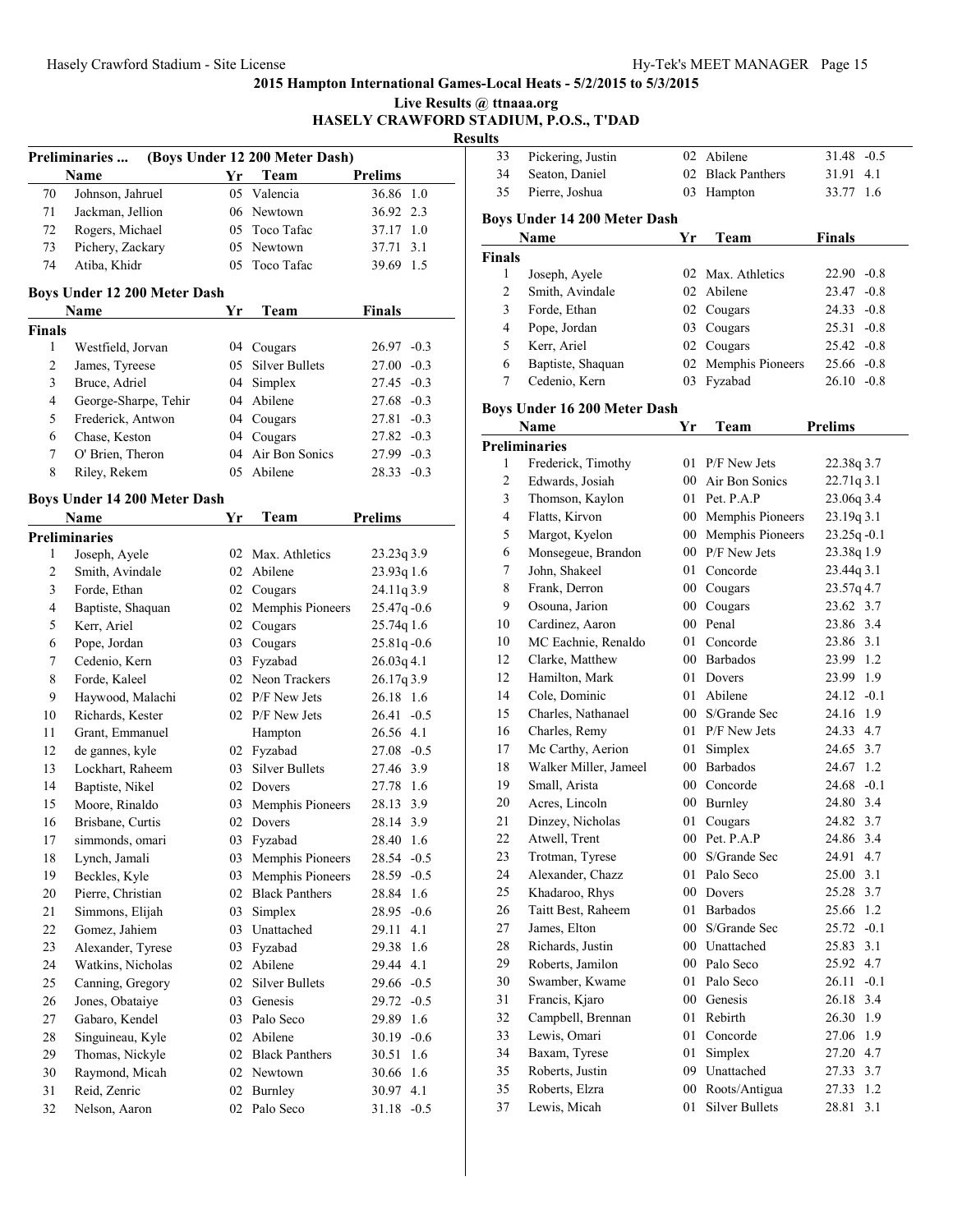|   | Live Results @ ttnaaa.org              |
|---|----------------------------------------|
|   | HASELY CRAWFORD STADIUM, P.O.S., T'DAD |
|   | <b>Results</b>                         |
| . |                                        |

| (Boys Under 16 200 Meter Dash)<br><b>Preliminaries</b> |                                     |    |                             |                |  |  |  |
|--------------------------------------------------------|-------------------------------------|----|-----------------------------|----------------|--|--|--|
|                                                        | <b>Name</b>                         | Yr | Team                        | <b>Prelims</b> |  |  |  |
| 38                                                     | Williams, Luis                      |    | 01 ZC                       | 28.85 3.7      |  |  |  |
|                                                        | <b>Boys Under 16 200 Meter Dash</b> |    |                             |                |  |  |  |
|                                                        | <b>Name</b>                         | Yr | Team                        | <b>Finals</b>  |  |  |  |
| <b>Finals</b>                                          |                                     |    |                             |                |  |  |  |
| 1                                                      | Clarke, Matthew                     |    | 00 Barbados                 | $22.25 - 0.1$  |  |  |  |
| 2                                                      | Margot, Kyelon                      |    | 00 Memphis Pioneers         | $22.78 - 0.1$  |  |  |  |
| 3                                                      | Flatts, Kirvon                      |    | 00 Memphis Pioneers         | $23.17 - 0.1$  |  |  |  |
| 4                                                      | John, Shakeel                       |    | 01 Concorde                 | $23.25 - 0.1$  |  |  |  |
| 5                                                      | Thomson, Kaylon                     |    | 01 Pet. $P \cdot A \cdot P$ | $23.29 - 0.1$  |  |  |  |
| 6                                                      | Osouna, Jarion                      |    | 00 Cougars                  | $23.77 - 0.1$  |  |  |  |
| 7                                                      | Walker Miller, Jameel               | 00 | <b>Barbados</b>             | $24.34 - 0.1$  |  |  |  |
| 8                                                      | Taitt Best, Raheem                  | 01 | <b>Barbados</b>             | $24.65 - 0.1$  |  |  |  |

# **Boys Under 18 200 Meter Dash**

| Chuci to 200 micrei Dasn |                                                                     |                       | <b>Prelims</b>                                                                                                                                                                                                                                                                          |
|--------------------------|---------------------------------------------------------------------|-----------------------|-----------------------------------------------------------------------------------------------------------------------------------------------------------------------------------------------------------------------------------------------------------------------------------------|
|                          |                                                                     |                       |                                                                                                                                                                                                                                                                                         |
|                          | 98                                                                  |                       | 21.68q2.5                                                                                                                                                                                                                                                                               |
|                          | 99                                                                  | Titans                | 22.13q 3.3                                                                                                                                                                                                                                                                              |
| Elcock, Jerod            | 98                                                                  | Abilene               | 22.20q 1.5                                                                                                                                                                                                                                                                              |
| Purcell, Jalen           | 98                                                                  | Simplex               | 22.33q 1.6                                                                                                                                                                                                                                                                              |
| Bernard, Dillon          | 98                                                                  | Concorde              | 22.33q 2.5                                                                                                                                                                                                                                                                              |
| Gordon, Bevon            | 98                                                                  | Memphis Pioneers      | 22.35q 3.3                                                                                                                                                                                                                                                                              |
| La Gendre, Kareem        | 98                                                                  | Simplex               | 22.45q 3.3                                                                                                                                                                                                                                                                              |
| Mitchell, Onil           | 99                                                                  | P/F New Jets          | 22.67q 3.3                                                                                                                                                                                                                                                                              |
| Andrews, Jamaul          | 99                                                                  | Simplex               | 22.81 1.5                                                                                                                                                                                                                                                                               |
| Joseph, Dale             |                                                                     | Simplex               | 22.82<br>2.5                                                                                                                                                                                                                                                                            |
| Hernandez, Daniel        |                                                                     |                       | 22.85 1.6                                                                                                                                                                                                                                                                               |
| Hernandez, Jahi          |                                                                     |                       | 23.04 2.1                                                                                                                                                                                                                                                                               |
| Pierce, David            |                                                                     |                       | 23.06 2.1                                                                                                                                                                                                                                                                               |
| Graham, Matthew          |                                                                     |                       | 23.13 1.6                                                                                                                                                                                                                                                                               |
| Joseph, Joshua           |                                                                     |                       | 23.19 1.6                                                                                                                                                                                                                                                                               |
| Spencer, Akeeni          |                                                                     |                       | 23.24 2.5                                                                                                                                                                                                                                                                               |
| Thomas, Joshua           |                                                                     | Simplex               | 23.25 2.1                                                                                                                                                                                                                                                                               |
| Brown, Joshua            | 99                                                                  | Alpha                 | 23.28 2.1                                                                                                                                                                                                                                                                               |
| King, Shurland           | 98                                                                  | Simplex               | 23.37<br>1.5                                                                                                                                                                                                                                                                            |
| Campbell, Shimell        |                                                                     | Unattached            | 23.45 2.5                                                                                                                                                                                                                                                                               |
| Joseph, Leon             |                                                                     | Dovers                | 23.53 2.1                                                                                                                                                                                                                                                                               |
| Moore, Ronaldo           |                                                                     | Abilene               | 23.54 3.3                                                                                                                                                                                                                                                                               |
| Fredrick, Kyle           |                                                                     | Air Bon Sonics        | 23.56 2.1                                                                                                                                                                                                                                                                               |
| Rock, Jadel              | 99                                                                  | Abilene               | 1.6<br>23.60                                                                                                                                                                                                                                                                            |
| Bernard, Dariel          | 99                                                                  | Dovers                | 3.3<br>23.62                                                                                                                                                                                                                                                                            |
| Matthews, Alvin          | 98                                                                  | Max. Athletics        | 23.68<br>3.3                                                                                                                                                                                                                                                                            |
| Nicholas, Maurie         |                                                                     |                       | 2.5<br>23.81                                                                                                                                                                                                                                                                            |
| gonsalves, zachary       |                                                                     | Spartans              | 24.04 1.5                                                                                                                                                                                                                                                                               |
| Ellis, Javier            |                                                                     |                       | 24.20 1.5                                                                                                                                                                                                                                                                               |
| Valentine, Kyron         |                                                                     |                       | 2.1<br>24.21                                                                                                                                                                                                                                                                            |
| Roberts, Akanni          |                                                                     |                       | 24.44 1.6                                                                                                                                                                                                                                                                               |
| Voisin, Jescaud          |                                                                     |                       | 25.32 2.5                                                                                                                                                                                                                                                                               |
| Campbell, Malique        |                                                                     |                       | 26.67 1.5                                                                                                                                                                                                                                                                               |
| Orosco, Samuel           |                                                                     | Health Olympians      | 27.10 1.6                                                                                                                                                                                                                                                                               |
| Paul, Wookeil            |                                                                     | <b>Silver Bullets</b> | 27.30 3.3                                                                                                                                                                                                                                                                               |
| George, Omari            |                                                                     | Health Olympians      | 28.34 2.1                                                                                                                                                                                                                                                                               |
|                          | <b>Name</b><br><b>Preliminaries</b><br>John, Kobe<br>Edwards, Tyrel | Yr                    | Team<br>Memphis Pioneers<br>99<br>99 D'Abadie<br>99 Abilene<br>99 Memphis Pioneers<br>99 Air Bon Sonics<br>99 Concorde<br>98 Dovers<br>98<br>98<br>99<br>99.<br>98<br>98 Abilene<br>98<br>99 Abilene<br>99 Silver Bullets<br>98 QRC<br>00 Air Bon Sonics<br>99 Alpha<br>99.<br>99<br>98 |

|                | yearwood, adrian                    | 98 | Memphis Pioneers    | DNF<br>1.5                    |
|----------------|-------------------------------------|----|---------------------|-------------------------------|
|                |                                     |    |                     |                               |
|                | <b>Boys Under 18 200 Meter Dash</b> |    |                     |                               |
|                | Name                                | Yr | Team                | <b>Finals</b>                 |
| <b>Finals</b>  |                                     |    |                     |                               |
| 1              | Edwards, Tyrel                      |    | 99 Titans           | $21.94 -0.5$<br>$22.22 - 0.5$ |
| 2<br>3         | Purcell, Jalen                      | 98 | Simplex             |                               |
|                | Elcock, Jerod                       | 98 | Abilene             | 22.34 -0.5                    |
| 4              | Bernard, Dillon                     | 98 | Concorde            | $22.57 - 0.5$                 |
|                | Boys Under 20 200 Meter Dash        |    |                     |                               |
|                | Name                                | Yr | Team                | <b>Prelims</b>                |
|                | <b>Preliminaries</b>                |    |                     |                               |
| 1              | Mulugata, Xavier                    | 97 | Memphis Pioneers    | 21.70q 3.4                    |
| 2              | Pierre, Jamoul                      | 96 | Abilene             | 21.71q 1.3                    |
| 3              | Stewart, Corey                      | 97 | Abilene             | 21.75q 2.5                    |
| 4              | Cumberbatch, Kemar                  |    | 96 Barbados         | $21.82q - 0.3$                |
| 5              | Farinha, Nathan                     |    | 96 Abilene          | $21.87q - 2.0$                |
| 6              | Brewster, Aaron                     |    | 96 Dovers           | 22.04q 3.4                    |
| 7              | Winchester, Earl                    |    | 97 ZC               | 22.16q 2.5                    |
| 8              | Nicholas, Alexei                    |    | 96 Memphis Pioneers | 22.17q 1.3                    |
| 9              | Ramlochan, Akshay                   |    | 96 UTT              | 22.23 2.5                     |
| 10             | Richards, Chad                      |    | 97 Penal            | 22.32 1.3                     |
| 11             | Hebreu, Yanis                       |    | France              | $22.34 -0.3$                  |
| 12             | Huggins, Joash                      |    | 97 Dovers           | $22.36 - 2.0$                 |
| 13             | Chance, Arinze                      | 96 | Guyana              | $22.48 - 0.3$                 |
| 14             | Joefield, Kwame                     | 96 | Abilene             | 22.52 3.4                     |
| 15             | Wickham, Keston                     | 96 | Concorde            | $22.53 - 2.0$                 |
| 16             | Dennis, Brian                       |    | 96 Rebirth          | $22.56 - 2.0$                 |
| 17             | Williams, Xaverri                   |    | 96 Dovers           | 22.73 1.3                     |
| 17             | Perch, Kareem                       |    | 96 Guyana           | $22.73 - 0.3$                 |
| 19             | Baptiste, Mark                      |    | 97 D'Abadie         | 22.92 3.4                     |
| 20             | Knights, David                      |    | 97 UTT              | 23.05 3.4                     |
| 21             | Cyrus, Joshua                       |    | 97 Health Olympians | 23.26 3.4                     |
| 22             | Black, Keston                       |    | 96 Dovers           | $23.31 - 2.0$                 |
| 23             | Williams, Andy                      |    | 96 Arima Dynamics   | 23.32 2.5                     |
| 24             | Scott, Trevon                       | 97 | Simplex             | $23.43 - 2.0$                 |
| 25             | Charles, Ackeem                     | 96 | Arima Dynamics      | 23.64 1.3                     |
| 26             | Modeste, Seon                       | 96 | Abilene             | 23.68 3.4                     |
| 27             | Andrews, Jarron                     | 97 | Dovers              | 2.5<br>23.87                  |
| 28             | Thomas, Isaac                       | 96 | Dovers              | 23.91<br>2.5                  |
| 29             | Charles, Alexei                     | 97 | Concorde            | 24.14<br>2.5                  |
| 30             | Joachim, Kushaun                    | 96 | Dovers              | 24.98 -2.0                    |
|                |                                     |    |                     |                               |
|                | Boys Under 20 200 Meter Dash        |    |                     |                               |
|                | Name                                | Yr | Team                | <b>Finals</b>                 |
| Finals         |                                     |    |                     |                               |
| 1              | Farinha, Nathan                     |    | 96 Abilene          | 21.56 0.1                     |
| $\overline{c}$ | Cumberbatch, Kemar                  | 96 | <b>Barbados</b>     | 21.75<br>0.1                  |
| 3              | Brewster, Aaron                     | 96 | Dovers              | 22.05<br>0.1                  |
| 4              | Mulugata, Xavier                    | 97 | Memphis Pioneers    | 0.1<br>22.11                  |
| 5              | Stewart, Corey                      | 97 | Abilene             | 22.26 0.1                     |

 Chance, Arinze 96 Guyana 22.53 0.1 Ramlochan, Akshay 96 UTT 22.84 0.1 --- Pierre, Jamoul 96 Abilene FS 0.1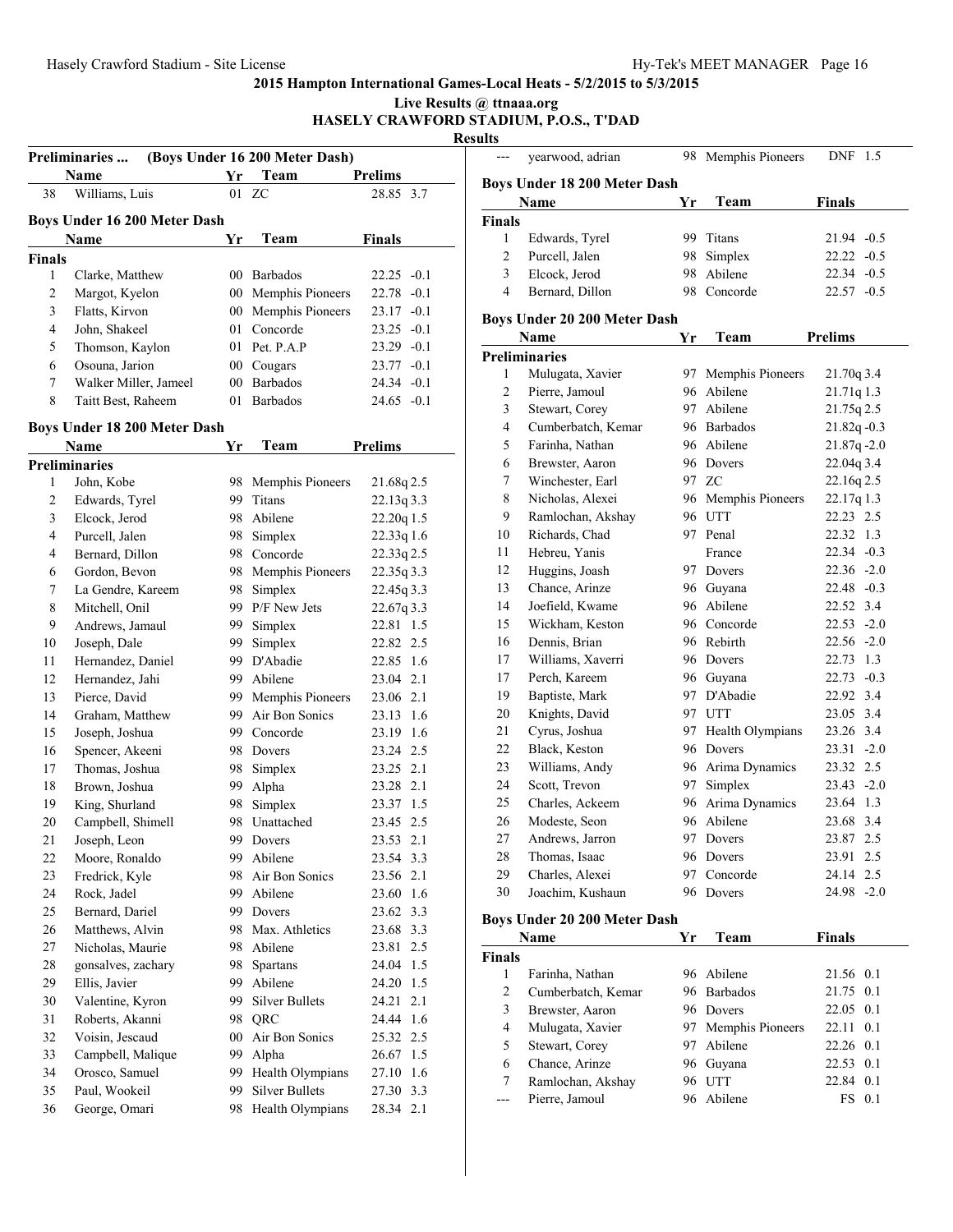**Live Results @ ttnaaa.org HASELY CRAWFORD STADIUM, P.O.S., T'DAD**

| <b>Boys Under 14 300 Meter Dash</b> |                                     |        |                   |                |  |  |
|-------------------------------------|-------------------------------------|--------|-------------------|----------------|--|--|
|                                     | Name                                | Yr     | Team              | <b>Prelims</b> |  |  |
|                                     | <b>Preliminaries</b>                |        |                   |                |  |  |
| 1                                   | Smith, Avindale                     | 02     | Abilene           | 37.86q         |  |  |
| 2                                   | Forde, Ethan                        |        | 02 Cougars        | 38.48q         |  |  |
| 3                                   | Pope, Jordan                        |        | 03 Cougars        | 42.05q         |  |  |
| 4                                   | Haywood, Malachi                    |        | 02 P/F New Jets   | 42.34q         |  |  |
| 5                                   | Grant, Emmanuel                     |        | Hampton           | 42.83q         |  |  |
| 6                                   | Richards, Kester                    |        | 02 P/F New Jets   | 44.00g         |  |  |
| 7                                   | Baptiste, Nikel                     |        | 02 Dovers         | 44.70q         |  |  |
| 8                                   | Muhammed, Khalif                    |        | 02 Genesis        | 46.89q         |  |  |
| 9                                   | Watkins, Nicholas                   |        | 02 Abilene        | 47.01          |  |  |
| 10                                  | Robinson, Kevin                     |        | 04 Titans         | 47.79          |  |  |
| 11                                  | Gomez, Jahiem                       |        | 03 Unattached     | 49.07          |  |  |
| 12                                  | Jones, Obataiye                     |        | 03 Genesis        | 49.93          |  |  |
| 13                                  | Williams, Aaron                     | 04     | Abilene           | 50.13          |  |  |
| 14                                  | Pickering, Justin                   | 02     | Abilene           | 52.11          |  |  |
|                                     |                                     |        |                   |                |  |  |
|                                     | <b>Boys Under 14 300 Meter Dash</b> |        |                   |                |  |  |
|                                     | Name                                | Yr     | Team              | <b>Finals</b>  |  |  |
| <b>Finals</b>                       |                                     |        |                   |                |  |  |
| 1                                   | Smith, Avindale                     |        | 02 Abilene        | 37.66          |  |  |
| 2                                   | Forde, Ethan                        |        | 02 Cougars        | 37.91          |  |  |
| 3                                   | Richards, Kester                    |        | 02 P/F New Jets   | 40.63          |  |  |
| 4                                   | Pope, Jordan                        |        | 03 Cougars        | 41.21          |  |  |
| 5                                   | Haywood, Malachi                    |        | 02 P/F New Jets   | 41.53          |  |  |
| Boys Under 16 400 Meter Dash        |                                     |        |                   |                |  |  |
|                                     |                                     |        |                   |                |  |  |
|                                     | Name                                | Yr     | Team              | <b>Prelims</b> |  |  |
|                                     | <b>Preliminaries</b>                |        |                   |                |  |  |
| 1                                   | Thomson, Kaylon                     | 01 -   | Pet. P.A.P        | 52.92q         |  |  |
| 1                                   | Osouna, Jarion                      | $00-$  | Cougars           | 52.92q         |  |  |
| 3                                   | Cardinez, Aaron                     |        | 00 Penal          | 53.54q         |  |  |
| 4                                   | Frank, Derron                       |        | 00 Cougars        | 53.65q         |  |  |
| 5                                   | Caton-Webb, Adrian                  |        | 00 Silver Bullets | 54.91q         |  |  |
| 6                                   | Cooper, Jordan                      |        | 01 Palo Seco      | 54.98q         |  |  |
| 7                                   | Sargeant, Kayon                     |        | 00 Silver Bullets | 55.99q         |  |  |
| 8                                   | Taitt Best, Raheem                  |        | 01 Barbados       | 56.40q         |  |  |
| 9                                   | Clarke, Daimar                      |        | 01 Barbados       | 56.59          |  |  |
| 10                                  | Alexander, Chazz                    |        | 01 Palo Seco      |                |  |  |
| 11                                  | Richards, Justin                    |        | 00 Unattached     | 57.27<br>57.57 |  |  |
| 12                                  | Swamber, Kwame                      | 01     | Palo Seco         | 57.65          |  |  |
| 13                                  | Lewis, Jeauntileux                  | 00     | Abilene           | 58.50          |  |  |
| 14                                  | Scott, Israel                       | 01     | Cougars           | 58.60          |  |  |
| 15                                  | Adams, Rayshon                      | $00\,$ | P/F New Jets      |                |  |  |
| 16                                  | Walters, James Michael              | $00\,$ | Mason Hall Pyc    | 58.65<br>58.97 |  |  |
| 17                                  | Scott, Tevin                        | 01     | Cougars           | 1:00.16        |  |  |
| 18                                  | Roberts, Justin                     |        | 09 Unattached     | 1:00.75        |  |  |
| 19                                  | Roberts, Jamilon                    |        | 00 Palo Seco      | 1:01.90        |  |  |
| 20                                  | Simon, Caleb                        |        | 00 LA Brea        | 1:01.93        |  |  |
| 21                                  | Charles, Cyrus                      | 01     | LA Brea           | 1:03.47        |  |  |
| 22                                  | rivers, dorian                      | $00\,$ | <b>Spartans</b>   | 1:06.14        |  |  |
| 23                                  | Roberts, Elzra                      | $00\,$ | Roots/Antigua     | 1:08.40        |  |  |

| Boys Under 16 400 Meter Dash<br><b>Yr</b><br>Name<br>Finals<br>Team |                                     |    |                          |               |  |
|---------------------------------------------------------------------|-------------------------------------|----|--------------------------|---------------|--|
|                                                                     |                                     |    |                          |               |  |
| Finals                                                              |                                     | 01 |                          |               |  |
| 1<br>$\overline{c}$                                                 | Thomson, Kaylon                     |    | Pet. P.A.P<br>00 Cougars | 51.55         |  |
|                                                                     | Osouna, Jarion                      |    |                          | 51.96         |  |
| 3<br>$\overline{4}$                                                 | Cardinez, Aaron                     |    | 00 Penal                 | 52.33         |  |
| 5                                                                   | Frank, Derron                       |    | 00 Cougars               | 53.34         |  |
|                                                                     | Cooper, Jordan                      |    | 01 Palo Seco             | 55.00         |  |
| 6                                                                   | Taitt Best, Raheem                  | 01 | <b>Barbados</b>          | 56.09         |  |
| 7                                                                   | Clarke, Daimar                      | 01 | <b>Barbados</b>          | 56.54         |  |
|                                                                     | Boys Under 18 400 Meter Dash        |    |                          |               |  |
|                                                                     | Name                                | Yr | Team                     | Prelims       |  |
|                                                                     | Preliminaries                       |    |                          |               |  |
| 1                                                                   | Frederick, Terry                    |    | 98 P/F New Jets          | 48.65q        |  |
| $\overline{2}$                                                      | La Gendre, Kareem                   |    | 98 Simplex               | 50.00q        |  |
| 3                                                                   | Mitchell, Onal                      |    | 99 P/F New Jets          | 50.15q        |  |
| $\overline{\mathcal{L}}$                                            | St. Louis, Jaden                    |    | 99 Cougars               | 50.16q        |  |
| 5                                                                   | John, Kobe                          |    | 98 Memphis Pioneers      | 50.63q        |  |
| 6                                                                   | Hernandez, Daniel                   |    | 99 D'Abadie              | 51.06q        |  |
| 7                                                                   | Prescott, Recardo                   |    | 99 Cougars               | 51.67q        |  |
| 8                                                                   | Alexander, Keivonne                 |    | 98 Abilene               | 51.90q        |  |
| 9                                                                   | Joseph, Joshua                      |    | 99 Concorde              | 52.10         |  |
| 10                                                                  | Williams, Miquel                    |    | 99 Abilene               | 52.38         |  |
| 11                                                                  | Bernard, Dariel                     |    | 99 Dovers                | 52.69         |  |
| 12                                                                  | Joseph, Leon                        |    | 99 Dovers                | 52.90         |  |
| 13                                                                  | Valentine, Kyron                    |    | 99 Silver Bullets        | 53.09         |  |
| 14                                                                  | Hernandez, Jahi                     |    | 99 Abilene               | 53.63         |  |
| 15                                                                  | Campbell, Shimell                   |    | 98 Unattached            | 53.65         |  |
| 16                                                                  | Pierce, David                       | 99 | Memphis Pioneers         | 53.80         |  |
| 17                                                                  | Spencer, Akeeni                     |    | 98 Dovers                | 53.83         |  |
| 18                                                                  | Campbell, Andrii                    |    | 99 Rebirth               | 53.88         |  |
| 19                                                                  | Lewis, Marquis                      |    | 99 Abilene               | 54.48         |  |
| 20                                                                  | Lucas, Dean                         |    | 99 P/F New Jets          | 54.91         |  |
| 21                                                                  | gonsalves, zachary                  |    | 98 Spartans              | 55.35         |  |
| 22                                                                  | Nicholas, Maurie                    |    | 98 Abilene               | 55.46         |  |
| 23                                                                  | Lynch, Dwaynel                      |    | 98 Dovers                | 56.27         |  |
| 24                                                                  | leung woo-gabriel, seth             |    | 08 Spartans              | 56.86         |  |
| 25                                                                  | Reece-Roper, Alexis                 |    | 99 Health Olympians      | 57.45         |  |
| 26                                                                  | Fuller, Nicholas                    |    | 99 Silver Bullets        | 58.75         |  |
| 27                                                                  | George, Terick                      |    | 99 P/F New Jets          | 1:01.94       |  |
|                                                                     |                                     |    |                          |               |  |
|                                                                     | <b>Boys Under 18 400 Meter Dash</b> |    |                          |               |  |
| Einala                                                              | Name                                | Υr | Team                     | <b>Finals</b> |  |

| таше              | . . | 1 саш  | т шатэ                                                                   |  |
|-------------------|-----|--------|--------------------------------------------------------------------------|--|
|                   |     |        |                                                                          |  |
| St. Louis, Jaden  |     |        | 49.14                                                                    |  |
| Mitchell, Onal    |     |        | 49.50                                                                    |  |
| La Gendre, Kareem |     |        | 49.59                                                                    |  |
| Hernandez, Daniel |     |        | 49.75                                                                    |  |
| Prescott, Recardo |     |        | 50.11                                                                    |  |
| Bernard, Dariel   |     | Dovers | 52.29                                                                    |  |
|                   |     |        | 99 Cougars<br>99 P/F New Jets<br>98 Simplex<br>99 D'Abadie<br>99 Cougars |  |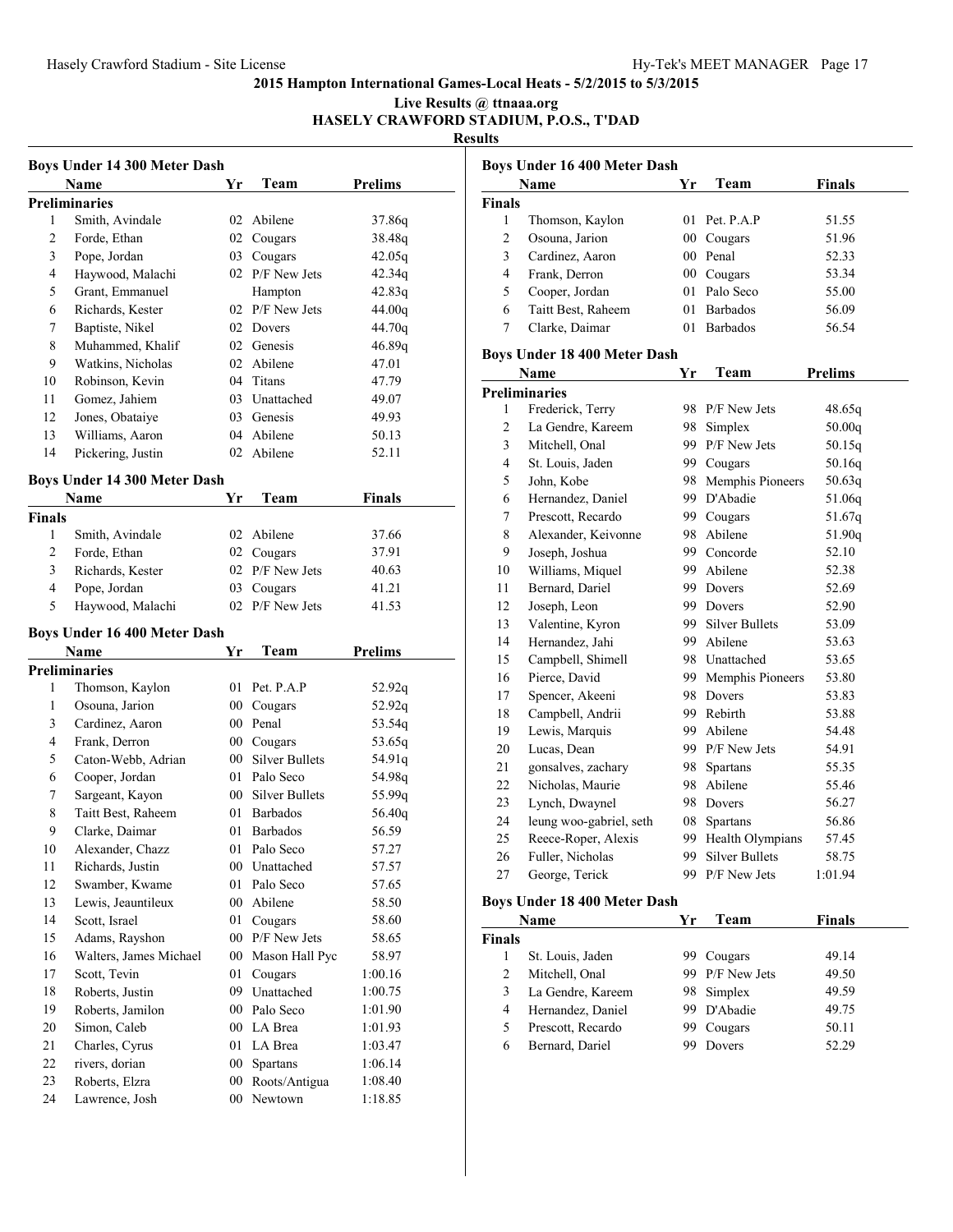#### **Live Results @ ttnaaa.org HASELY CRAWFORD STADIUM, P.O.S., T'DAD**

| <b>Boys Under 20 400 Meter Dash</b> |                                     |        |                       |                |  |  |
|-------------------------------------|-------------------------------------|--------|-----------------------|----------------|--|--|
|                                     | Name                                | Yr     | Team                  | <b>Prelims</b> |  |  |
|                                     | <b>Preliminaries</b>                |        |                       |                |  |  |
| 1                                   | Pierre, Jamoul                      |        | 96 Abilene            | 48.80g         |  |  |
| 2                                   | Farinha, Nathan                     |        | 96 Abilene            | 49.65g         |  |  |
| 3                                   | Williams, Xaverri                   |        | 96 Dovers             | 50.37q         |  |  |
| 4                                   | Campbell, Kadeem                    |        | 97 Memphis Pioneers   | 50.72q         |  |  |
| 5                                   | Joseph, Micaiah                     |        | 96 Concorde           | 50.97q         |  |  |
| 6                                   | Hamliton, Jeremiah                  |        | 97 Abilene            | 51.12q         |  |  |
| 7                                   | Knights, David                      |        | 97 UTT                | 51.60q         |  |  |
| 8                                   | Antoine, Keshaun                    |        | 96 Memphis Pioneers   | 51.92q         |  |  |
| 9                                   | George, Tauren                      |        | 96 P/F New Jets       | 52.10          |  |  |
| 10                                  | Baptiste, Mark                      |        | 97 D'Abadie           | 52.37          |  |  |
| 11                                  | Drayton, Nicholas                   |        | 97 D'Abadie           | 53.21          |  |  |
| 12                                  | Brown, Camelio                      |        | 96 Health Olympians   | 53.59          |  |  |
| 13                                  | Thomas, Isaac                       |        | 96 Dovers             | 53.95          |  |  |
| 14                                  | Modeste, Seon                       |        | 96 Abilene            | 54.76          |  |  |
| 15                                  | Clarke, Shelton                     |        | 96 Silver Bullets     | 55.87          |  |  |
| 16                                  | Charles, Ackeem                     |        | 96 Arima Dynamics     | 58.06          |  |  |
| ---                                 | Andrews, Jarron                     |        | 97 Dovers             | DNF            |  |  |
| ---                                 | Sylvester, Aaron                    |        | 97 Abilene            | DNF            |  |  |
| ---                                 | Fredericks, Jesse                   |        | 97 Memphis Pioneers   | DNF            |  |  |
| ---                                 | Ramlochan, Akshay                   | 96     | UTT                   | DNF            |  |  |
|                                     | <b>Boys Under 20 400 Meter Dash</b> |        |                       |                |  |  |
|                                     | Name                                | Yr     | Team                  | Finals         |  |  |
| <b>Finals</b>                       |                                     |        |                       |                |  |  |
| 1                                   | Farinha, Nathan                     |        | 96 Abilene            | 48.88          |  |  |
| 2                                   | Pierre, Jamoul                      |        | 96 Abilene            | 48.97          |  |  |
| 3                                   | Hamliton, Jeremiah                  |        | 97 Abilene            | 50.24          |  |  |
| 4                                   | Williams, Xaverri                   |        | 96 Dovers             | 50.46          |  |  |
| 5                                   | Campbell, Kadeem                    |        | 97 Memphis Pioneers   | 50.51          |  |  |
| 6                                   | Chance, Arinze                      |        | 96 Guyana             | 50.54          |  |  |
| 7                                   | Joseph, Micaiah                     |        | 96 Concorde           | 51.08          |  |  |
| 8                                   | Knights, David                      | 97     | <b>UTT</b>            | 51.69          |  |  |
|                                     |                                     |        |                       |                |  |  |
|                                     | Boys Under 16 800 Meter Run         |        |                       |                |  |  |
|                                     | Name                                | Yr     | Team                  | Prelims        |  |  |
|                                     | <b>Preliminaries</b>                |        |                       |                |  |  |
|                                     | 1 Bristol, Jalen                    |        | 00 Palo Seco          | 2:12.32q       |  |  |
| $\overline{\mathbf{c}}$             | Thorne, Shane                       |        | 00 Barbados           | 2:12.50q       |  |  |
| 3                                   | Clarke, Daimar                      | 01     | <b>Barbados</b>       | 2:13.12q       |  |  |
| $\overline{4}$                      | Cooper, Jordan                      | 01     | Palo Seco             | 2:16.09q       |  |  |
| 5                                   | Lewis, Jeauntileux                  | $00\,$ | Abilene               | 2:17.14q       |  |  |
| 6                                   | Davis, Jeremy                       | $00\,$ | Cougars               | 2:17.52q       |  |  |
| 7                                   | Walters, James Michael              | $00\,$ | Mason Hall Pyc        | 2:17.87q       |  |  |
| 8                                   | Madoo, Kmanuel                      | $00\,$ | Titans                | 2:21.66q       |  |  |
| 9                                   | Scott, Israel                       | 01     | Cougars               | 2:21.79q       |  |  |
| 10                                  | Sargeant, Kayon                     | $00\,$ | <b>Silver Bullets</b> | 2:22.09q       |  |  |
| 11                                  | Austin, Tyla                        | $00\,$ | Palo Seco             | 2:22.52q       |  |  |
| 12                                  | Campbell, Kevon                     |        | 00 Mason Hall Pyc     | 2:23.71q       |  |  |
| 13                                  | York, Xavion                        |        | 00 Palo Seco          | 2:25.35        |  |  |
| 14                                  | Scott, Tevin                        | 01     | Cougars               | 2:25.53        |  |  |
| 15                                  | Cromwell, Ibrahim                   | $00\,$ | Toco Tafac            | 2:25.90        |  |  |

| 16                                 | Atherton, Asim                     | 01     | Unattached                           | 2:26.32        |  |  |  |
|------------------------------------|------------------------------------|--------|--------------------------------------|----------------|--|--|--|
| 17                                 | Andrews, Joel                      |        | 02 D'Abadie                          | 2:29.11        |  |  |  |
| 18                                 | Lewis, Fidel                       |        | 00 Black Panthers                    | 2:31.26        |  |  |  |
| 19                                 | Robinson, Kevin                    |        | 04 Titans                            | 2:33.29        |  |  |  |
| 20                                 | Roberts, Elzra                     |        | 00 Roots/Antigua                     | 2:36.76        |  |  |  |
| 21                                 | Horsley, Xavier                    | 01     | D'Abadie                             | 2:37.40        |  |  |  |
| 22                                 | Adams, Rayshon                     |        | 00 P/F New Jets                      | 2:38.39        |  |  |  |
| 23                                 | Paul, Kyle                         | 01     | Memphis Pioneers                     | 2:38.46        |  |  |  |
| 24                                 | Boodoo, Hezekiah                   | 01     | Abilene                              | 2:38.87        |  |  |  |
| 25                                 | Bernard, Tyrese                    |        | 00 D'Abadie                          | 2:42.72        |  |  |  |
| 26                                 | Jean-Baptiste, Matthew             |        |                                      | 2:47.00        |  |  |  |
| 27                                 | Hart, Darius                       | 01     | 02 Roots/Antigua<br>Palo Seco        | 2:49.68        |  |  |  |
|                                    |                                    |        |                                      |                |  |  |  |
|                                    | Boys Under 16 800 Meter Run        |        |                                      |                |  |  |  |
|                                    | Name                               | Yr     | Team                                 | <b>Finals</b>  |  |  |  |
| <b>Finals</b>                      |                                    |        |                                      |                |  |  |  |
| 1                                  | Clarke, Daimar                     | 01     | <b>Barbados</b>                      | 2:07.78        |  |  |  |
| $\overline{\mathbf{c}}$            | Bristol, Jalen                     |        | 00 Palo Seco                         | 2:07.81        |  |  |  |
| 3                                  | Thorne, Shane                      |        | 00 Barbados                          | 2:09.12        |  |  |  |
| 4                                  | Cooper, Jordan                     |        | 01 Palo Seco                         | 2:13.24        |  |  |  |
| 5                                  | Madoo, Kmanuel                     | $00-$  | Titans                               | 2:17.37        |  |  |  |
| 6                                  | Austin, Tyla                       |        | 00 Palo Seco                         | 2:18.72        |  |  |  |
| 7                                  |                                    | 01     |                                      |                |  |  |  |
|                                    | Scott, Israel                      |        | Cougars<br>00 Abilene                | 2:18.95        |  |  |  |
| 8                                  | Lewis, Jeauntileux                 |        |                                      | 2:21.09        |  |  |  |
| 9                                  | Walters, James Michael             |        | 00 Mason Hall Pyc                    | 2:22.36        |  |  |  |
| 10                                 | Campbell, Kevon                    |        | 00 Mason Hall Pyc                    | 2:29.62        |  |  |  |
| ---                                | Davis, Jeremy                      | $00\,$ | Cougars                              | <b>DNF</b>     |  |  |  |
| <b>Boys Under 18 800 Meter Run</b> |                                    |        |                                      |                |  |  |  |
|                                    |                                    |        |                                      |                |  |  |  |
|                                    | Name                               | Yr     | Team                                 | <b>Prelims</b> |  |  |  |
|                                    | <b>Preliminaries</b>               |        |                                      |                |  |  |  |
| 1                                  | St. Louis, Jaden                   | 99     | Cougars                              | 2:03.99q       |  |  |  |
| $\overline{\mathbf{c}}$            | Taylor, Judah                      | 98     | Abilene                              | 2:04.24q       |  |  |  |
| 3                                  | Barker, Otis                       | 98     | Titans                               | 2:04.78q       |  |  |  |
| 4                                  |                                    |        |                                      |                |  |  |  |
|                                    | Jackson, Myles                     |        | 98 Memphis Pioneers<br>98 Pet. P.A.P | 2:05.61q       |  |  |  |
| 5<br>6                             | Weeks, Akiel                       | 99.    |                                      | 2:07.43q       |  |  |  |
|                                    | Campbell, Andrii                   |        | Rebirth                              | 2:12.17q       |  |  |  |
| 7                                  | Babafemi, Ajose                    | 99.    | Health Olympians                     | 2:14.75q       |  |  |  |
| 8                                  | Williams, Miquel                   |        | 99 Abilene                           | 2:14.80q       |  |  |  |
| 9                                  | Subero, Anderson                   |        | 99 S/Grande Sec                      | 2:17.59q       |  |  |  |
| 10                                 | Lewis, Marquis                     | 99     | Abilene                              | 2:19.13q       |  |  |  |
| 11                                 | Reece-Roper, Alexis                | 99     | Health Olympians                     | 2:22.44q       |  |  |  |
| 12                                 | Moraldo-Bowen, Osazi               | 99     | Rebirth                              | 2:23.25q       |  |  |  |
| 13                                 | Pierre, Dillon                     | 98     | Abilene                              | 2:24.07        |  |  |  |
| 14                                 | Cassmire, Jordan                   | 99     | Memphis Pioneers                     | 2:30.00        |  |  |  |
| 15                                 | Fuller, Nicholas                   | 99     | <b>Silver Bullets</b>                | 2:31.74        |  |  |  |
|                                    | <b>Boys Under 18 800 Meter Run</b> |        |                                      |                |  |  |  |
|                                    | Name                               | Yr     | Team                                 | <b>Finals</b>  |  |  |  |
| <b>Finals</b>                      |                                    |        |                                      |                |  |  |  |
| 1                                  | St. Louis, Jaden                   | 99.    | Cougars                              | 1:57.94        |  |  |  |
| $\overline{\mathbf{c}}$            | Jackson, Myles                     | 98     | Memphis Pioneers                     | 1:58.33        |  |  |  |
| 3                                  | Williams, Rico                     |        | 99 Barbados                          | 2:03.58        |  |  |  |
| $\overline{4}$                     | Weeks, Akiel                       |        | 98 Pet. P.A.P                        | 2:07.06        |  |  |  |
| 5                                  | Taylor, Judah                      | 98     | Abilene                              | 2:08.17        |  |  |  |
|                                    |                                    |        |                                      |                |  |  |  |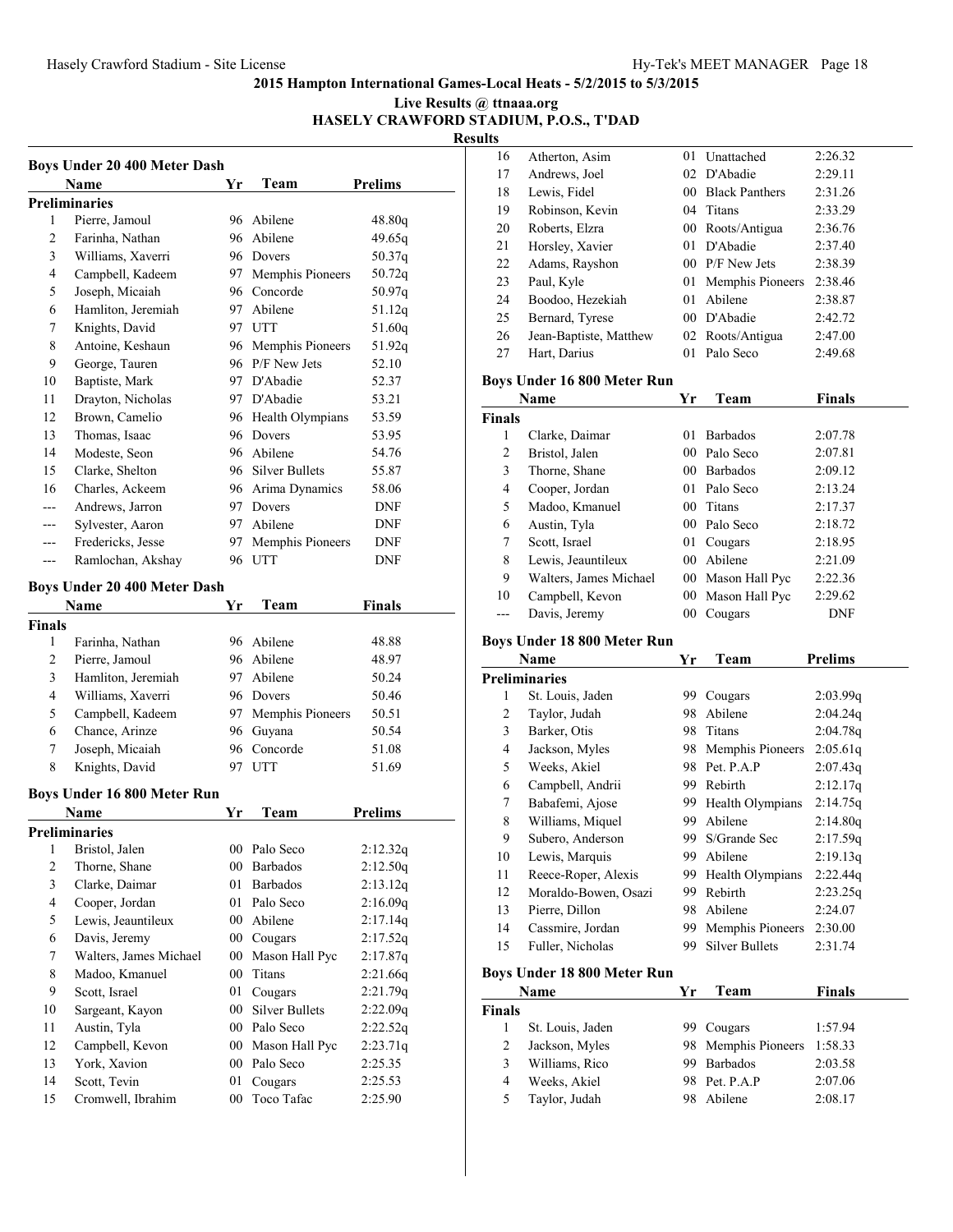|                |                               |                 |                       | <b>HASELY CRAWFORD S</b><br>Res |
|----------------|-------------------------------|-----------------|-----------------------|---------------------------------|
| Finals         | (Boys Under 18 800 Meter Run) |                 |                       |                                 |
|                | Name                          | Yr              | Team                  | <b>Finals</b>                   |
| 6              | Campbell, Andrii              | 99              | Rebirth               | 2:09.03                         |
| 7              | ST Jean, Kalique              |                 | 99 Roots/Antigua      | 2:11.50                         |
| 8              | Subero, Anderson              | 99.             | S/Grande Sec          | 2:21.21                         |
|                | Boys Under 20 800 Meter Run   |                 |                       |                                 |
|                | Name                          | Yr              | Team                  | <b>Finals</b>                   |
| <b>Finals</b>  |                               |                 |                       |                                 |
| 1              | Gill, Ashton                  |                 | 96 Cougars            | 1:56.85                         |
| $\overline{c}$ | Stanley, Kyle                 |                 | 96 UTT                | 1:59.48                         |
| 3              | Antoine, Keshaun              |                 | 96 Memphis Pioneers   | 1:59.72                         |
| 4              | Hamliton, Jeremiah            | 97              | Abilene               | 2:01.08                         |
| 5              | Yahkarhim, Kriston            |                 | 97 Palo Seco          | 2:06.79                         |
| 6              | James, Joshua                 |                 | 97 Unattached         | 2:09.85                         |
| 7              | Brown, Camelio                |                 | 96 Health Olympians   | 2:11.42                         |
| 8              | Clarke, Shelton               |                 | 96 Silver Bullets     | 2:20.49                         |
|                | Boys Under 16 1500 Meter Run  |                 |                       |                                 |
|                | Name                          | Yr              | Team                  | <b>Prelims</b>                  |
|                | <b>Preliminaries</b>          |                 |                       |                                 |
| 1              | Bernard, Tyrese               |                 | 00 D'Abadie           | 4:47.72q                        |
| 2              | Austin, Tyla                  |                 | 00 Palo Seco          | 4:49.43q                        |
| 3              | Madoo, Kmanuel                |                 | 00 Titans             | 4:56.64q                        |
| 4              | Lewis, Fidel                  |                 | 00 Black Panthers     | 4:57.16q                        |
| 5              | Davis, Jeremy                 |                 | 00 Cougars            | 4:57.53q                        |
| 6              | Atherton, Asim                | 01              | Unattached            | 4:58.35q                        |
| 7              | York, Xavion                  |                 | 00 Palo Seco          | 5:06.67q                        |
| 8              | Andrews, Joel                 |                 | 02 D'Abadie           | 5:12.35q                        |
| 9              | Paul, Kyle                    | 01              | Memphis Pioneers      | 5:13.55q                        |
| 10             | Cromwell, Ibrahim             | 00 <sup>°</sup> | Toco Tafac            | 5:15.15q                        |
| 11             | Boodoo, Hezekiah              | 01              | Abilene               | 5:18.37q                        |
| 12             | Horsley, Xavier               | 01              | D'Abadie              | 5:28.92q                        |
| 13             | LA Borde, Joshua              |                 | 01 Cougars            | 6:06.13                         |
|                | Boys Under 16 1500 Meter Run  |                 |                       |                                 |
|                | Name                          | Yr              | Team                  | <b>Finals</b>                   |
| Finals         |                               |                 |                       |                                 |
| $\mathbf{1}$   | Thorne, Shane                 | 00              | Barbados              | 4:41.15                         |
| 2              | Austin, Tyla                  | 00              | Palo Seco             | 4:42.27                         |
| 3              | Madoo, Kmanuel                | 00              | Titans                | 4:43.13                         |
| 4              | Bernard, Tyrese               | $00\,$          | D'Abadie              | 4:46.89                         |
| 5              | Lewis, Fidel                  | 00              | <b>Black Panthers</b> | 4:53.89                         |
| 6              | Atherton, Asim                | 01              | Unattached            | 4:55.23                         |
| 7              | Davis, Jeremy                 |                 | 00 Cougars            | 5:00.40                         |
| 8              | Andrews, Joel                 |                 | 02 D'Abadie           | 5:00.41                         |
| 9              | Jean-Baptiste, Matthew        |                 | 02 Roots/Antigua      | 5:20.45                         |
| 10             | York, Xavion                  |                 | 00 Palo Seco          | 5:33.19                         |
|                | Boys Under 18 1500 Meter Run  |                 |                       |                                 |
|                | Name                          | Yr              | Team                  | <b>Finals</b>                   |
| <b>Finals</b>  |                               |                 |                       |                                 |
| 1              | Samuel, Atiba                 |                 | 98 Palo Seco          | 4:17.39                         |
| 2              | ST Jean, Kalique              | 99.             | Roots/Antigua         | 4:17.51                         |
| 3              | Williams, Rico                | 99.             | <b>Barbados</b>       | 4:19.27                         |
|                |                               |                 |                       |                                 |

|                                           | Live Results @ ttnaaa.org |                                       |    |                         |                |
|-------------------------------------------|---------------------------|---------------------------------------|----|-------------------------|----------------|
|                                           | <b>Results</b>            | <b>RAWFORD STADIUM, P.O.S., T'DAD</b> |    |                         |                |
|                                           | 4                         | Jackson, Myles                        | 98 | Memphis Pioneers        | 4:21.56        |
| als                                       | 5                         | Subero, Anderson                      |    | 99 S/Grande Sec         | 4:53.95        |
| .03                                       | 6                         | Babafemi, Ajose                       | 99 | Health Olympians        | 4:57.45        |
| .50                                       | 7                         | Moraldo-Bowen, Osazi                  | 99 | Rebirth                 | 5:02.22        |
| .21                                       |                           |                                       |    |                         |                |
|                                           |                           | Boys Under 20 1500 Meter Run          |    |                         |                |
|                                           |                           | Name                                  | Yr | Team                    | Finals         |
| als                                       | <b>Finals</b>             |                                       |    |                         |                |
|                                           | 1                         | Gill, Ashton                          |    | 96 Cougars              | 4:11.51        |
| .85                                       | 2                         | Bruce, Iley                           | 96 | Dovers                  | 4:13.65        |
| .48                                       | 3                         | James, Joshua                         | 97 | Unattached              | 4:15.95        |
| .72                                       | 4                         | Yearwood, David                       | 97 | <b>Barbados</b>         | 4:17.44        |
| .08                                       | 5                         | Stanley, Kyle                         |    | 96 UTT                  | 4:19.82        |
| .79                                       | 6                         | Phillip, Antony                       |    | 97 Dovers               | 4:33.26        |
| .85                                       | 7                         | Maraj, Sachin                         |    | 97 UTT                  | 5:05.51        |
| .42                                       |                           |                                       |    |                         |                |
| 49                                        |                           | Boys Under 10 4x50 Meter Relay        |    |                         |                |
|                                           |                           | Team                                  |    | <b>Relay</b>            | <b>Prelims</b> |
|                                           |                           | <b>Preliminaries</b>                  |    |                         |                |
| ms                                        | 1                         | Cougars Track & Field                 |    |                         | 30.60q         |
|                                           |                           | 1) Danglade, Khaliff 06               |    | 2) Hamlet, Kyle 07      |                |
| .72q                                      |                           | 3) Springer, Tyrell 06                |    | 4) Thomas, Jonathan 07  |                |
| .43q                                      | 2                         | Abilene                               |    |                         | 31.90g         |
| .64q                                      |                           | 1) Cole, Daeshaun 06                  |    | 2) Branche, Jabari 06   |                |
| .16q                                      |                           | 3) Bobb-Semple, Giovanni 07           |    | 4) Smith, Antonio 06    |                |
| .53q                                      | 3                         | Toco Tafac                            |    |                         | 35.86q         |
| .35q                                      |                           | 1) Gonsalves, Joshua 06               |    | 2) Miller, Ishan 08     |                |
| .67q                                      |                           | 3) Sam, Malique 06                    |    | 4) Charles, Matthyas 06 |                |
| .35q                                      | 4                         | Valencia                              |    |                         | 38.80q         |
| .55q                                      |                           | 1) Balfour, Dimitri 06                |    | 2) Williams, Kezron 08  |                |
| 15q                                       |                           | 3) Munroe, Daniel 07                  |    | 4) Stafford, T'Sitan 06 |                |
| .37q                                      | 5                         | Palo Seco                             |    |                         | 42.01q         |
| .92q                                      |                           | 1) antoine, zwede 08                  |    | 2) Nelson, Alex 08      |                |
| .13                                       |                           | 3) Alexander, Knyam                   |    | 4) Jackson, Jaheim 06   |                |
|                                           | 6                         | Newtown Athletic Club                 |    |                         | 42.12q         |
|                                           |                           | 1) James, Elijah 08                   |    | 2) Seales, Kai 08       |                |
| als                                       |                           | 3) Cummings, Caleb 08                 |    | 4) Phillip, Zayden 07   |                |
|                                           |                           | Boys Under 10 4x50 Meter Relay        |    |                         |                |
| .15                                       |                           | Team                                  |    | Relay                   | Finals         |
| .27                                       | <b>Finals</b>             |                                       |    |                         |                |
| .13                                       | 1                         | Cougars Track & Field                 |    |                         | 30.95          |
| .89                                       |                           | 1) Danglade, Khaliff 06               |    | 2) Hamlet, Kyle 07      |                |
| .89                                       |                           | 3) Springer, Tyrell 06                |    | 4) Thomas, Jonathan 07  |                |
| .23                                       | 2                         | Abilene                               |    |                         | 32.02          |
| $\Lambda$ <sup><math>\Lambda</math></sup> |                           |                                       |    |                         |                |

|   | 1) Bobb-Semple, Giovanni 07 | 2) Branche, Jabari 06   |
|---|-----------------------------|-------------------------|
|   | 3) Cole, Daeshaun 06        | 4) Smith, Antonio 06    |
|   | Toco Tafac                  | 33.96                   |
|   | 1) Gonsalves, Joshua 06     | 2) Miller, Ishan 08     |
|   | 3) Sam, Malique 06          | 4) Charles, Matthyas 06 |
| 4 | Palo Seco                   | 33.98                   |
|   | 1) Nelson, Alex 08          | 2) Barrow, Micah 07     |
|   | 3) antoine, zwede 08        | 4) Jackson, Jaheim 06   |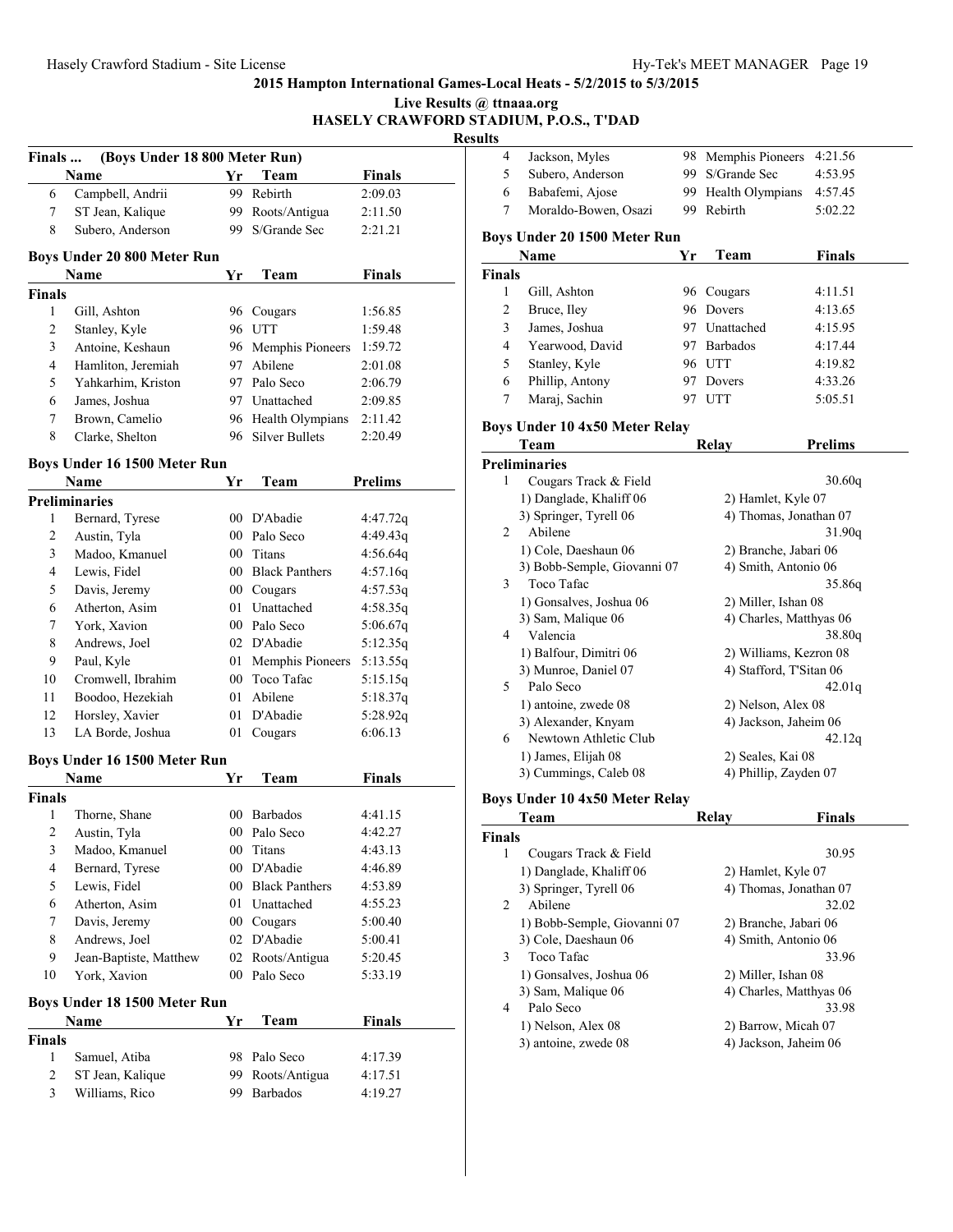#### **2015 Hampton International Games-Local Heats - 5/2/2015 to 5/3/2015 Live Results @ ttnaaa.org**

| $\overline{c}$<br>Cougars Track & Fie<br>(Boys Under 10 4x50 Meter Relay)<br>Finals<br>1) John, Elijah 05<br><b>Team</b><br><b>Finals</b><br>Relav<br>3) Noel, Jordan 05<br>Valencia<br>5<br>35.93<br>3<br>Simplex Athletic Clu<br>1) Balfour, Dimitri 06<br>2) Williams, Kezron 08<br>1) Miguel, Jahreef 05<br>3) Munroe, Daniel 07<br>4) Stafford, T'Sitan 06<br>3) Chinapoo, Hakeem (<br>Newtown Athletic Club<br>36.11<br>6<br>Abilene<br>4<br>1) Fletcher, Cyan 06<br>2) Jackman, Jellion 06<br>1) Gonzales, Asiel 04<br>3) James, Elijah 08<br>4) Grant, Jeremiah 06<br>3) Frank, Xadrian 05<br>Boys Under 12 4x100 Meter Relay<br>5<br>Memphis Pioneers<br><b>Prelims</b><br>Team<br>Relay<br>1) John, Keone 05<br><b>Preliminaries</b><br>3) Quintin, Francis 04<br>Cougars Track & Field<br>1<br>54.31q<br>Memphis Pioneers<br>6<br>2) Westfield, Jorvan 04<br>1) Thomas, Kyrell 05<br>1) Pajotte, Alex 05<br>4) Frederick, Antwon 04<br>3) Samuel, Emmanuel<br>2<br>Cougars Track & Field<br>Β<br>56.11q<br>7<br>Fyzabad<br>2) Waldron, Tafari 05<br>1) John, Elijah 05<br>1) Joshua, Mascall 04<br>3) Noel, Jordan 05<br>4) Gemon, Isaiah 04<br>3) Alexander, Josiah 05<br>3<br>Abilene<br>56.41q<br>Boys Under 14 4x100 Met<br>2) Williams, Aaron 04<br>1) Riley, Rekem 05<br>Team<br>3) Gonzales, Asiel 04<br>4) George-Sharpe, Tehir 04<br><b>Finals</b><br>Memphis Pioneers<br>56.77g<br>4<br>$\mathbf{1}$<br>Cougars Track & Fie<br>1) John, Keone 05<br>2) Andrews, Reyshawn 05<br>1) Westfield, Jorvan 04<br>3) Quintin, Francis 04<br>4) Timothy, Andell 05<br>3) Kerr, Ariel 02<br>Memphis Pioneers<br>B<br>57.20q<br>5<br>2<br>Abilene<br>1) Pajotte, Alex 05<br>2) Edwards, Wayne 04<br>1) Watkins, Nicholas 0<br>4) Samuel, Emmanuel 04<br>3) Woodlly, Jahfa 05<br>3) Pickering, Justin 02<br>Simplex Athletic Club<br>57.77q<br>6<br>Memphis Pioneers<br>3<br>1) Bruce, Adriel 04<br>2) Gilbert, Dantaye 04<br>1) Beckles, Kyle 03<br>3) Miguel, Jahreef 05<br>4) Chinapoo, Hakeem 06<br>3) Moore, Rinaldo 03<br>58.83q<br>7<br>Fyzabad<br>Fyzabad<br>4<br>2) Bailey, Jaakwon 04<br>1) Joshua, Mascall 04<br>1) de gannes, kyle 02<br>4) Beam, Jariel 05<br>3) Alexander, Josiah 05<br>3) Alexander, Tyrese 0<br>Hampton Athletic Club<br>59.51q<br>8<br><b>Silver Bullets</b><br>5<br>1) Quashie, Justin 05<br>2) Henry, Al-Kalifh 05<br>1) Canning, Gregory 02<br>3) Spears, Kareem 04<br>4) Dickson, Jeremiah 04<br>3) Bardouille, Luke 03<br>Toco Tafac<br>9<br>1:01.58<br>2) Joseph, Isaiah 04<br>1) Hypolite, Abdul-Quddoos 04<br>Boys Under 16 4x100 Met<br>3) Joseph, Levi 05<br>4) Charles, David 04<br>Team<br>10<br>Dovers<br>1:03.67<br><b>Finals</b><br>1) Laldeo, Johnathan 05<br>2) Cedeno, Daniel 04<br><b>Barbados</b><br>1<br>3) Friday, Kaniel 05<br>4) Harewood, Akeem 05<br>1) Thorne, Shane 00<br>Palo Seco<br>1:07.13<br>11<br>1) Jackson, Jaheim 06<br>2) Bramble, Josiah 04<br>2<br>3) Nurse, Omari 05<br>4) Pierre, Keron 05<br>1) Charles, Remy 01<br>1:07.16<br>12<br>Newtown Athletic Club<br>3) Richards, Kester 02<br>1) Fletcher, Cyan 06<br>2) Jackman, Jellion 06<br>Palo Seco<br>3<br>3) Grant, Jeremiah 06<br>4) Ali, Issa 05<br>Boys Under 12 4x100 Meter Relay<br>3) Austin, Tyla 00<br><b>Finals</b><br>Team<br><b>Relay</b><br>4<br>1) Cain, DE Jean 03 |               | HASELY CRAWFORD STADIUM, P.O.S., T'DAD | <b>Results</b> |                        |
|-------------------------------------------------------------------------------------------------------------------------------------------------------------------------------------------------------------------------------------------------------------------------------------------------------------------------------------------------------------------------------------------------------------------------------------------------------------------------------------------------------------------------------------------------------------------------------------------------------------------------------------------------------------------------------------------------------------------------------------------------------------------------------------------------------------------------------------------------------------------------------------------------------------------------------------------------------------------------------------------------------------------------------------------------------------------------------------------------------------------------------------------------------------------------------------------------------------------------------------------------------------------------------------------------------------------------------------------------------------------------------------------------------------------------------------------------------------------------------------------------------------------------------------------------------------------------------------------------------------------------------------------------------------------------------------------------------------------------------------------------------------------------------------------------------------------------------------------------------------------------------------------------------------------------------------------------------------------------------------------------------------------------------------------------------------------------------------------------------------------------------------------------------------------------------------------------------------------------------------------------------------------------------------------------------------------------------------------------------------------------------------------------------------------------------------------------------------------------------------------------------------------------------------------------------------------------------------------------------------------------------------------------------------------------------------------------------------------------------------------------------------------------------------------------------------------------------------------------------------------------------------------------------------------------------------------------------------------------------------------------------------------------------------------------------------------------------------------------------------------------------------------------------------------------------------------------------------------------------------------------------------------------------------------------------------------------|---------------|----------------------------------------|----------------|------------------------|
|                                                                                                                                                                                                                                                                                                                                                                                                                                                                                                                                                                                                                                                                                                                                                                                                                                                                                                                                                                                                                                                                                                                                                                                                                                                                                                                                                                                                                                                                                                                                                                                                                                                                                                                                                                                                                                                                                                                                                                                                                                                                                                                                                                                                                                                                                                                                                                                                                                                                                                                                                                                                                                                                                                                                                                                                                                                                                                                                                                                                                                                                                                                                                                                                                                                                                                                         |               |                                        |                |                        |
|                                                                                                                                                                                                                                                                                                                                                                                                                                                                                                                                                                                                                                                                                                                                                                                                                                                                                                                                                                                                                                                                                                                                                                                                                                                                                                                                                                                                                                                                                                                                                                                                                                                                                                                                                                                                                                                                                                                                                                                                                                                                                                                                                                                                                                                                                                                                                                                                                                                                                                                                                                                                                                                                                                                                                                                                                                                                                                                                                                                                                                                                                                                                                                                                                                                                                                                         |               |                                        |                |                        |
|                                                                                                                                                                                                                                                                                                                                                                                                                                                                                                                                                                                                                                                                                                                                                                                                                                                                                                                                                                                                                                                                                                                                                                                                                                                                                                                                                                                                                                                                                                                                                                                                                                                                                                                                                                                                                                                                                                                                                                                                                                                                                                                                                                                                                                                                                                                                                                                                                                                                                                                                                                                                                                                                                                                                                                                                                                                                                                                                                                                                                                                                                                                                                                                                                                                                                                                         |               |                                        |                |                        |
|                                                                                                                                                                                                                                                                                                                                                                                                                                                                                                                                                                                                                                                                                                                                                                                                                                                                                                                                                                                                                                                                                                                                                                                                                                                                                                                                                                                                                                                                                                                                                                                                                                                                                                                                                                                                                                                                                                                                                                                                                                                                                                                                                                                                                                                                                                                                                                                                                                                                                                                                                                                                                                                                                                                                                                                                                                                                                                                                                                                                                                                                                                                                                                                                                                                                                                                         |               |                                        |                |                        |
|                                                                                                                                                                                                                                                                                                                                                                                                                                                                                                                                                                                                                                                                                                                                                                                                                                                                                                                                                                                                                                                                                                                                                                                                                                                                                                                                                                                                                                                                                                                                                                                                                                                                                                                                                                                                                                                                                                                                                                                                                                                                                                                                                                                                                                                                                                                                                                                                                                                                                                                                                                                                                                                                                                                                                                                                                                                                                                                                                                                                                                                                                                                                                                                                                                                                                                                         |               |                                        |                |                        |
|                                                                                                                                                                                                                                                                                                                                                                                                                                                                                                                                                                                                                                                                                                                                                                                                                                                                                                                                                                                                                                                                                                                                                                                                                                                                                                                                                                                                                                                                                                                                                                                                                                                                                                                                                                                                                                                                                                                                                                                                                                                                                                                                                                                                                                                                                                                                                                                                                                                                                                                                                                                                                                                                                                                                                                                                                                                                                                                                                                                                                                                                                                                                                                                                                                                                                                                         |               |                                        |                |                        |
|                                                                                                                                                                                                                                                                                                                                                                                                                                                                                                                                                                                                                                                                                                                                                                                                                                                                                                                                                                                                                                                                                                                                                                                                                                                                                                                                                                                                                                                                                                                                                                                                                                                                                                                                                                                                                                                                                                                                                                                                                                                                                                                                                                                                                                                                                                                                                                                                                                                                                                                                                                                                                                                                                                                                                                                                                                                                                                                                                                                                                                                                                                                                                                                                                                                                                                                         |               |                                        |                |                        |
|                                                                                                                                                                                                                                                                                                                                                                                                                                                                                                                                                                                                                                                                                                                                                                                                                                                                                                                                                                                                                                                                                                                                                                                                                                                                                                                                                                                                                                                                                                                                                                                                                                                                                                                                                                                                                                                                                                                                                                                                                                                                                                                                                                                                                                                                                                                                                                                                                                                                                                                                                                                                                                                                                                                                                                                                                                                                                                                                                                                                                                                                                                                                                                                                                                                                                                                         |               |                                        |                |                        |
|                                                                                                                                                                                                                                                                                                                                                                                                                                                                                                                                                                                                                                                                                                                                                                                                                                                                                                                                                                                                                                                                                                                                                                                                                                                                                                                                                                                                                                                                                                                                                                                                                                                                                                                                                                                                                                                                                                                                                                                                                                                                                                                                                                                                                                                                                                                                                                                                                                                                                                                                                                                                                                                                                                                                                                                                                                                                                                                                                                                                                                                                                                                                                                                                                                                                                                                         |               |                                        |                |                        |
|                                                                                                                                                                                                                                                                                                                                                                                                                                                                                                                                                                                                                                                                                                                                                                                                                                                                                                                                                                                                                                                                                                                                                                                                                                                                                                                                                                                                                                                                                                                                                                                                                                                                                                                                                                                                                                                                                                                                                                                                                                                                                                                                                                                                                                                                                                                                                                                                                                                                                                                                                                                                                                                                                                                                                                                                                                                                                                                                                                                                                                                                                                                                                                                                                                                                                                                         |               |                                        |                |                        |
|                                                                                                                                                                                                                                                                                                                                                                                                                                                                                                                                                                                                                                                                                                                                                                                                                                                                                                                                                                                                                                                                                                                                                                                                                                                                                                                                                                                                                                                                                                                                                                                                                                                                                                                                                                                                                                                                                                                                                                                                                                                                                                                                                                                                                                                                                                                                                                                                                                                                                                                                                                                                                                                                                                                                                                                                                                                                                                                                                                                                                                                                                                                                                                                                                                                                                                                         |               |                                        |                |                        |
|                                                                                                                                                                                                                                                                                                                                                                                                                                                                                                                                                                                                                                                                                                                                                                                                                                                                                                                                                                                                                                                                                                                                                                                                                                                                                                                                                                                                                                                                                                                                                                                                                                                                                                                                                                                                                                                                                                                                                                                                                                                                                                                                                                                                                                                                                                                                                                                                                                                                                                                                                                                                                                                                                                                                                                                                                                                                                                                                                                                                                                                                                                                                                                                                                                                                                                                         |               |                                        |                |                        |
|                                                                                                                                                                                                                                                                                                                                                                                                                                                                                                                                                                                                                                                                                                                                                                                                                                                                                                                                                                                                                                                                                                                                                                                                                                                                                                                                                                                                                                                                                                                                                                                                                                                                                                                                                                                                                                                                                                                                                                                                                                                                                                                                                                                                                                                                                                                                                                                                                                                                                                                                                                                                                                                                                                                                                                                                                                                                                                                                                                                                                                                                                                                                                                                                                                                                                                                         |               |                                        |                |                        |
|                                                                                                                                                                                                                                                                                                                                                                                                                                                                                                                                                                                                                                                                                                                                                                                                                                                                                                                                                                                                                                                                                                                                                                                                                                                                                                                                                                                                                                                                                                                                                                                                                                                                                                                                                                                                                                                                                                                                                                                                                                                                                                                                                                                                                                                                                                                                                                                                                                                                                                                                                                                                                                                                                                                                                                                                                                                                                                                                                                                                                                                                                                                                                                                                                                                                                                                         |               |                                        |                |                        |
|                                                                                                                                                                                                                                                                                                                                                                                                                                                                                                                                                                                                                                                                                                                                                                                                                                                                                                                                                                                                                                                                                                                                                                                                                                                                                                                                                                                                                                                                                                                                                                                                                                                                                                                                                                                                                                                                                                                                                                                                                                                                                                                                                                                                                                                                                                                                                                                                                                                                                                                                                                                                                                                                                                                                                                                                                                                                                                                                                                                                                                                                                                                                                                                                                                                                                                                         |               |                                        |                |                        |
|                                                                                                                                                                                                                                                                                                                                                                                                                                                                                                                                                                                                                                                                                                                                                                                                                                                                                                                                                                                                                                                                                                                                                                                                                                                                                                                                                                                                                                                                                                                                                                                                                                                                                                                                                                                                                                                                                                                                                                                                                                                                                                                                                                                                                                                                                                                                                                                                                                                                                                                                                                                                                                                                                                                                                                                                                                                                                                                                                                                                                                                                                                                                                                                                                                                                                                                         |               |                                        |                |                        |
|                                                                                                                                                                                                                                                                                                                                                                                                                                                                                                                                                                                                                                                                                                                                                                                                                                                                                                                                                                                                                                                                                                                                                                                                                                                                                                                                                                                                                                                                                                                                                                                                                                                                                                                                                                                                                                                                                                                                                                                                                                                                                                                                                                                                                                                                                                                                                                                                                                                                                                                                                                                                                                                                                                                                                                                                                                                                                                                                                                                                                                                                                                                                                                                                                                                                                                                         |               |                                        |                |                        |
|                                                                                                                                                                                                                                                                                                                                                                                                                                                                                                                                                                                                                                                                                                                                                                                                                                                                                                                                                                                                                                                                                                                                                                                                                                                                                                                                                                                                                                                                                                                                                                                                                                                                                                                                                                                                                                                                                                                                                                                                                                                                                                                                                                                                                                                                                                                                                                                                                                                                                                                                                                                                                                                                                                                                                                                                                                                                                                                                                                                                                                                                                                                                                                                                                                                                                                                         |               |                                        |                |                        |
|                                                                                                                                                                                                                                                                                                                                                                                                                                                                                                                                                                                                                                                                                                                                                                                                                                                                                                                                                                                                                                                                                                                                                                                                                                                                                                                                                                                                                                                                                                                                                                                                                                                                                                                                                                                                                                                                                                                                                                                                                                                                                                                                                                                                                                                                                                                                                                                                                                                                                                                                                                                                                                                                                                                                                                                                                                                                                                                                                                                                                                                                                                                                                                                                                                                                                                                         |               |                                        |                |                        |
|                                                                                                                                                                                                                                                                                                                                                                                                                                                                                                                                                                                                                                                                                                                                                                                                                                                                                                                                                                                                                                                                                                                                                                                                                                                                                                                                                                                                                                                                                                                                                                                                                                                                                                                                                                                                                                                                                                                                                                                                                                                                                                                                                                                                                                                                                                                                                                                                                                                                                                                                                                                                                                                                                                                                                                                                                                                                                                                                                                                                                                                                                                                                                                                                                                                                                                                         |               |                                        |                |                        |
|                                                                                                                                                                                                                                                                                                                                                                                                                                                                                                                                                                                                                                                                                                                                                                                                                                                                                                                                                                                                                                                                                                                                                                                                                                                                                                                                                                                                                                                                                                                                                                                                                                                                                                                                                                                                                                                                                                                                                                                                                                                                                                                                                                                                                                                                                                                                                                                                                                                                                                                                                                                                                                                                                                                                                                                                                                                                                                                                                                                                                                                                                                                                                                                                                                                                                                                         |               |                                        |                |                        |
|                                                                                                                                                                                                                                                                                                                                                                                                                                                                                                                                                                                                                                                                                                                                                                                                                                                                                                                                                                                                                                                                                                                                                                                                                                                                                                                                                                                                                                                                                                                                                                                                                                                                                                                                                                                                                                                                                                                                                                                                                                                                                                                                                                                                                                                                                                                                                                                                                                                                                                                                                                                                                                                                                                                                                                                                                                                                                                                                                                                                                                                                                                                                                                                                                                                                                                                         |               |                                        |                |                        |
|                                                                                                                                                                                                                                                                                                                                                                                                                                                                                                                                                                                                                                                                                                                                                                                                                                                                                                                                                                                                                                                                                                                                                                                                                                                                                                                                                                                                                                                                                                                                                                                                                                                                                                                                                                                                                                                                                                                                                                                                                                                                                                                                                                                                                                                                                                                                                                                                                                                                                                                                                                                                                                                                                                                                                                                                                                                                                                                                                                                                                                                                                                                                                                                                                                                                                                                         |               |                                        |                |                        |
|                                                                                                                                                                                                                                                                                                                                                                                                                                                                                                                                                                                                                                                                                                                                                                                                                                                                                                                                                                                                                                                                                                                                                                                                                                                                                                                                                                                                                                                                                                                                                                                                                                                                                                                                                                                                                                                                                                                                                                                                                                                                                                                                                                                                                                                                                                                                                                                                                                                                                                                                                                                                                                                                                                                                                                                                                                                                                                                                                                                                                                                                                                                                                                                                                                                                                                                         |               |                                        |                |                        |
|                                                                                                                                                                                                                                                                                                                                                                                                                                                                                                                                                                                                                                                                                                                                                                                                                                                                                                                                                                                                                                                                                                                                                                                                                                                                                                                                                                                                                                                                                                                                                                                                                                                                                                                                                                                                                                                                                                                                                                                                                                                                                                                                                                                                                                                                                                                                                                                                                                                                                                                                                                                                                                                                                                                                                                                                                                                                                                                                                                                                                                                                                                                                                                                                                                                                                                                         |               |                                        |                |                        |
|                                                                                                                                                                                                                                                                                                                                                                                                                                                                                                                                                                                                                                                                                                                                                                                                                                                                                                                                                                                                                                                                                                                                                                                                                                                                                                                                                                                                                                                                                                                                                                                                                                                                                                                                                                                                                                                                                                                                                                                                                                                                                                                                                                                                                                                                                                                                                                                                                                                                                                                                                                                                                                                                                                                                                                                                                                                                                                                                                                                                                                                                                                                                                                                                                                                                                                                         |               |                                        |                |                        |
|                                                                                                                                                                                                                                                                                                                                                                                                                                                                                                                                                                                                                                                                                                                                                                                                                                                                                                                                                                                                                                                                                                                                                                                                                                                                                                                                                                                                                                                                                                                                                                                                                                                                                                                                                                                                                                                                                                                                                                                                                                                                                                                                                                                                                                                                                                                                                                                                                                                                                                                                                                                                                                                                                                                                                                                                                                                                                                                                                                                                                                                                                                                                                                                                                                                                                                                         |               |                                        |                |                        |
|                                                                                                                                                                                                                                                                                                                                                                                                                                                                                                                                                                                                                                                                                                                                                                                                                                                                                                                                                                                                                                                                                                                                                                                                                                                                                                                                                                                                                                                                                                                                                                                                                                                                                                                                                                                                                                                                                                                                                                                                                                                                                                                                                                                                                                                                                                                                                                                                                                                                                                                                                                                                                                                                                                                                                                                                                                                                                                                                                                                                                                                                                                                                                                                                                                                                                                                         |               |                                        |                |                        |
|                                                                                                                                                                                                                                                                                                                                                                                                                                                                                                                                                                                                                                                                                                                                                                                                                                                                                                                                                                                                                                                                                                                                                                                                                                                                                                                                                                                                                                                                                                                                                                                                                                                                                                                                                                                                                                                                                                                                                                                                                                                                                                                                                                                                                                                                                                                                                                                                                                                                                                                                                                                                                                                                                                                                                                                                                                                                                                                                                                                                                                                                                                                                                                                                                                                                                                                         |               |                                        |                |                        |
|                                                                                                                                                                                                                                                                                                                                                                                                                                                                                                                                                                                                                                                                                                                                                                                                                                                                                                                                                                                                                                                                                                                                                                                                                                                                                                                                                                                                                                                                                                                                                                                                                                                                                                                                                                                                                                                                                                                                                                                                                                                                                                                                                                                                                                                                                                                                                                                                                                                                                                                                                                                                                                                                                                                                                                                                                                                                                                                                                                                                                                                                                                                                                                                                                                                                                                                         |               |                                        |                |                        |
|                                                                                                                                                                                                                                                                                                                                                                                                                                                                                                                                                                                                                                                                                                                                                                                                                                                                                                                                                                                                                                                                                                                                                                                                                                                                                                                                                                                                                                                                                                                                                                                                                                                                                                                                                                                                                                                                                                                                                                                                                                                                                                                                                                                                                                                                                                                                                                                                                                                                                                                                                                                                                                                                                                                                                                                                                                                                                                                                                                                                                                                                                                                                                                                                                                                                                                                         |               |                                        |                |                        |
|                                                                                                                                                                                                                                                                                                                                                                                                                                                                                                                                                                                                                                                                                                                                                                                                                                                                                                                                                                                                                                                                                                                                                                                                                                                                                                                                                                                                                                                                                                                                                                                                                                                                                                                                                                                                                                                                                                                                                                                                                                                                                                                                                                                                                                                                                                                                                                                                                                                                                                                                                                                                                                                                                                                                                                                                                                                                                                                                                                                                                                                                                                                                                                                                                                                                                                                         |               |                                        |                |                        |
|                                                                                                                                                                                                                                                                                                                                                                                                                                                                                                                                                                                                                                                                                                                                                                                                                                                                                                                                                                                                                                                                                                                                                                                                                                                                                                                                                                                                                                                                                                                                                                                                                                                                                                                                                                                                                                                                                                                                                                                                                                                                                                                                                                                                                                                                                                                                                                                                                                                                                                                                                                                                                                                                                                                                                                                                                                                                                                                                                                                                                                                                                                                                                                                                                                                                                                                         |               |                                        |                |                        |
|                                                                                                                                                                                                                                                                                                                                                                                                                                                                                                                                                                                                                                                                                                                                                                                                                                                                                                                                                                                                                                                                                                                                                                                                                                                                                                                                                                                                                                                                                                                                                                                                                                                                                                                                                                                                                                                                                                                                                                                                                                                                                                                                                                                                                                                                                                                                                                                                                                                                                                                                                                                                                                                                                                                                                                                                                                                                                                                                                                                                                                                                                                                                                                                                                                                                                                                         |               |                                        |                |                        |
|                                                                                                                                                                                                                                                                                                                                                                                                                                                                                                                                                                                                                                                                                                                                                                                                                                                                                                                                                                                                                                                                                                                                                                                                                                                                                                                                                                                                                                                                                                                                                                                                                                                                                                                                                                                                                                                                                                                                                                                                                                                                                                                                                                                                                                                                                                                                                                                                                                                                                                                                                                                                                                                                                                                                                                                                                                                                                                                                                                                                                                                                                                                                                                                                                                                                                                                         |               |                                        |                |                        |
|                                                                                                                                                                                                                                                                                                                                                                                                                                                                                                                                                                                                                                                                                                                                                                                                                                                                                                                                                                                                                                                                                                                                                                                                                                                                                                                                                                                                                                                                                                                                                                                                                                                                                                                                                                                                                                                                                                                                                                                                                                                                                                                                                                                                                                                                                                                                                                                                                                                                                                                                                                                                                                                                                                                                                                                                                                                                                                                                                                                                                                                                                                                                                                                                                                                                                                                         |               |                                        |                |                        |
|                                                                                                                                                                                                                                                                                                                                                                                                                                                                                                                                                                                                                                                                                                                                                                                                                                                                                                                                                                                                                                                                                                                                                                                                                                                                                                                                                                                                                                                                                                                                                                                                                                                                                                                                                                                                                                                                                                                                                                                                                                                                                                                                                                                                                                                                                                                                                                                                                                                                                                                                                                                                                                                                                                                                                                                                                                                                                                                                                                                                                                                                                                                                                                                                                                                                                                                         |               |                                        |                |                        |
|                                                                                                                                                                                                                                                                                                                                                                                                                                                                                                                                                                                                                                                                                                                                                                                                                                                                                                                                                                                                                                                                                                                                                                                                                                                                                                                                                                                                                                                                                                                                                                                                                                                                                                                                                                                                                                                                                                                                                                                                                                                                                                                                                                                                                                                                                                                                                                                                                                                                                                                                                                                                                                                                                                                                                                                                                                                                                                                                                                                                                                                                                                                                                                                                                                                                                                                         |               |                                        |                |                        |
|                                                                                                                                                                                                                                                                                                                                                                                                                                                                                                                                                                                                                                                                                                                                                                                                                                                                                                                                                                                                                                                                                                                                                                                                                                                                                                                                                                                                                                                                                                                                                                                                                                                                                                                                                                                                                                                                                                                                                                                                                                                                                                                                                                                                                                                                                                                                                                                                                                                                                                                                                                                                                                                                                                                                                                                                                                                                                                                                                                                                                                                                                                                                                                                                                                                                                                                         |               |                                        |                |                        |
|                                                                                                                                                                                                                                                                                                                                                                                                                                                                                                                                                                                                                                                                                                                                                                                                                                                                                                                                                                                                                                                                                                                                                                                                                                                                                                                                                                                                                                                                                                                                                                                                                                                                                                                                                                                                                                                                                                                                                                                                                                                                                                                                                                                                                                                                                                                                                                                                                                                                                                                                                                                                                                                                                                                                                                                                                                                                                                                                                                                                                                                                                                                                                                                                                                                                                                                         |               |                                        |                |                        |
|                                                                                                                                                                                                                                                                                                                                                                                                                                                                                                                                                                                                                                                                                                                                                                                                                                                                                                                                                                                                                                                                                                                                                                                                                                                                                                                                                                                                                                                                                                                                                                                                                                                                                                                                                                                                                                                                                                                                                                                                                                                                                                                                                                                                                                                                                                                                                                                                                                                                                                                                                                                                                                                                                                                                                                                                                                                                                                                                                                                                                                                                                                                                                                                                                                                                                                                         |               |                                        |                |                        |
|                                                                                                                                                                                                                                                                                                                                                                                                                                                                                                                                                                                                                                                                                                                                                                                                                                                                                                                                                                                                                                                                                                                                                                                                                                                                                                                                                                                                                                                                                                                                                                                                                                                                                                                                                                                                                                                                                                                                                                                                                                                                                                                                                                                                                                                                                                                                                                                                                                                                                                                                                                                                                                                                                                                                                                                                                                                                                                                                                                                                                                                                                                                                                                                                                                                                                                                         |               |                                        |                |                        |
|                                                                                                                                                                                                                                                                                                                                                                                                                                                                                                                                                                                                                                                                                                                                                                                                                                                                                                                                                                                                                                                                                                                                                                                                                                                                                                                                                                                                                                                                                                                                                                                                                                                                                                                                                                                                                                                                                                                                                                                                                                                                                                                                                                                                                                                                                                                                                                                                                                                                                                                                                                                                                                                                                                                                                                                                                                                                                                                                                                                                                                                                                                                                                                                                                                                                                                                         |               |                                        |                |                        |
|                                                                                                                                                                                                                                                                                                                                                                                                                                                                                                                                                                                                                                                                                                                                                                                                                                                                                                                                                                                                                                                                                                                                                                                                                                                                                                                                                                                                                                                                                                                                                                                                                                                                                                                                                                                                                                                                                                                                                                                                                                                                                                                                                                                                                                                                                                                                                                                                                                                                                                                                                                                                                                                                                                                                                                                                                                                                                                                                                                                                                                                                                                                                                                                                                                                                                                                         |               |                                        |                | 3) Walker Miller, Jame |
|                                                                                                                                                                                                                                                                                                                                                                                                                                                                                                                                                                                                                                                                                                                                                                                                                                                                                                                                                                                                                                                                                                                                                                                                                                                                                                                                                                                                                                                                                                                                                                                                                                                                                                                                                                                                                                                                                                                                                                                                                                                                                                                                                                                                                                                                                                                                                                                                                                                                                                                                                                                                                                                                                                                                                                                                                                                                                                                                                                                                                                                                                                                                                                                                                                                                                                                         |               |                                        |                | Point Fortin New Jets  |
|                                                                                                                                                                                                                                                                                                                                                                                                                                                                                                                                                                                                                                                                                                                                                                                                                                                                                                                                                                                                                                                                                                                                                                                                                                                                                                                                                                                                                                                                                                                                                                                                                                                                                                                                                                                                                                                                                                                                                                                                                                                                                                                                                                                                                                                                                                                                                                                                                                                                                                                                                                                                                                                                                                                                                                                                                                                                                                                                                                                                                                                                                                                                                                                                                                                                                                                         |               |                                        |                |                        |
|                                                                                                                                                                                                                                                                                                                                                                                                                                                                                                                                                                                                                                                                                                                                                                                                                                                                                                                                                                                                                                                                                                                                                                                                                                                                                                                                                                                                                                                                                                                                                                                                                                                                                                                                                                                                                                                                                                                                                                                                                                                                                                                                                                                                                                                                                                                                                                                                                                                                                                                                                                                                                                                                                                                                                                                                                                                                                                                                                                                                                                                                                                                                                                                                                                                                                                                         |               |                                        |                |                        |
|                                                                                                                                                                                                                                                                                                                                                                                                                                                                                                                                                                                                                                                                                                                                                                                                                                                                                                                                                                                                                                                                                                                                                                                                                                                                                                                                                                                                                                                                                                                                                                                                                                                                                                                                                                                                                                                                                                                                                                                                                                                                                                                                                                                                                                                                                                                                                                                                                                                                                                                                                                                                                                                                                                                                                                                                                                                                                                                                                                                                                                                                                                                                                                                                                                                                                                                         |               |                                        |                |                        |
|                                                                                                                                                                                                                                                                                                                                                                                                                                                                                                                                                                                                                                                                                                                                                                                                                                                                                                                                                                                                                                                                                                                                                                                                                                                                                                                                                                                                                                                                                                                                                                                                                                                                                                                                                                                                                                                                                                                                                                                                                                                                                                                                                                                                                                                                                                                                                                                                                                                                                                                                                                                                                                                                                                                                                                                                                                                                                                                                                                                                                                                                                                                                                                                                                                                                                                                         |               |                                        |                | 1) Swamber, Kwame 0    |
|                                                                                                                                                                                                                                                                                                                                                                                                                                                                                                                                                                                                                                                                                                                                                                                                                                                                                                                                                                                                                                                                                                                                                                                                                                                                                                                                                                                                                                                                                                                                                                                                                                                                                                                                                                                                                                                                                                                                                                                                                                                                                                                                                                                                                                                                                                                                                                                                                                                                                                                                                                                                                                                                                                                                                                                                                                                                                                                                                                                                                                                                                                                                                                                                                                                                                                                         |               |                                        |                |                        |
|                                                                                                                                                                                                                                                                                                                                                                                                                                                                                                                                                                                                                                                                                                                                                                                                                                                                                                                                                                                                                                                                                                                                                                                                                                                                                                                                                                                                                                                                                                                                                                                                                                                                                                                                                                                                                                                                                                                                                                                                                                                                                                                                                                                                                                                                                                                                                                                                                                                                                                                                                                                                                                                                                                                                                                                                                                                                                                                                                                                                                                                                                                                                                                                                                                                                                                                         |               |                                        |                | Newtown Athletic Cl    |
|                                                                                                                                                                                                                                                                                                                                                                                                                                                                                                                                                                                                                                                                                                                                                                                                                                                                                                                                                                                                                                                                                                                                                                                                                                                                                                                                                                                                                                                                                                                                                                                                                                                                                                                                                                                                                                                                                                                                                                                                                                                                                                                                                                                                                                                                                                                                                                                                                                                                                                                                                                                                                                                                                                                                                                                                                                                                                                                                                                                                                                                                                                                                                                                                                                                                                                                         | <b>Finals</b> |                                        |                |                        |

| nals |                       |                         |
|------|-----------------------|-------------------------|
|      | Cougars Track & Field | 53.88                   |
|      | 1) Thomas, Kyrell 05  | 2) Westfield, Jorvan 04 |
|      | 3) Chase, Keston 04   | 4) Frederick, Antwon 04 |

| 2 | Cougars Track & Field   | B | 55.01                      |
|---|-------------------------|---|----------------------------|
|   | 1) John, Elijah 05      |   | 2) Frank, Dejon 04         |
|   | 3) Noel, Jordan 05      |   | 4) Gemon, Isaiah 04        |
| 3 | Simplex Athletic Club   |   | 55.03                      |
|   | 1) Miguel, Jahreef 05   |   | 2) Bruce, Adriel 04        |
|   | 3) Chinapoo, Hakeem 06  |   | 4) Gilbert, Dantaye 04     |
| 4 | Abilene                 |   | 55.57                      |
|   | 1) Gonzales, Asiel 04   |   | 2) George-Sharpe, Tehir 04 |
|   | 3) Frank, Xadrian 05    |   | 4) Riley, Rekem 05         |
| 5 | Memphis Pioneers        |   | 56.09                      |
|   | 1) John, Keone 05       |   | 2) Andrews, Reyshawn 05    |
|   | 3) Quintin, Francis 04  |   | 4) Timothy, Andell 05      |
| 6 | Memphis Pioneers        | B | 57.53                      |
|   | 1) Pajotte, Alex 05     |   | 2) Edwards, Wayne 04       |
|   | 3) Samuel, Emmanuel 04  |   | 4) Woodlly, Jahfa 05       |
| 7 | Fyzabad                 |   | 59.64                      |
|   | 1) Joshua, Mascall 04   |   | 2) Bailey, Jaakwon 04      |
|   | 3) Alexander, Josiah 05 |   | 4) Beam, Jariel 05         |
|   |                         |   |                            |

#### **Boys Under 14 4x100 Meter Relay**

| Team                                   | Relay | Finals                  |
|----------------------------------------|-------|-------------------------|
| <b>Finals</b>                          |       |                         |
| 1<br>Cougars Track & Field             |       | 48.31                   |
| 1) Westfield, Jorvan 04                |       | 2) Pope, Jordan 03      |
| 3) Kerr, Ariel 02                      |       | 4) Forde, Ethan 02      |
| 2<br>Abilene                           |       | 51.89                   |
| 1) Watkins, Nicholas 02                |       | 2) Singuineau, Kyle 02  |
| 3) Pickering, Justin 02                |       | 4) Smith, Avindale 02   |
| 3<br>Memphis Pioneers                  |       | 52.19                   |
| 1) Beckles, Kyle 03                    |       | 2) Baptiste, Shaquan 02 |
| 3) Moore, Rinaldo 03                   |       | 4) Lynch, Jamali 03     |
| Fyzabad<br>4                           |       | 53.86                   |
| 1) de gannes, kyle 02                  |       | 2) simmonds, omari 03   |
| 3) Alexander, Tyrese 03                |       | 4) Cedenio, Kern 03     |
| <b>Silver Bullets</b><br>5             |       | 54.39                   |
| 1) Canning, Gregory 02                 |       | 2) James, Tyreese 05    |
| 3) Bardouille, Luke 03                 |       | 4) Lockhart, Raheem 03  |
| <b>Boys Under 16 4x100 Meter Relay</b> |       |                         |
| Team                                   | Relay | Finals                  |
| <b>Finals</b>                          |       |                         |

| `inals                           |                          |
|----------------------------------|--------------------------|
| <b>Barbados</b><br>1             | 45.77                    |
| 1) Thorne, Shane 00              | 2) Taitt Best, Raheem 01 |
| 3) Walker Miller, Jameel 00      | 4) Clarke, Matthew 00    |
| Point Fortin New Jets<br>$2^{1}$ | 46.09                    |
| 1) Charles, Remy 01              | 2) Frederick, Timothy 01 |
| 3) Richards, Kester 02           | 4) Monsegeue, Brandon 00 |
| $\mathcal{F}$<br>Palo Seco       | 47.74                    |
| 1) Swamber, Kwame 01             | 2) Cooper, Jordan 01     |
| 3) Austin, Tyla 00               | 4) Alexander, Chazz 01   |
| Newtown Athletic Club<br>4       | 47.85                    |
| 1) Cain, DE Jean 03              | 2) Raymond, Micah 02     |
| 3) Lawrence, Josh 00             | 4) Belgrave, Timothy 02  |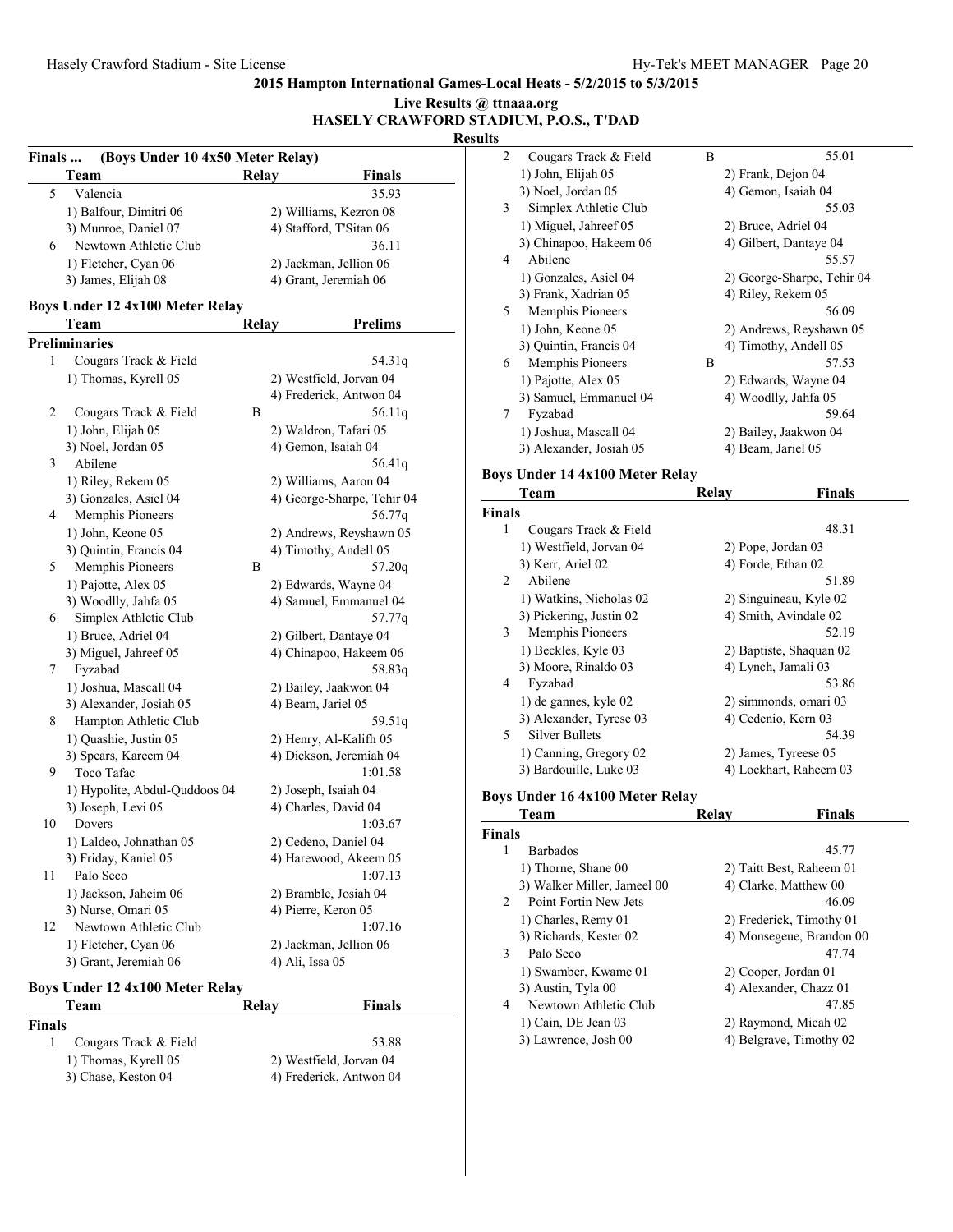#### **2015 Hampton International Games-Local Heats - 5/2/2015 to 5/3/2015 Live Results @ ttnaaa.org**

**HASELY CRAWFORD STADIUM, P.O.S., T'DAD**

| Finals               | (Boys Under 16 4x100 Meter Relay) |              |                         |  |  |
|----------------------|-----------------------------------|--------------|-------------------------|--|--|
|                      | Team                              | Relay        | <b>Finals</b>           |  |  |
|                      | Cougars Track & Field             |              | DO                      |  |  |
|                      | 1) Kerr, Ariel 02                 |              | 2) Osouna, Jarion 00    |  |  |
|                      | 3) Dinzey, Nicholas 01            |              | 4) Frank, Derron 00     |  |  |
|                      | Boys Under 18 4x100 Meter Relay   |              |                         |  |  |
|                      |                                   |              |                         |  |  |
|                      | Team                              | <b>Relay</b> | <b>Prelims</b>          |  |  |
| <b>Preliminaries</b> |                                   |              |                         |  |  |
| 1                    | Memphis Pioneers                  |              | 42.31q                  |  |  |
|                      | 1) Allyene -noreiga, Renaldo 99   |              | 2) Campbell, Clement 99 |  |  |
|                      | 3) John, Kobe 98                  |              | 4) Gordon, Bevon 98     |  |  |
| 2                    | Abilene                           |              | 43.67g                  |  |  |
|                      | 1) Bailey, Karl Johan 98          |              | 2) Rock, Jadel 99       |  |  |
|                      | 3) Moore, Ronaldo 99              |              | 4) Elcock, Jerod 98     |  |  |
| 3                    | Simplex Athletic Club             |              | 44.15g                  |  |  |
|                      | 1) Andrews, Jamaul 99             |              | 2) Purcell, Jalen 98    |  |  |
|                      | 3) La Gendre, Kareem 98           |              | 4) Thomas, Joshua 98    |  |  |
| 4                    | Air Bon Sonics                    |              | 45.55q                  |  |  |
|                      | 1) Graham, Matthew 99             |              | 2) Edwards, Josiah 00   |  |  |
|                      | 3) Voisin, Jescaud 00             |              | 4) Fredrick, Kyle 98    |  |  |
| 5                    | Dovers                            |              | 45.69g                  |  |  |
|                      | 1) Lynch, Dwaynel 98              |              | 2) Joseph, Leon 99      |  |  |
|                      | 3) Bernard, Dariel 99             |              | 4) Spencer, Akeeni 98   |  |  |
| 6                    | Pet. P.A.P                        |              | 46.84g                  |  |  |
|                      | 1) Atwell, Jude 98                |              | 2) Thomson, Kaylon 01   |  |  |
|                      | 3) Atwell, Trent 00               |              | 4) Francis, Keston 98   |  |  |
| 7                    | <b>Silver Bullets</b>             |              | 48.16g                  |  |  |
|                      | 1) Philbert, Daniel 01            |              | 2) Sargeant, Kayon 00   |  |  |
|                      | 3) Valentine, Kyron 99            |              |                         |  |  |
| 8                    | Palo Seco                         |              | 49.57q                  |  |  |
|                      | 1) Roberts, Jamilon 00            |              | 2) Cooper, Jordan 01    |  |  |
|                      | 3) Swamber, Kwame 01              |              | 4) Alexander, Chazz 01  |  |  |
| 9                    | Health Olympians                  |              | 50.14                   |  |  |
|                      | 1) George, Omari 98               |              | 2) Orosco, Samuel 99    |  |  |
|                      | 3) Reece-Roper, Alexis 99         |              | 4) Babafemi, Ajose 99   |  |  |
| 10                   | S/Grande Sec                      |              | 51.51                   |  |  |
|                      | 1) Trancoso, Mikheal 99           |              | 2) Parks, Justin 99     |  |  |
|                      | 3) Clarke, Antonio 99             |              | 4) Subero, Anderson 99  |  |  |
|                      |                                   |              |                         |  |  |
|                      | Boys Under 18 4x100 Meter Relay   |              |                         |  |  |

|               | Team                             | Relav                  | Finals                  |
|---------------|----------------------------------|------------------------|-------------------------|
| <b>Finals</b> |                                  |                        |                         |
| 1             | Memphis Pioneers                 |                        | 43.11                   |
|               | 1) Williams, Tyrese 99           |                        | 2) Campbell, Clement 99 |
|               | 3) Allyene - noreiga, Renaldo 99 | 4) Gordon, Bevon 98    |                         |
| 2             | Simplex Athletic Club            |                        | 43.49                   |
|               | 1) Andrews, Jamaul 99            | 2) Purcell, Jalen 98   |                         |
|               | 3) Alleyne, Juwan 98             | 4) King, Shurland 98   |                         |
| 3             | S/Grande Sec                     |                        | 47.89                   |
|               | 1) Charles, Nathanael 00         | 2) James, Elton 00     |                         |
|               | 3) Trotman, Tyrese 00            | 4) Subero, Anderson 99 |                         |

|                | Boys Under 20 4x100 Meter Relay   |    |                     |                          |
|----------------|-----------------------------------|----|---------------------|--------------------------|
|                | Team                              |    | Relay               | <b>Finals</b>            |
| Finals         |                                   |    |                     |                          |
| 1              | Memphis Pioneers                  |    |                     | 42.00                    |
|                | 1) Campbell, Kadeem 97            |    |                     | 2) Mulugata, Xavier 97   |
|                | 3) Nicholas, Alexei 96            |    |                     | 4) Fredericks, Jesse 97  |
| $\mathbf{2}$   | Concorde                          |    |                     | 42.10                    |
|                | 1) Wickham, Keston 96             |    |                     | 2) John, Shomari 96      |
|                | 3) Bernard, Dillon 98             |    |                     | 4) Joseph, Micaiah 96    |
| 3              | Abilene                           |    |                     | 42.41                    |
|                | 1) Bailey, Karl Johan 98          |    |                     | 2) Joefield, Kwame 96    |
|                | 3) Stewart, Corey 97              |    |                     | 4) Farinha, Jonathan 96  |
| ---            | Dovers                            |    |                     | <b>DNF</b>               |
|                | 1) Joachim, Kushaun 96            |    |                     | 2) Huggins, Joash 97     |
|                | 3) Black, Keston 96               |    |                     | 4) Brewster, Aaron 96    |
|                | Boys Under 20 4x400 Meter Relay   |    |                     |                          |
|                | Team                              |    | Relay               | <b>Finals</b>            |
| <b>Finals</b>  |                                   |    |                     |                          |
| 1              | Abilene                           |    |                     | 3:17.58                  |
|                | 1) Stewart, Corey 97              |    | 2) Pierre, Jamol 96 |                          |
|                | 3) Lara, Che 00                   |    |                     | 4) Farinha, Nathan 96    |
| $\overline{2}$ | Memphis Pioneers                  |    |                     | 3:19.44                  |
|                | 1) Campbell, Kadeem 97            |    |                     | 2) Antoine, Keshaun 96   |
|                | 3) Nicholas, Alexei 96            |    |                     | 4) Fredericks, Jesse 97  |
| 3              | Cougars Track & Field             |    |                     | 3:19.48                  |
|                | 1) Prescott, Recardo 99           |    |                     | 2) St. Louis, Jaden 99   |
|                | 3) Sandiford, Andre 97            |    | 4) Gill, Ashton 96  |                          |
| 4              | Abilene                           |    | B                   | 3:25.54                  |
|                | 1) Alexander, Keivonne 98         |    | 2) Elcock, Jerod 98 |                          |
|                | 3) Williams, Miquel 99            |    |                     | 4) Hamliton, Jeremiah 97 |
| 5.             | Palo Seco                         |    |                     | 3:50.60                  |
|                | 1) Roberts, Jamilon 00            |    |                     | 2) Cooper, Jordan 01     |
|                | 3) Austin, Tyla 00                |    |                     | 4) Yahkarhim, Kriston 97 |
| 6              | S/Grande Sec                      |    |                     | 3:58.81                  |
|                | 1) Trancoso, Mikheal 99           |    |                     | 2) Charles, Nathanael 00 |
|                | 3) Trotman, Tyrese 00             |    |                     | 4) Subero, Anderson 99   |
|                |                                   |    |                     |                          |
|                | <b>Boys Under 18 Shot Put 5kg</b> |    |                     |                          |
|                | <u>Name</u>                       | Yr | <b>Team</b>         | <b>Finals</b>            |
| <b>Finals</b>  |                                   |    |                     |                          |
| $\mathbf{1}$   | Hannibal, Clarence                |    | 99 Falcons          | 13.86m                   |
| $---$          | Taylor, Isaiah                    |    | 98 Abilene          | <b>FOUL</b>              |
|                | <b>Boys Under 20 Shot Put 6kg</b> |    |                     |                          |
|                | Name                              | Yr | Team                | <b>Finals</b>            |
| <b>Finals</b>  |                                   |    |                     |                          |
| $\mathbf{1}$   | Williams, Kenejah                 | 96 | Falcons             | 16.32m                   |
| $\overline{c}$ | Singuineau, Shaquille             | 96 | Abilene             | 16.31m                   |

# **Men 100 Meter Dash Masters**

| <b>Name</b>   |                  | Vr. | <b>Prelims</b> |                |  |  |
|---------------|------------------|-----|----------------|----------------|--|--|
| Preliminaries |                  |     |                |                |  |  |
| $\mathbf{1}$  | st louis, norton |     | 74 D/Force     | 11.39q 2.5     |  |  |
|               | 2 Dyer, Shane    |     | 74 Police      | $11.86q - 2.5$ |  |  |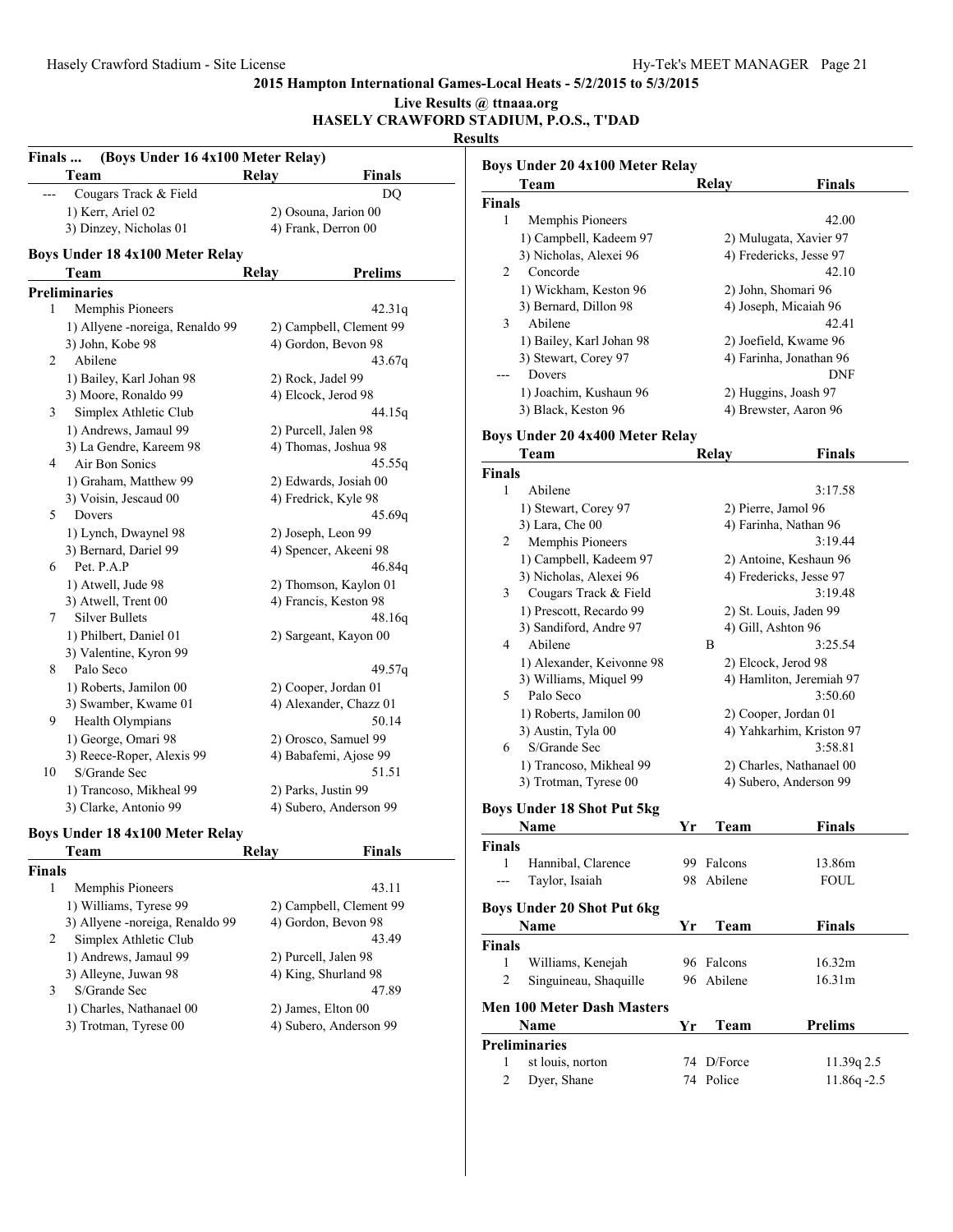|                   |                                         |    |                                      |                | Live Results @ ttnaaa.org<br><b>Results</b> | HASELY CRAWFORD STADIUM, P.O.S., T'DAD |
|-------------------|-----------------------------------------|----|--------------------------------------|----------------|---------------------------------------------|----------------------------------------|
|                   | Preliminaries<br>Name                   | Yr | (Men 100 Meter Dash Masters)<br>Team | <b>Prelims</b> |                                             | Men 100 Meter Dash Invi                |
| 3                 | Smith, Raymond                          |    | 60 ZC                                | 12.43q 2.5     |                                             | Name                                   |
| $\overline{4}$    | Herbert, Lester                         |    | 63 ZC                                | 12.58q-2.5     | <b>Finals</b>                               |                                        |
| 5                 | Marshall, Sherwin                       |    | 64 Masters                           | 12.82q 2.5     | $\mathbf{1}$                                | Codogan, Levi                          |
| 6                 | lynch, hezron                           |    | 77 Memphis Pioneers                  | 12.85q 2.5     | 2                                           | Callender, Emmanuel                    |
| 7                 | Marcano, Wayne                          |    | 56 Masters                           | $13.27q - 2.5$ | 3                                           | Duncan, Marcus                         |
| 8                 | Noreiga, Ronaldo                        |    | 58 Memphis Pioneers                  | $14.18q - 2.5$ | $\overline{4}$                              | Greaux, Kyle                           |
| 9                 | Hosein, Errol                           |    | 67 Alpha                             | 15.54 -2.5     | 5                                           | Morain, Moriba                         |
|                   |                                         |    |                                      |                | 6                                           | Brady, Bernado                         |
|                   | Men 100 Meter Dash                      |    |                                      |                | 7                                           | Remy, Arnaud                           |
|                   | <b>Name</b>                             | Yr | Team                                 | <b>Prelims</b> | 8                                           | Todd, Odail                            |
|                   | <b>Preliminaries</b>                    |    |                                      |                |                                             | Men 100 Meter Dash Mas                 |
| 1                 | Ortega, Orlando                         |    | 91 Rebirth                           | 10.50q 3.0     |                                             |                                        |
| $\overline{c}$    | Dorail, David                           |    | 90 France                            | $10.70q + 0.0$ |                                             | Name                                   |
| 3                 | Bollers, Elton                          |    | 93 Guyana                            | $10.77q + 0.0$ | <b>Finals</b>                               |                                        |
| $\overline{4}$    | Sealey, Michael                         |    | 95 UTT                               | 10.83q 4.9     | $\mathbf{1}$                                | Dyer, Shane                            |
| 5                 | Fraser, Davin                           |    | 93 Guyana D/Force                    | $10.86q + 0.0$ | 2                                           | Herbert, Lester                        |
| 6                 | Sorillo, Adisa                          |    | 90 UTT                               | 10.88q 3.0     | 3                                           | Smith, Raymond                         |
| 6                 | Bascombe, Courtney                      |    | 85 ST Vincent                        | $10.88q + 0.0$ | $\overline{4}$                              | Marshall, Sherwin                      |
| 8                 | Emanis, Jeron                           |    | 95 Speed Factory                     | $11.03q$ 4.9   | 5                                           | Marcano, Wayne                         |
| 9                 | Hart, Che                               |    | 93 Concorde                          | 11.09 1.1      |                                             | Men 100 Meter Dash                     |
| 10                | Noel, Lesean                            |    | 90 UTT                               | $11.13 - 3.1$  |                                             | Name                                   |
| 11                | Isaac, Victor                           |    | 95 Toco Tafac                        | 11.19 4.9      | <b>Finals</b>                               |                                        |
| 12                | Herbert, Dwaine                         |    | 86 Dovers                            | 11.21 3.5      | $\mathbf{1}$                                | Farinha, Jonathan                      |
| 13                | st louis, norton                        |    | 74 D/Force                           | 11.23 3.0      | $\overline{c}$                              | Dorail, David                          |
| 13                | Sandy, Darvin                           |    | 94 Alpha                             | $11.23 - 3.3$  | 3                                           | Fraser, Davin                          |
| 15                | Joseph, Jordan                          |    | 95 Dovers                            | 11.28 1.1      | $\overline{4}$                              | Sorillo, Adisa                         |
| 16                | Dyer, Shane                             |    | 74 Police                            | 11.30 1.1      | 5                                           | Emanis, Jeron                          |
| 16                | Gomez, Hakeem                           |    | 95 UTT                               | 11.30 1.1      | 6                                           | Hart, Che                              |
| 18                | Rogers, Ashton                          |    | 91 Spartans                          | 11.32 3.0      | 7                                           | Bollers, Elton                         |
| 19                | Julien, Aaron                           |    | 95 P/F New Jets                      | 11.34 3.5      |                                             | Sealey, Michael                        |
| 20                | Niles, Tyler                            |    | 88 Speed Factory                     | 11.37 1.1      |                                             |                                        |
| 21                | Sandy, Dane                             |    | 86 Alpha                             | 11.42 4.9      |                                             | Men 200 Meter Dash                     |
| 22                | Hood-Boyce, Christian                   |    | Concorde                             | 11.56 3.5      |                                             | Name                                   |
| 22                | griffith, cordell                       |    | 95 Spartans                          | $11.56 - 3.1$  |                                             | Preliminaries                          |
| 24                | Springer, St luke                       |    | 95 UTT                               | 11.58 -3.3     |                                             | 1 haynes, kevin                        |
| 24                | glasgow, abiola                         |    | 90 D/Force                           | $11.58 - 3.3$  | $\overline{c}$                              | Dorail, David                          |
| 26                | Dyer, Otis                              |    | 87 Simplex                           | $11.60 -3.1$   | 3                                           | Sterling, Tacuma                       |
| $27\,$            | Roach, Kemar                            |    | Foundation-Bar                       | $11.69 + 0.0$  | $\overline{4}$                              | Perry, Rupert                          |
| $28\,$            | Smith, Kyle                             |    | 95 Dovers                            |                | $\sqrt{5}$                                  | Fraser, Davin                          |
|                   |                                         |    |                                      | 11.77 3.0      | 6                                           | Remy, Arnaud                           |
| 29                | Murphy, Romario                         |    | 95 Burnley                           | 11.80 3.0      | $\tau$                                      | Joseph, Jordan                         |
| 30                | Baptiste, Minchael<br>Goodridge, Amichi |    | 87 Rebirth                           | 11.82 3.5      | $\,$ 8 $\,$                                 | LA Croix, Wynston                      |
| 31                |                                         |    | 76 Air Bon Sonics                    | $11.86 + 0.0$  | 9                                           | Sorillo, Adisa                         |
| 32                | williams, kevin                         |    | 84 D/Force                           | $11.92 -3.3$   | 10                                          | Hart, Che                              |
| 33                | Lewis, Jesse                            |    | 89 Genesis                           | 11.94 4.9      | 11                                          | Francis, Tyler                         |
| 34                | Spears, Akeel                           |    | 94 Dovers                            | $11.96 - 3.1$  | 12                                          | Garraway, Daniel                       |
| 34                | Smith, Joel                             |    | 95 P/F New Jets                      | $11.96 - 3.1$  | 13                                          | Springer, St luke                      |
| 36                | Patrick, Joel                           |    | 85 Genesis                           | 12.04 1.1      | 14                                          | Nelson, Darren                         |
| 37                | Bispham, Keenan                         |    | 91 Neon Trackers                     | $12.28 - 3.1$  | 15                                          | Sealey, Michael                        |
| 38                | Woodly, Chinelo                         | 87 | Genesis                              | 12.68 3.0      | 16                                          | Emanis, Jeron                          |
| 39                | Alben-Mc Cave, Khalil                   |    | 91 Arima Dynamics                    | 12.94 3.5      | 17                                          | Herbert, Dwaine                        |
| 40                | Jagassar, Rolly                         | 83 | Genesis                              | $13.13 - 3.3$  | 18                                          | Carrington, Ilya                       |
| $\overline{a}$    | Perry, Rupert                           |    | 89 Guyana D/Force                    | $FS$ +0.0      |                                             |                                        |
| $\qquad \qquad -$ | Johnson, Michael                        |    | 94 UWI                               | FS 3.5         |                                             |                                        |

| <b>Men 100 Meter Dash Invitational</b> |                                   |     |                   |                 |  |  |  |
|----------------------------------------|-----------------------------------|-----|-------------------|-----------------|--|--|--|
|                                        | Name                              | Yr  | Team              | <b>Finals</b>   |  |  |  |
| <b>Finals</b>                          |                                   |     |                   |                 |  |  |  |
| 1                                      | Codogan, Levi                     |     | 95 Barbados       | 10.24 1.1       |  |  |  |
| $\overline{c}$                         | Callender, Emmanuel               |     | Memphis Pioneers  | 10.32 1.1       |  |  |  |
| 3                                      | Duncan, Marcus                    | 86  | Rebirth           | 10.32 1.1       |  |  |  |
| 4                                      | Greaux, Kyle                      |     | 88 Abilene        | 10.42 1.1       |  |  |  |
| 5                                      | Morain, Moriba                    |     | 92 Simplex        | 10.43 1.1       |  |  |  |
| 6                                      | Brady, Bernado                    |     | Jamaica           | 10.50 1.1       |  |  |  |
| 7                                      | Remy, Arnaud                      |     | France            | 10.64 1.1       |  |  |  |
| 8                                      | Todd, Odail                       |     | Jamaica           | 10.72 1.1       |  |  |  |
|                                        | <b>Men 100 Meter Dash Masters</b> |     |                   |                 |  |  |  |
|                                        | Name                              | Yr  | Team              | <b>Finals</b>   |  |  |  |
| <b>Finals</b>                          |                                   |     |                   |                 |  |  |  |
| 1                                      | Dyer, Shane                       |     | 74 Police         | 2.1<br>11.01    |  |  |  |
| 2                                      | Herbert, Lester                   |     | 63 ZC             | 12.01 2.1       |  |  |  |
| 3                                      | Smith, Raymond                    |     | 60 ZC             | 12.26 2.1       |  |  |  |
| $\overline{4}$                         | Marshall, Sherwin                 |     | 64 Masters        | 12.81 2.1       |  |  |  |
| 5                                      | Marcano, Wayne                    |     | 56 Masters        | 12.83<br>2.1    |  |  |  |
|                                        | <b>Men 100 Meter Dash</b>         |     |                   |                 |  |  |  |
|                                        | Name                              | Yr  | Team              | <b>Finals</b>   |  |  |  |
| <b>Finals</b>                          |                                   |     |                   |                 |  |  |  |
| 1                                      | Farinha, Jonathan                 |     | 96 Abilene        | $10.56 + 0.0$   |  |  |  |
| 2                                      | Dorail, David                     |     | 90 France         | $10.64 + 0.0$   |  |  |  |
| 3                                      | Fraser, Davin                     | 93  | Guyana D/Force    | $10.83 + 0.0$   |  |  |  |
| 4                                      | Sorillo, Adisa                    |     | 90 UTT            | $10.89 + 0.0$   |  |  |  |
| 5                                      | Emanis, Jeron                     | 95. | Speed Factory     | $10.98 + 0.0$   |  |  |  |
| 6                                      | Hart, Che                         | 93  | Concorde          | $11.07 +0.0$    |  |  |  |
| 7                                      | Bollers, Elton                    | 93. | Guyana            | $12.06 +0.0$    |  |  |  |
|                                        | Sealey, Michael                   | 95  | <b>UTT</b>        | DQ.<br>$+0.0$   |  |  |  |
|                                        | <b>Men 200 Meter Dash</b>         |     |                   |                 |  |  |  |
|                                        | <b>Name</b>                       | Yr  | Team              | <b>Prelims</b>  |  |  |  |
|                                        | <b>Preliminaries</b>              |     |                   |                 |  |  |  |
| 1                                      | haynes, kevin                     |     | 91 D/Force        | 20.78q 1.6      |  |  |  |
| 2                                      | Dorail, David                     |     | 90 France         | $21.31q + 0.0$  |  |  |  |
| 3                                      | Sterling, Tacuma                  |     | 92 Alpha          | $21.50q - 0.9$  |  |  |  |
| 4                                      | Perry, Rupert                     |     | 89 Guyana D/Force | $21.60q + 0.0$  |  |  |  |
| 5                                      | Fraser, Davin                     |     | 93 Guyana D/Force | $21.78q + 0.0$  |  |  |  |
| 6                                      | Remy, Arnaud                      |     | France            | $21.82q + 0.0$  |  |  |  |
| 7                                      | Joseph, Jordan                    | 95  | Dovers            | 21.84q 1.6      |  |  |  |
| 8                                      | LA Croix, Wynston                 | 92  | Alpha             | 22.00q 1.6      |  |  |  |
| 9                                      | Sorillo, Adisa                    | 90  | <b>UTT</b>        | $22.04 -0.9$    |  |  |  |
| 10                                     | Hart, Che                         | 93  | Concorde          | 22.08<br>1.6    |  |  |  |
| 11                                     | Francis, Tyler                    | 94  | Abilene           | 22.17<br>$-0.9$ |  |  |  |
| 12                                     | Garraway, Daniel                  | 95  | P/F New Jets      | 22.25<br>1.6    |  |  |  |
| 13                                     | Springer, St luke                 |     | 95 UTT            | 22.44 -1.6      |  |  |  |
| 14                                     | Nelson, Darren                    |     | 90 Alpha          | 22.48 -0.9      |  |  |  |
| 15                                     | Sealey, Michael                   |     | 95 UTT            | 22.50 1.6       |  |  |  |
| 16                                     | Emanis, Jeron                     | 95  | Speed Factory     | 22.51<br>$-0.9$ |  |  |  |
| 17                                     | Herbert, Dwaine                   | 86  | Dovers            | 22.55<br>$-1.6$ |  |  |  |
| 18                                     | Carrington, Ilya                  | 92  | Genesis           | 22.72 0.8       |  |  |  |
|                                        |                                   |     |                   |                 |  |  |  |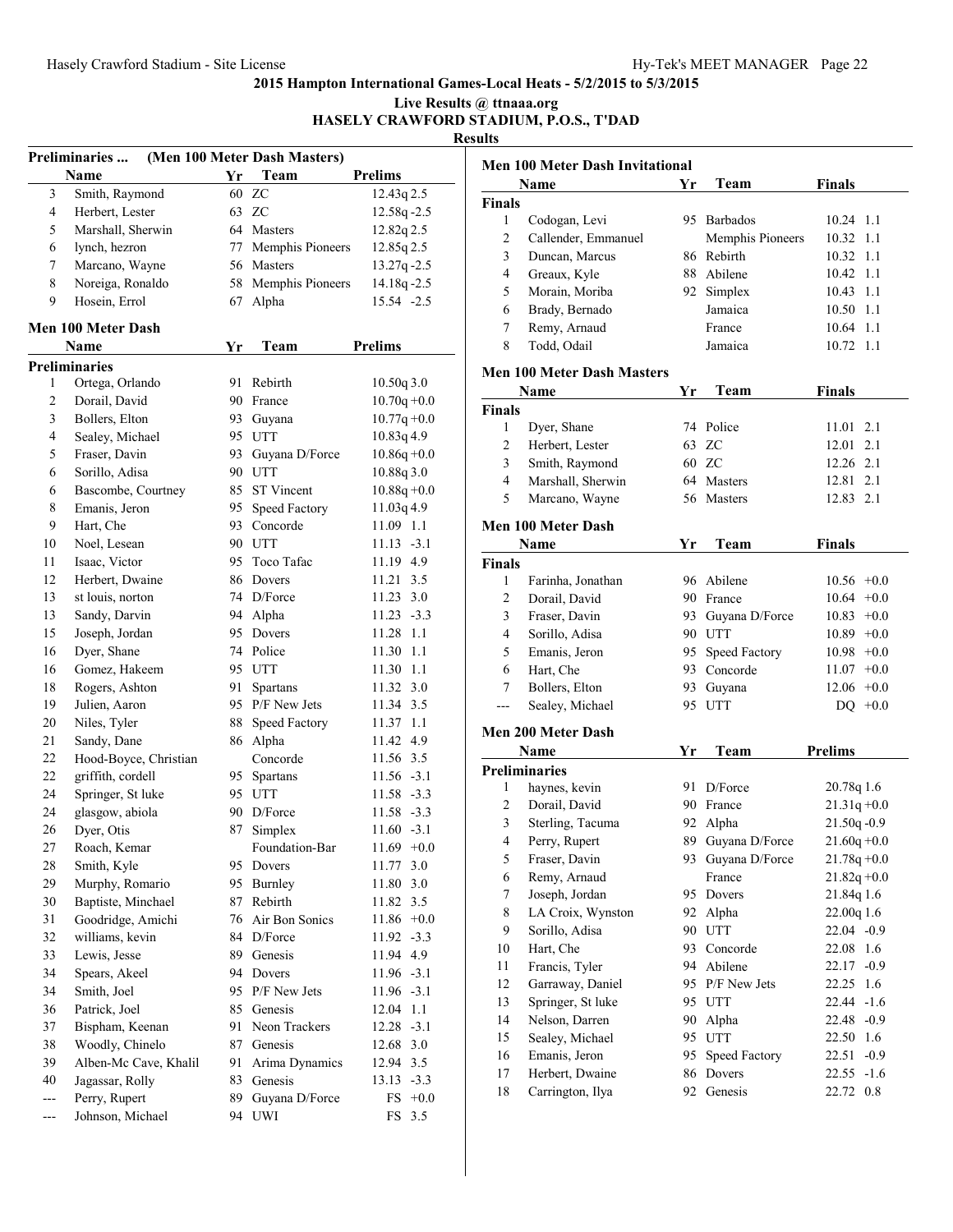#### **Live Results @ ttnaaa.org HASELY CRAWFORD STADIUM, P.O.S., T'DAD**

**Results**

| <b>Preliminaries </b><br>(Men 200 Meter Dash) |                    |     |                       |                |           |  |
|-----------------------------------------------|--------------------|-----|-----------------------|----------------|-----------|--|
|                                               | Name               | Yr  | Team                  | <b>Prelims</b> |           |  |
| 19                                            | Dyer, Otis         | 87  | Simplex               | 22.75 1.6      |           |  |
| 20                                            | Gomez, Hakeem      | 95  | <b>UTT</b>            | 22.85 0.8      |           |  |
| 21                                            | Spears, Akeel      | 94  | Dovers                | $23.07 -0.9$   |           |  |
| 22                                            | Niles, Tyler       | 88  | Speed Factory         | 23.10 0.8      |           |  |
| 23                                            | Bonald, Eddison    | 80. | <b>Silver Bullets</b> | $23.23 - 1.6$  |           |  |
| 24                                            | Alexander, Kevin   | 90. | Alpha                 | 23.83 0.8      |           |  |
| 25                                            | Edwards, Michael   |     | Concorde              | $24.02 - 1.6$  |           |  |
| 26                                            | Bispham, Keenan    | 91. | Neon Trackers         | 24.03 0.8      |           |  |
| 27                                            | Murphy, Romario    | 95. | Burnley               | 24.43 0.8      |           |  |
| 28                                            | Patrick, Joel      |     | 85 Genesis            | $24.56 - 1.6$  |           |  |
|                                               | Sandy, Dane        |     | 86 Alpha              |                | $FS -1.6$ |  |
|                                               | Bascombe, Courtney |     | 85 ST Vincent         | <b>DNF</b>     | $+0.0$    |  |

# **Men 200 Meter Dash Invitational**

|                | Name                      | Yr  | Team             | <b>Finals</b>  |
|----------------|---------------------------|-----|------------------|----------------|
| <b>Finals</b>  |                           |     |                  |                |
| 1              | Greaux, Kyle              | 88  | Abilene          | 20.69<br>1.4   |
| 2              | Callender, Emmanuel       |     | Memphis Pioneers | 21.20<br>1.4   |
| 3              | Codogan, Levi             | 95  | <b>Barbados</b>  | 21.29<br>1.4   |
| $\overline{4}$ | Morain, Moriba            | 92. | Simplex          | 21.57<br>1.4   |
| 5              | Chaerrington, Jariel      |     | Jamaica          | 21.70<br>1.4   |
| 6              | Brady, Bernado            |     | Jamaica          | 21.93<br>1.4   |
|                | <b>Men 200 Meter Dash</b> |     |                  |                |
|                | Name                      | Yr  | Team             | <b>Finals</b>  |
| <b>Finals</b>  |                           |     |                  |                |
| 1              | Dorail, David             | 90  | France           | 21.40 2.2      |
| $\overline{c}$ | Sterling, Tacuma          | 92  | Alpha            | 21.53<br>2.2   |
| 3              | Perry, Rupert             | 89  | Guyana D/Force   | 21.65 2.2      |
| $\overline{4}$ | Sorillo, Adisa            | 90  | <b>UTT</b>       | 2.2<br>22.01   |
| 5              | Joseph, Jordan            | 95  | Dovers           | 2.2<br>22.21   |
| 6              | LA Croix, Wynston         | 92  | Alpha            | 22.39 2.2      |
|                |                           |     |                  |                |
|                | <b>Men 400 Meter Dash</b> |     |                  |                |
|                | <b>Name</b>               | Yr  | Team             | <b>Prelims</b> |
|                | <b>Preliminaries</b>      |     |                  |                |
| 1              | Sterling, Tacuma          | 92  | Alpha            | 47.77q         |
| 2              | Alexis, Kern              | 93  | Memphis Pioneers | 48.75q         |
| 3              | Francis, Tyler            | 94  | Abilene          | 49.12q         |
| $\overline{4}$ | Herbert, David            | 95  | Alpha            | 49.65q         |
| 5              | sylvester, cliffton       | 87  | D/Force          | 49.79q         |
| 6              | Mason, Sheldon            | 84  | Police           | 49.82q         |
| 7              | Springer, St luke         | 95  | <b>UTT</b>       | 50.27q         |
| 8              | James, Johnathan          | 94  | D/Force          | 50.39q         |
| 9              | Benjamin, Ryan            |     | 91 UTT           | 50.57          |
| 10             | Phillips, Edwin           | 95  | Abilene          | 51.66          |
| 11             | roberts, quincy           | 84  | D/Force          | 51.68          |
| 12             | LA Croix, Wynston         | 92  | Alpha            | 52.27          |
| 13             | Carrington, Ilya          | 92  | Genesis          | 55.38          |

| Men 400 Meter Dash |                              |    |                     |               |  |  |  |
|--------------------|------------------------------|----|---------------------|---------------|--|--|--|
|                    | Name                         | Yr | Team                | <b>Finals</b> |  |  |  |
| Finals             |                              |    |                     |               |  |  |  |
| 1                  | Vaillant, Ludvy              |    | France              | 47.05         |  |  |  |
| 2                  | Sterling, Tacuma             |    | 92 Alpha            | 47.60         |  |  |  |
| 3                  | MC Norton, Jamar             |    | Jamaica             | 47.82         |  |  |  |
| 4                  | Davis, Christopher           |    | 91 Barbados         | 48.37         |  |  |  |
| 5                  | Alexis, Kern                 |    | 93 Memphis Pioneers | 49.00         |  |  |  |
| 6                  | MC Intosh, Kirdell           |    | 93 UTT              | 49.37         |  |  |  |
| 7                  | Herbert. David               |    | 95 Alpha            | 50.22         |  |  |  |
| 8                  | Mason, Sheldon               |    | 84 Police           | 50.56         |  |  |  |
| 9                  | Francis, Tyler               |    | 94 Abilene          | 50.58         |  |  |  |
| 10                 | Springer, St luke            |    | 95 UTT              | 50.65         |  |  |  |
|                    | Men 800 Meter Run            |    |                     |               |  |  |  |
|                    | Name                         | Yr | Team                | Finals        |  |  |  |
| Finals             |                              |    |                     |               |  |  |  |
| 1                  | Mascoll, Anthonio            |    | 93 Barbados         | 1:50.77       |  |  |  |
| 2                  | sylvester, cliffton          | 87 | $D/F$ orce          | 1:52.44       |  |  |  |
| 3                  | James, Jamaal                |    | 88 Rebirth          | 1:52.48       |  |  |  |
| 4                  | Herbert, David               |    | 95 Alpha            | 1:59.76       |  |  |  |
| 5                  | Billy, Kenneil               |    | 94 Mason Hall Pyc   | 2:07.83       |  |  |  |
| 6                  | Brereton, Curtis             | 60 | Hampton             | 2:24.39       |  |  |  |
| Men 1500 Meter Run |                              |    |                     |               |  |  |  |
|                    | Name                         | Yr | Team                | <b>Finals</b> |  |  |  |
| <b>Finals</b>      |                              |    |                     |               |  |  |  |
| 1                  | stapleton, sherwyn           |    | 89 Memphis Pioneers | 4:20.45       |  |  |  |
| 2                  | MC Cree, Robert              |    | Guyana              | 4:39.47       |  |  |  |
| 3                  | Cupidore, Jameel             |    | 94 UTT              | 4:49.66       |  |  |  |
| 4                  | Brereton, Curtis             |    | 60 Hampton          | 5:09.36       |  |  |  |
|                    | Men 5000 Meter Run           |    |                     |               |  |  |  |
|                    | Name                         | Yr | Team                | <b>Finals</b> |  |  |  |
| <b>Finals</b>      |                              |    |                     |               |  |  |  |
| 1                  | La Rode, Jules               |    | 71 Penal            | 16:11.07      |  |  |  |
| 2                  | Bruce, Iley                  |    | 96 Dovers           | 16:29.88      |  |  |  |
| 3                  | Cupidore, Jameel             |    | 94 UTT              | 17:46.12      |  |  |  |
| 4                  | Yearwood, David              |    | 97 Barbados         | 18:06.20      |  |  |  |
| ---                | Phillip, Antony              | 97 | Dovers              | DNF           |  |  |  |
|                    | <b>Men 110 Meter Hurdles</b> |    |                     |               |  |  |  |
|                    | <b>Name</b>                  | Yr | Team                | <b>Finals</b> |  |  |  |
| Finals             |                              |    |                     |               |  |  |  |
| 1                  | Belocian, Wilhem             |    | France              | 13.48 0.4     |  |  |  |
| 2                  | Walters, Ruebin              |    | Memphis Pioneers    | 13.82 0.4     |  |  |  |
| 3                  | Armstrong, Keal              | 87 | Rebirth             | 14.93 0.4     |  |  |  |
| ---                | George, Tauren               |    | 96 P/F New Jets     | $DNF$ 0.4     |  |  |  |
|                    |                              |    |                     |               |  |  |  |
|                    | <b>Men 400 Meter Hurdles</b> |    |                     |               |  |  |  |
|                    | Name                         | Yr | Team                | <b>Finals</b> |  |  |  |
| <b>Finals</b>      |                              |    |                     |               |  |  |  |
| 1                  | Vaillant, Ludvy              |    | France              | 52.52         |  |  |  |
| 2                  | George, Tauren               |    | 96 P/F New Jets     | 56.77         |  |  |  |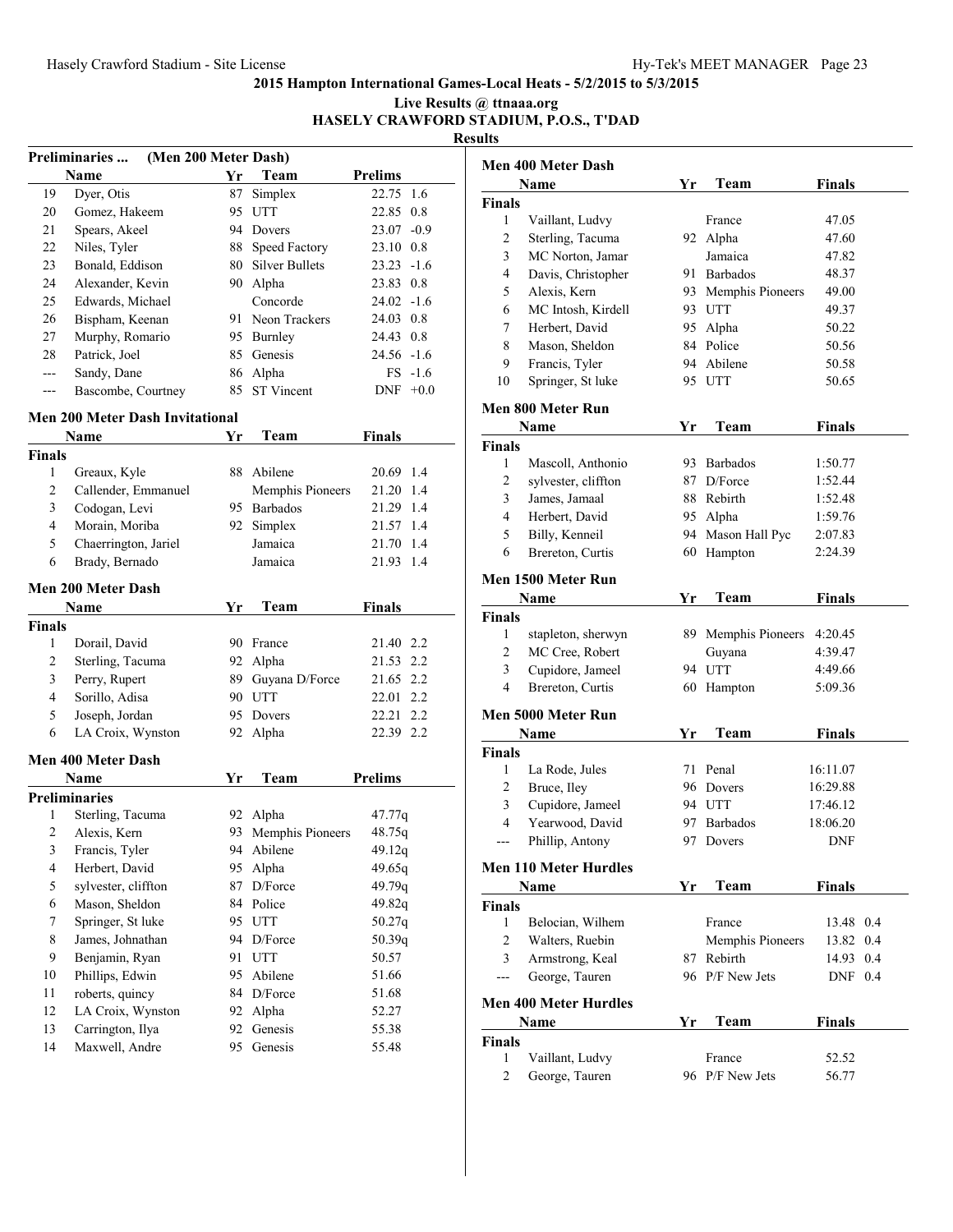## **Live Results @ ttnaaa.org**

## **HASELY CRAWFORD STADIUM, P.O.S., T'DAD**

|        | Men 4x100 Meter Relay         |              |                      |                        |
|--------|-------------------------------|--------------|----------------------|------------------------|
|        | Team                          | <b>Relay</b> |                      | <b>Prelims</b>         |
|        | <b>Preliminaries</b>          |              |                      |                        |
| 1      | Alpha Athletic Club           |              |                      | 41.60q                 |
|        | 1) LA Croix, Wynston 92       |              | 2) Sandy, Darvin 94  |                        |
|        | 3) Nelson, Darren 90          |              |                      | 4) Sterling, Tacuma 92 |
| 2      | Utt Fast Track                |              |                      | 41.62g                 |
|        | 1) Sealey, Michael 95         |              | 2) Noel, Lesean 90   |                        |
|        | 3) Sorillo, Adisa 90          |              |                      | 4) Gomez, Hakeem 95    |
| 3      | Memphis Pioneers              |              |                      | 41.74q                 |
|        | 1) Bacchus, Kyle 94           |              | 2) Thomas, Ian 94    |                        |
|        | 3) Alexis, Kern 93            |              |                      | 4) Nicholas, Alexei 96 |
| 4      | T & T Defence Force           |              |                      | 41.92q                 |
|        | 1) st louis, norton 74        |              |                      | 2) glasgow, abiola 90  |
|        | 3) stafford, seon 91          |              | 4) haynes, kevin 91  |                        |
| 5      | Point Fortin New Jets         |              |                      | 42.87q                 |
|        | 1) Garraway, Daniel 95        |              | 2) Julien, Aaron 95  |                        |
|        | 3) James, Dwayne 94           |              | 4) Smith, Joel 95    |                        |
| 6      | Dovers                        |              |                      | 43.72g                 |
|        | 1) Smith, Kyle 95             |              | 2) Joseph, Jordan 95 |                        |
|        | 3) Spears, Akeel 94           |              |                      | 4) Herbert, Dwaine 86  |
| 7      | Speed Factory                 |              |                      | 44.28g                 |
|        | 1) Roberts, Anton 90          |              | 2) Niles, Tyler 88   |                        |
|        | 3) Ruben, Micky 79            |              | 4) Emanis, Jeron 95  |                        |
| 8      | Alpha Athletic Club           | В            |                      | 45.17g                 |
|        | 1) Sandy, Dane 86             |              |                      | 2) Alexander, Kevin 90 |
|        | 3) MACKENZIE, Michael 97      |              | 4) Brown, Joshua 99  |                        |
| 9      | Spartans                      |              |                      | 45.27                  |
|        | 1) griffith, cordell 95       |              | 2) Rogers, Ashton 91 |                        |
|        | 3) leung woo-gabriel, seth 08 |              |                      | 4) emmanuel, kieron 95 |
| 10     | Arima Dynamics                |              |                      | 47.09                  |
|        | 1) Baird, Kobe 97             |              |                      | 2) Charles, Ackeem 96  |
|        | 3) Alben-Mc Cave, Khalil 91   |              |                      | 4) Williams, Andy 96   |
| 11     | S/Grande Sec                  |              |                      | 48.09                  |
|        | 1) Charles, Nathanael 00      |              | 2) James, Elton 00   |                        |
|        | 3) Trotman, Tyrese 00         |              | 4) Roberts, Brad 95  |                        |
|        | Men 4x100 Meter Relay         |              |                      |                        |
|        | Team                          | Relay        |                      | Finals                 |
| Finals |                               |              |                      |                        |
| 1      | Memphis Pioneers              |              |                      | 41.07                  |
|        | 1) Nicholas, Alexei 96        |              |                      | 2) Callender, Emmanuel |
|        | 3) Alexis, Kern 93            |              | 4) Thomas, Ian 94    |                        |
| 2      | Alpha Athletic Club           |              |                      | 41.93                  |
|        | 1) LA Croix, Wynston 92       |              | 2) Sandy, Darvin 94  |                        |
|        | 3) Herbert, David 95          |              |                      | 4) Sterling, Tacuma 92 |
| 3      | Guyana D/Force                |              |                      | 42.62                  |
|        | 1) Perry, Rupert 89           |              | 2) Baird, Leslain 87 |                        |
|        | 3) Fraser, Davin 93           |              | 4) Stewart, Lorex 93 |                        |
| 4      | Dovers                        |              |                      | 42.84                  |
|        | 1) Joseph, Jordan 95          |              | 2) Alexis, Akeem 95  |                        |
|        | 3) Spears, Akeel 94           |              |                      | 4) Herbert, Dwaine 86  |
|        |                               |              |                      |                        |

|                | Men 4x400 Meter Relay    |          |                                |                              |  |
|----------------|--------------------------|----------|--------------------------------|------------------------------|--|
|                | Team                     |          | <b>Relay</b>                   | <b>Finals</b>                |  |
| <b>Finals</b>  |                          |          |                                |                              |  |
| 1              | Abilene                  |          |                                | 3:15.51                      |  |
|                | 1) Thomas, Jared 95      |          | 2) Farinha, Jonathan 96        |                              |  |
|                | 3) Taylor, Judah 98      |          | 4) Greaux, Kyle 88             |                              |  |
| 2              | Utt Fast Track           |          |                                | 3:17.41                      |  |
|                | 1) Stanley, Kyle 96      |          | 2) Sorillo, Adisa 90           |                              |  |
|                | 3) Springer, St luke 95  |          | 4) MC Intosh, Kirdell 93       |                              |  |
|                | Dovers                   |          |                                | <b>DNF</b>                   |  |
|                | 1) Alexis, Akeem 95      |          | 2) Herbert, Dwaine 86          |                              |  |
|                | 3) Spears, Akeel 94      |          | 4) Williams, Xaverri 96        |                              |  |
|                | <b>Barbados</b>          |          |                                | DNF                          |  |
|                | 1) Davis, Christopher 91 |          | 2) Mascoll, Anthonio 93        |                              |  |
|                | 3) Codogan, Levi 95      |          | 4) Hurdle, Michael 91          |                              |  |
|                | Men High Jump            |          |                                |                              |  |
|                | <b>Name</b>              | Yr       | Team                           | <b>Finals</b>                |  |
| <b>Finals</b>  |                          |          |                                |                              |  |
| 1              | Benoit, Omari            | 97       | Falcons                        | 1.90m                        |  |
| 2              | Dan, Tariqu              | 98       | Titans                         | 1.85m                        |  |
|                |                          |          |                                |                              |  |
|                | <b>Men Long Jump</b>     |          |                                |                              |  |
|                | <b>Name</b>              | Yr       | Team                           | Finals                       |  |
| Finals<br>1    |                          |          | 97 Rebirth                     | 7.58m 1.4                    |  |
|                | Wright, Andwuelle        |          | Oasics                         |                              |  |
| 2              | Richard, Che             | 97.      |                                | 7.38m 2.3                    |  |
| 3<br>4         | Herbert, Dwaine          |          | 86 Dovers                      | 7.28m 3.4<br>7.16m 1.1       |  |
| 5              | Glanny, Dimitri          |          | France                         |                              |  |
|                | Campbell, Clement        |          | 99 Memphis Pioneers            | $6.86m$ 0.1<br>6.80m 1.2     |  |
| 6              | liverpool, rodney        |          | 76 D/Force                     | $6.63m +0.0$                 |  |
| 7              | Stewart, Lorex           |          | 93 Guyana D/Force              | 6.44m 2.2                    |  |
| 8              | Isaac, Victor            |          | 95 Toco Tafac                  | $6.43m$ 2.1                  |  |
| 9              | Goodridge, Amichi        |          | 76 Air Bon Sonics              | 6.38m 1.6                    |  |
| 10             | Roberts, Anton           |          | 90 Speed Factory<br>97 Falcons | $6.35m$ 0.5                  |  |
| 11             | Benoit, Omari            |          |                                |                              |  |
| 12             | Walcott, Elton           |          | 92 UTT                         | $6.21m$ 3.7                  |  |
| 13             | MACKENZIE, Michael       | 97       | Alpha                          | $5.73m +0.0$                 |  |
| 14<br>15       | Marshall, Sherwin        | 64<br>60 | Masters                        | $4.81m$ 1.6<br>$4.33m - 1.0$ |  |
|                | Brereton, Curtis         |          | Hampton                        | <b>FOUL</b>                  |  |
| ---            | Herbert, Lester          |          | 63 ZC                          |                              |  |
|                | <b>Men Triple Jump</b>   |          |                                |                              |  |
|                | Name                     | Yr       | Team                           | <b>Finals</b>                |  |
| Finals         |                          |          |                                |                              |  |
| 1              | Walcott, Elton           |          | 92 UTT                         | 16.09m 2.7                   |  |
| $\overline{c}$ | Bogle, Jelani            |          | Jamaica                        | 15.66m 3.3                   |  |
| 3              | Baird, Leslain           | 87       | Guyana D/Force                 | 14.20m 3.0                   |  |
| 4              | Stewart, Lorex           | 93.      | Guyana D/Force                 | 13.96m 1.4                   |  |
|                | Men Shot Put 7.26kg      |          |                                |                              |  |
|                | Name                     | Yr       | Team                           | <b>Finals</b>                |  |
| <b>Finals</b>  |                          |          |                                |                              |  |
| 1              | Stewart, Akeem           | 92       | Falcons                        | 16.30m                       |  |
| 2              | Worrell, Shevorne        | 95       | <b>UTT</b>                     | 16.05m                       |  |
|                |                          |          |                                |                              |  |